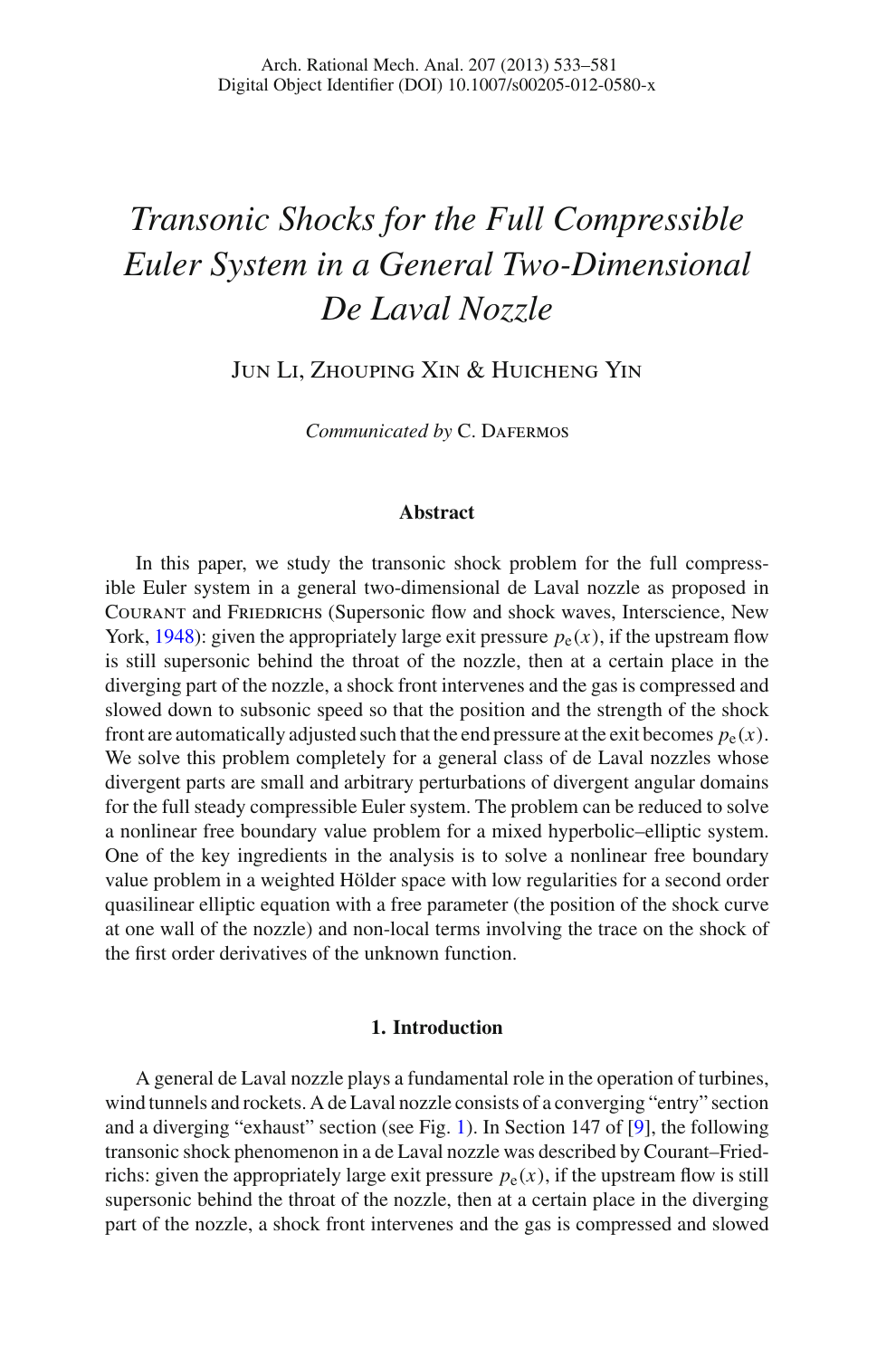

<span id="page-1-0"></span>**Fig. 1.** De Laval Nozzle

down to subsonic speed so that the position and the strength of the shock front are automatically adjusted such that the end pressure at the exit becomes  $p_e(x)$ . In this paper, we will solve such a problem by establishing the existence and structural stability of a transonic shock solution in a general de Laval nozzle for the twodimensional full steady compressible Euler system when  $p_e(x)$  lies in a suitable scope.

<span id="page-1-1"></span>The two-dimensional full steady compressible Euler system is

$$
\begin{cases}\n\text{div}(\rho u) = 0, \\
\text{div}(\rho u \otimes u) + \nabla P = 0, \\
\text{div}(\rho (e + \frac{1}{2}|u|^2)u + uP) = 0, \\
P = P(\rho, S), \quad e = e(\rho, S),\n\end{cases} (1.1)
$$

where  $u = (u_1, u_2), \rho, P, e$  and *S* stand for the velocity, density, pressure, internal energy and specific entropy, respectively. Moreover,  $P = P(\rho, S)$  and  $e = e(\rho, S)$ are smooth in their arguments. In particular,  $\partial_{\rho} P(\rho, S) > 0$  and  $\partial_{S} e(\rho, S) > 0$  for  $\rho > 0$ , and  $c(\rho, S) = \sqrt{\partial_{\rho} P(\rho, S)}$  is called the local sound speed.

For the ideal polytropic gas, the equations of state are given by

$$
P = D\rho^{\gamma} e^{\frac{S}{C_v}} \quad \text{and} \quad e = \frac{P}{(\gamma - 1)\rho},
$$

with *D*,  $C_v$  and  $\gamma$  (1 <  $\gamma$  < 3) being positive constants.

Since the divergent part of the de Laval nozzle to be considered in this paper is a general small perturbation of a straight angular domain, as in [\[30](#page-48-0)], it is more convenient to use the polar coordinates

$$
(x_1, x_2) = (r \cos \theta, r \sin \theta), \tag{1.2}
$$

$$
(u_1, u_2) = (U_1 \cos \theta - U_2 \sin \theta, U_1 \sin \theta + U_2 \cos \theta)
$$
 (1.3)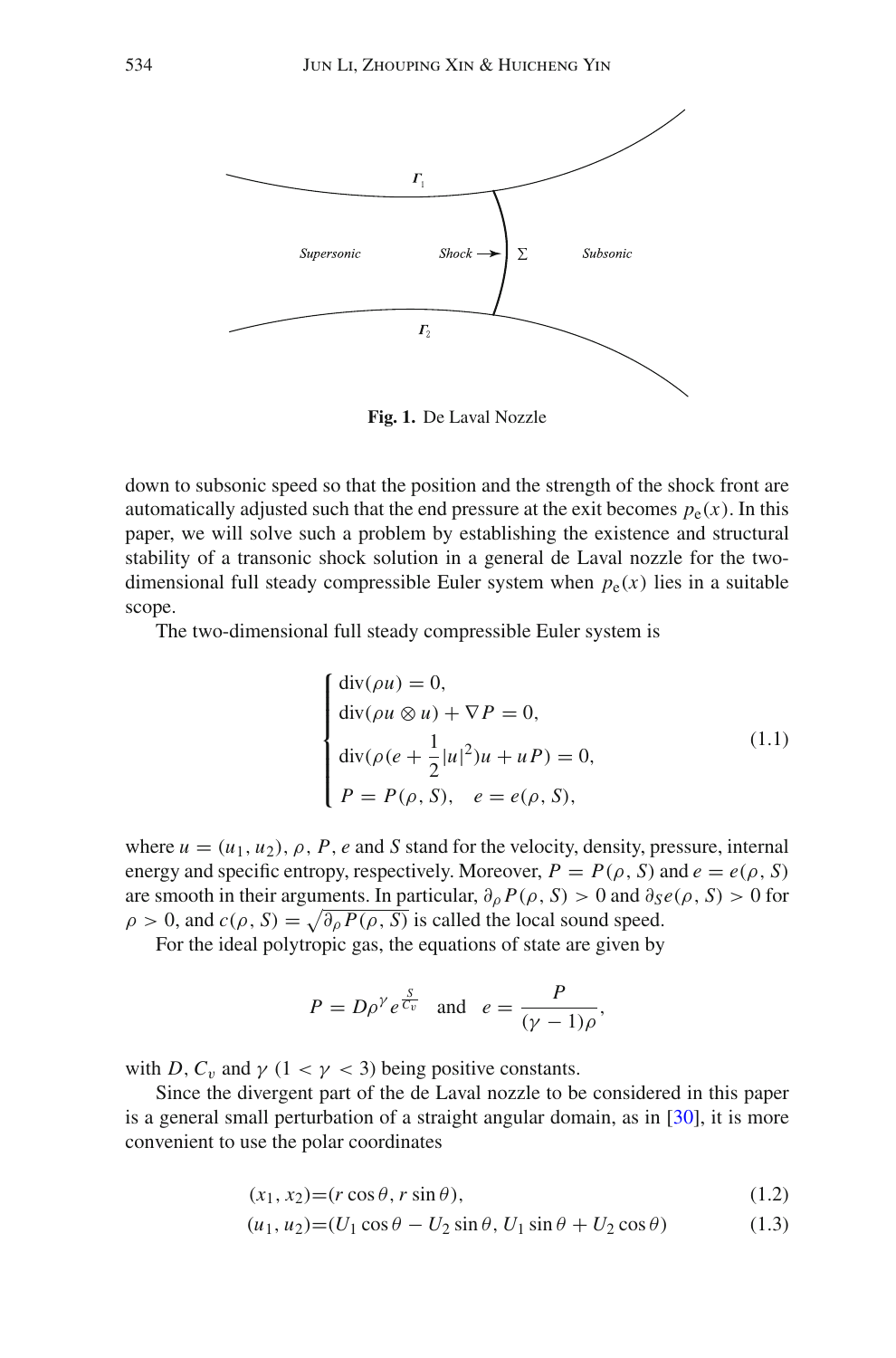<span id="page-2-2"></span>to rewrite  $(1.1)$  as

$$
\begin{cases} \partial_r(r\rho U_1) + \partial_\theta(\rho U_2) = 0, \\ \partial_r(\rho U_1^2 + P) + \frac{1}{r} \partial_\theta(\rho U_1 U_2) + \frac{1}{r} (\rho U_1^2 - \rho U_2^2) = 0, \\ \partial_r(\rho U_1 U_2) + \frac{1}{r} \partial_\theta(\rho U_2^2 + P) + \frac{2}{r} \rho U_1 U_2 = 0, \\ \partial_r(r(e + \frac{1}{2}|U|^2 + \frac{P}{\rho})\rho U_1) + \partial_\theta((e + \frac{1}{2}|U|^2 + \frac{P}{\rho})\rho U_2) = 0. \end{cases} (1.4)
$$

We now describe the class of two-dimensional de Laval nozzles to be investigated in this paper. Assume that the nozzle walls  $\Gamma_1$  and  $\Gamma_2$  are  $C^{2,\alpha}$ -regular with  $\alpha \in (0, 1)$ for  $X_0 - 1 < r = \sqrt{x_1^2 + x_2^2} < X_0 + 1$  ( $X_0 > 1$ ), where  $\Gamma_1^1$  and  $\Gamma_2^1$  include the walls for the converging part of the nozzle, while  $\Gamma_1^2$  and  $\Gamma_2^2$  consist of the divergent part of the nozzle (see Fig. [2\)](#page-3-0). More precisely, let  $\Gamma_i^2(i=1, 2)$  be represented by

$$
\theta = (-1)^{i} \theta_0 + f_i(r), \quad r \ge X_0 \tag{1.5}
$$

<span id="page-2-1"></span><span id="page-2-0"></span>with

$$
f_i(r) \in C^{2,\alpha}[X_0, X_0+1]
$$
 and  $||f_i||_{C^{2,\alpha}[X_0, X_0+1]} \leq \varepsilon,$  (1.6)

where  $\varepsilon > 0$  is a suitably small constant, and  $0 < \theta_0 < \frac{\pi}{2}$  $\frac{1}{2}$  is a fixed constant. In addition, for convenience, we will assume  $f_i^{(j)}(X_0) = 0(0 \le j \le 2)$  (this is to guarantee that the supersonic incoming flow is  $C^{2,\alpha}$  smooth when

$$
(U_1^-, U_2^-, P^-, S^-)(r, \theta)|_{r=X_0} \equiv (U_1^-, U_2^-, P^-, S^-)(X_0)
$$

is given and the corresponding Bernoulli's constant is uniform).

Suppose that the transonic shock curve  $\Sigma$  and the flow behind  $\Sigma$  are represented by  $r = \xi(\theta)$  and  $(U_1^+(r, \theta), U_2^+(r, \theta), P^+(r, \theta), S^+(r, \theta))$  respectively. Then the Rankine–Hugoniot conditions on  $\Sigma$  are

$$
\begin{cases}\n[\rho U_1] - \frac{\xi'(\theta)}{\xi(\theta)} [\rho U_2] = 0, \\
[\rho U_1^2 + P] - \frac{\xi'(\theta)}{\xi(\theta)} [\rho U_1 U_2] = 0, \\
[\rho U_1 U_2] - \frac{\xi'(\theta)}{\xi(\theta)} [\rho U_2^2 + P] = 0, \\
[\rho U_1 (e + \frac{1}{2} |U|^2 + \frac{P}{\rho})] - \frac{\xi'(\theta)}{\xi(\theta)} [\rho U_2 (e + \frac{1}{2} |U|^2 + \frac{P}{\rho})] = 0.\n\end{cases}
$$
\n(1.7)

<span id="page-2-4"></span><span id="page-2-3"></span>In addition, the following physical entropy condition should be satisfied (see [\[9\]](#page-47-0)):

$$
S^{+}(r, \theta) > S^{-}(r, \theta) \quad on \quad r = \xi(\theta). \tag{1.8}
$$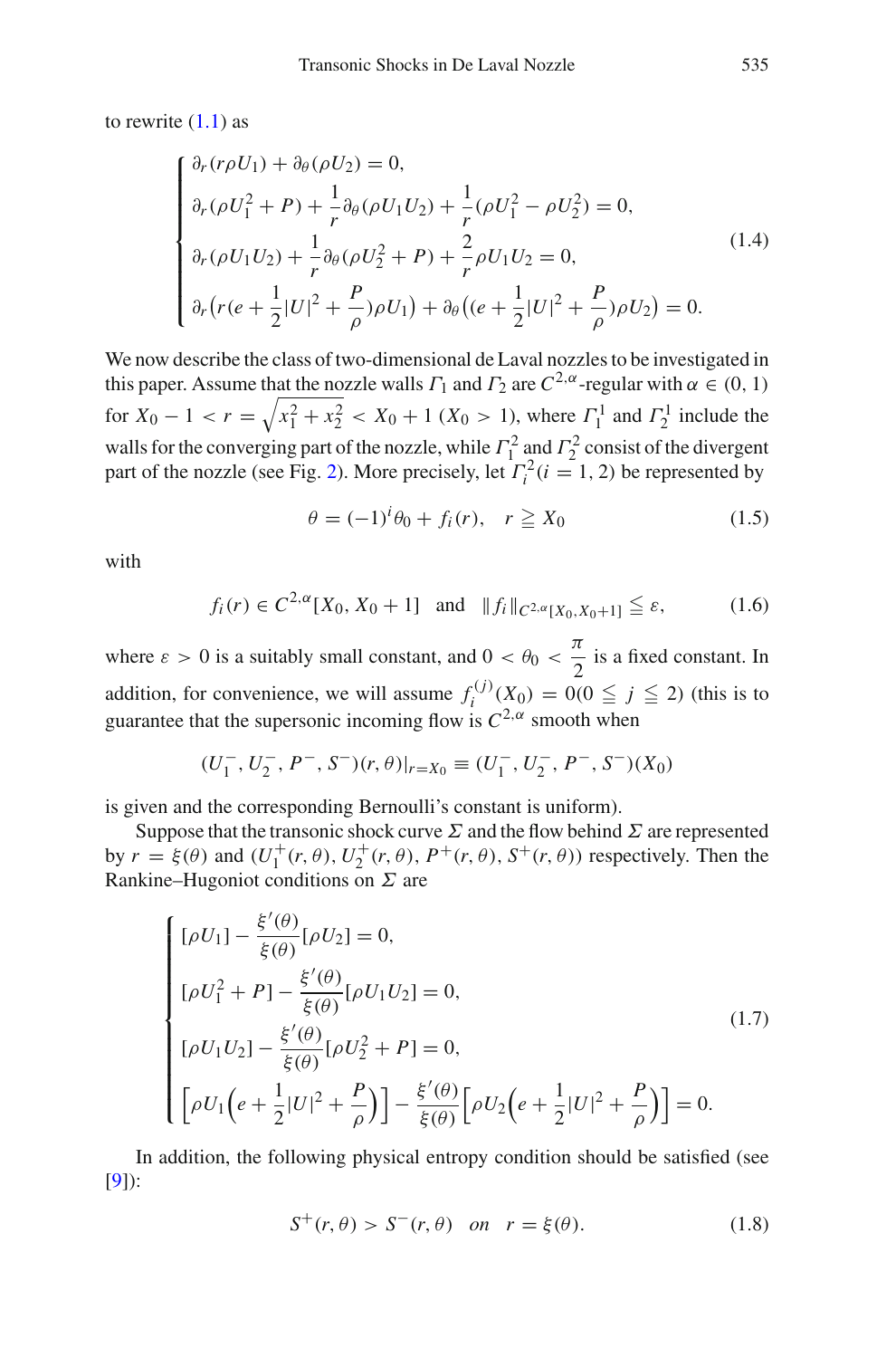

**Fig. 2.** Transonic shock in a nozzle

<span id="page-3-3"></span><span id="page-3-0"></span>On the exit of the nozzle, the end pressure is prescribed by

$$
P^{+}(X_0 + 1, \theta) = P_e + \varepsilon P_0(\theta)
$$
 (1.9)

<span id="page-3-4"></span>with  $P_0(\theta) \in C^{2,\alpha}[-\theta_0 + f_1(X_0 + 1), \theta_0 + f_2(X_0 + 1)]$  satisfying

$$
||P_0(\theta)||_{C^{2,\alpha}} \leqq C,\tag{1.10}
$$

and the constant  $P_e$  denoting the end pressure for which a symmetric transonic shock exists uniquely at the position  $r = r_0$  with  $r_0 \in (X_0, X_0 + 1)$  and the supersonic incoming flow is given by  $(U_0^-(r), P_0^-(r), S_0^-)$  in the nozzle  $\{(r, \theta) : X_0 \leq$  $r \leq X_0 + 1$ ,  $-\theta_0 \leq \theta \leq \theta_0$ . For more details with respect to  $P_e$  and  $r_0$ , one can see Section 147 in [\[9](#page-47-0)] or Theorem 1.1 of [\[30](#page-48-0)].

<span id="page-3-1"></span>The walls of the nozzle are assumed to be solid so that

$$
U_2 = r f_i'(r) U_1 \quad \text{on} \quad \Gamma_i^2(i = 1, 2). \tag{1.11}
$$

By [\(1.6\)](#page-2-0) and [\(1.11\)](#page-3-1), one can show easily as in [\[15](#page-47-1)] that for suitably small  $\varepsilon$ , the supersonic incoming flow  $(U_1^-, U_2^-, P^-, S^-)(r, \theta)$  can be extended into the domain  $\Omega = \{(r, \theta) : X_0 < r < X_0 + 1, -\theta_0 + f_1(r) < \theta < \theta_0 + f_2(r)\}\$ and satisfies

$$
||(U_1^-, U_2^-, P^-, S^-)(r, \theta) - (U_0^-(r), 0, P_0^-(r), S_0^-)||_{C^{2,\alpha}(\bar{\Omega})} \leq C\varepsilon, \qquad (1.12)
$$

<span id="page-3-2"></span>here *S*<sub>0</sub><sup>−</sup> is some fixed constant. Furthermore, without loss of generality and for the simplicity of computations, it will be assumed that

$$
(U_1^-, U_2^-, P^-, S^-)(X_0, \theta) \equiv (U_0^-(X_0), 0, P_0^-(X_0), S_0^-)
$$

is independent of the variable  $\theta$ .

As has been stated in Section 147 of [\[9](#page-47-0)] or Theorem 1.1 of [\[30\]](#page-48-0), for the given supersonic incoming flow  $(U_0^-(r), P_0^-(r), S_0^-)$  in the nozzle

$$
\{(r,\theta): X_0 \leqq r \leqq X_0 + 1, -\theta_0 \leqq \theta \leqq \theta_0\},\
$$

there exits a unique radial symmetric transonic shock solution for the given constant end pressure  $P_e$  in a suitable scope. Furthermore, the position of the shock,  $r = r_0$ , depends monotonically on *P*e. This solution will be called the background solution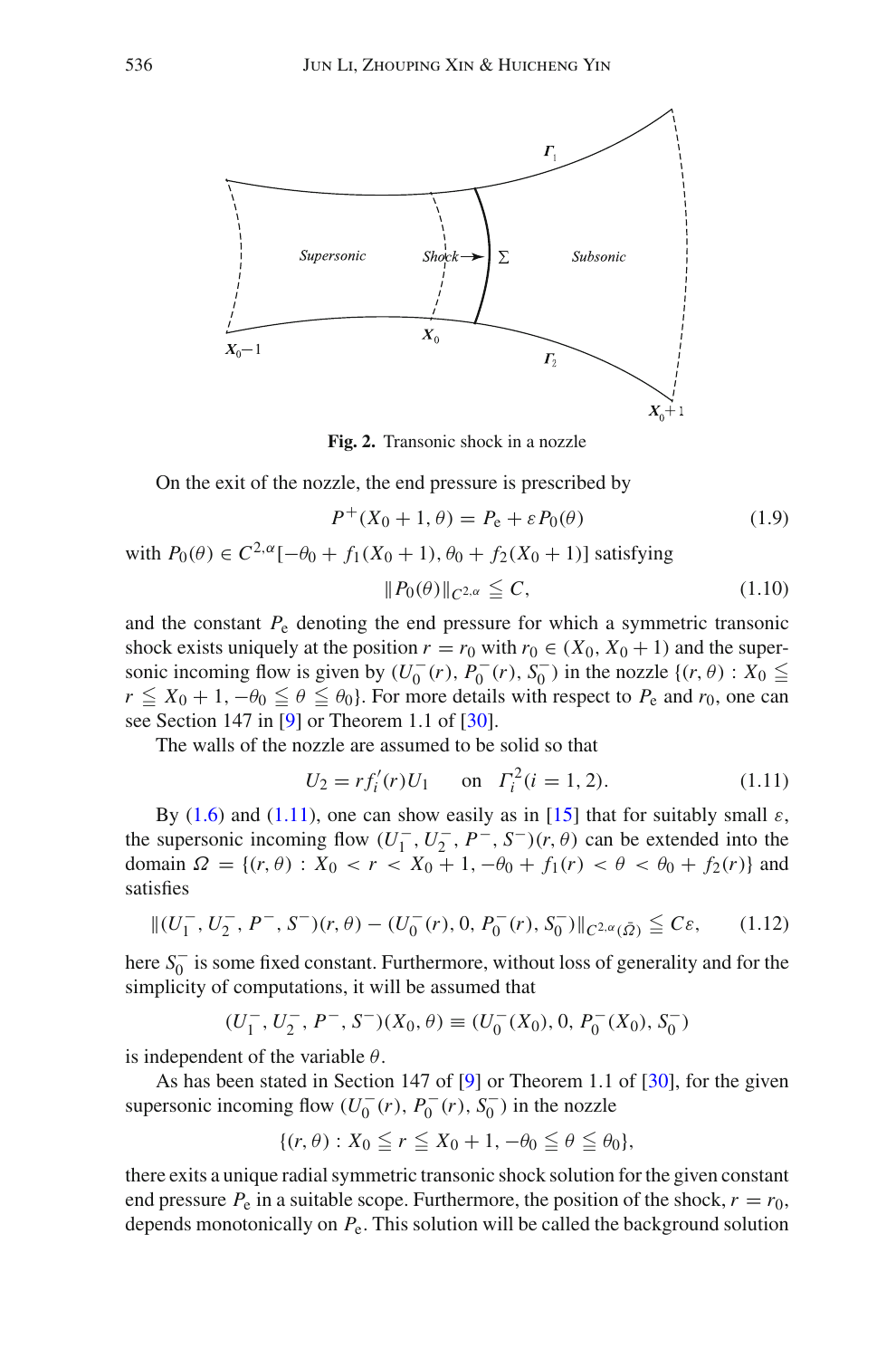in this paper. Denote by  $(U_0^+(r), P_0^+(r), S_0^+)$   $(S_0^+$  is a constant) the subsonic part of the background solution for  $r_0 \le r \le \tilde{X}_0 + \tilde{1}$ , which can be extended into the domain  $\{r : r_0 - \delta_0 \le r \le X_0 + 1\}$  ( $\delta_0 > 0$  is some constant depending only on the supersonic incoming flow, see Theorem [1.1](#page-4-0) of [\[30](#page-48-0)]) and the corresponding extension will be denoted by  $(\hat{U}_0^+(r), \hat{P}_0^+(r), S_0^+)$ .

With these preparations, the main results in this paper can be stated as follows:

<span id="page-4-0"></span>**Theorem 1.1.** *Under the assumptions* [\(1.5\)](#page-2-1)–[\(1.6\)](#page-2-0)*, there exists an*  $\varepsilon_0 > 0$  *such that for*  $\varepsilon < \varepsilon_0$ *, the problem* [\(1.4\)](#page-2-2) *with* [\(1.7\)](#page-2-3)–[\(1.12\)](#page-3-2) *has a unique solution* 

 $(U_1^+(r, \theta), U_2^+(r, \theta), P^+(r, \theta), S^+(r, \theta); \xi(\theta))$ 

*with the following properties:*

(i).  $\xi(\theta) \in C^{2,\alpha}(\theta^1, \theta^2) \cap C^{1,\alpha}[\theta^1, \theta^2]$ *. Furthermore, it holds that*  $\|\xi(\theta) - r_0\|_{C^{1,\alpha}[\theta^1, \theta^2]} \leq C_0 \varepsilon,$  (1.13)

*where*  $(r^{i}, \theta^{i})$  (*i* = 1, 2) *stand for the intersection points of the shock curve* 

*with the nozzle walls and C*<sup>0</sup> *is a positive generic constant depending only on the supersonic incoming flow.*

(ii). 
$$
(U_1^+(\hat{r}, \theta), U_2^+(r, \theta), P^+(r, \theta), S^+(r, \theta)) \in C^{1,\alpha}(\Omega_+) \cap C^{\alpha}(\bar{\Omega}_+), \text{ and}
$$
  
\n
$$
\|(U_1^+, U_2^+, P^+, S^+)(r, \theta) - (\hat{U}_0^+(r), 0, \hat{P}_0^+(r), S_0^+) \|_{C^{\alpha}(\bar{\Omega}_+)} \leq C_0 \varepsilon,
$$
\n(1.14)

*where*  $\Omega_+$  *is the subsonic region given by* 

$$
\Omega_+ = \{ (r, \theta) : \xi(\theta) < r < X_0 + 1, -\theta_0 + f_1(r) < \theta < \theta_0 + f_2(r) \}. \tag{1.15}
$$

<span id="page-4-1"></span>**Remark 1.1.** For general de Laval nozzles, the  $C^{\alpha}(\overline{\Omega}_{+})$  regularity of the subsonic flow in Theorem [1.1](#page-4-0) is optimal even if  $f_i(r)(i = 1, 2)$  is  $C^{\infty}$  smooth. This fact has been shown in Lemma 3.3 and Remark 3.2 of [\[27](#page-48-1)]. On the other hand, if the divergent part of the walls of the nozzle is straight, then the regularities of solution can be improved to  $C^{2,\alpha}$  or even higher, see [\[5](#page-47-2)] and [\[30](#page-48-0)].

**Remark 1.2.** It should be emphasized that there is no restriction on the angle  $\theta_0$  of the divergent part of the nozzle in Theorem [1.1.](#page-4-0) Thus, we have removed the crucial assumption that the nozzle is nearly flat which was required in [\[5](#page-47-2)[–8](#page-47-3)[,17](#page-47-4),[27](#page-48-1)[–30\]](#page-48-0) and played an important role in their analysis since in this case, the principal linearized problem has constant coefficients.

<span id="page-4-2"></span>**Remark 1.3.** Besides the assumption that the nozzle must be slowly varying, most of the previous known uniqueness and existence results (except [\[17](#page-47-4)]) require that the boundary condition at the exit has to be modified (other than the given exit pressure in [\[9](#page-47-0)]) and/or the shock curve must go through a fixed point on the wall of the nozzle in advance which makes the transonic shock problem ill-posed in general as shown in [\[27,](#page-48-1)[29\]](#page-48-2). This paper has removed all these nonphysical assumptions and thus solved the transonic shock problem posed originally by Courant and FRIEDRICHS [\[9\]](#page-47-0) for a general de Laval nozzle.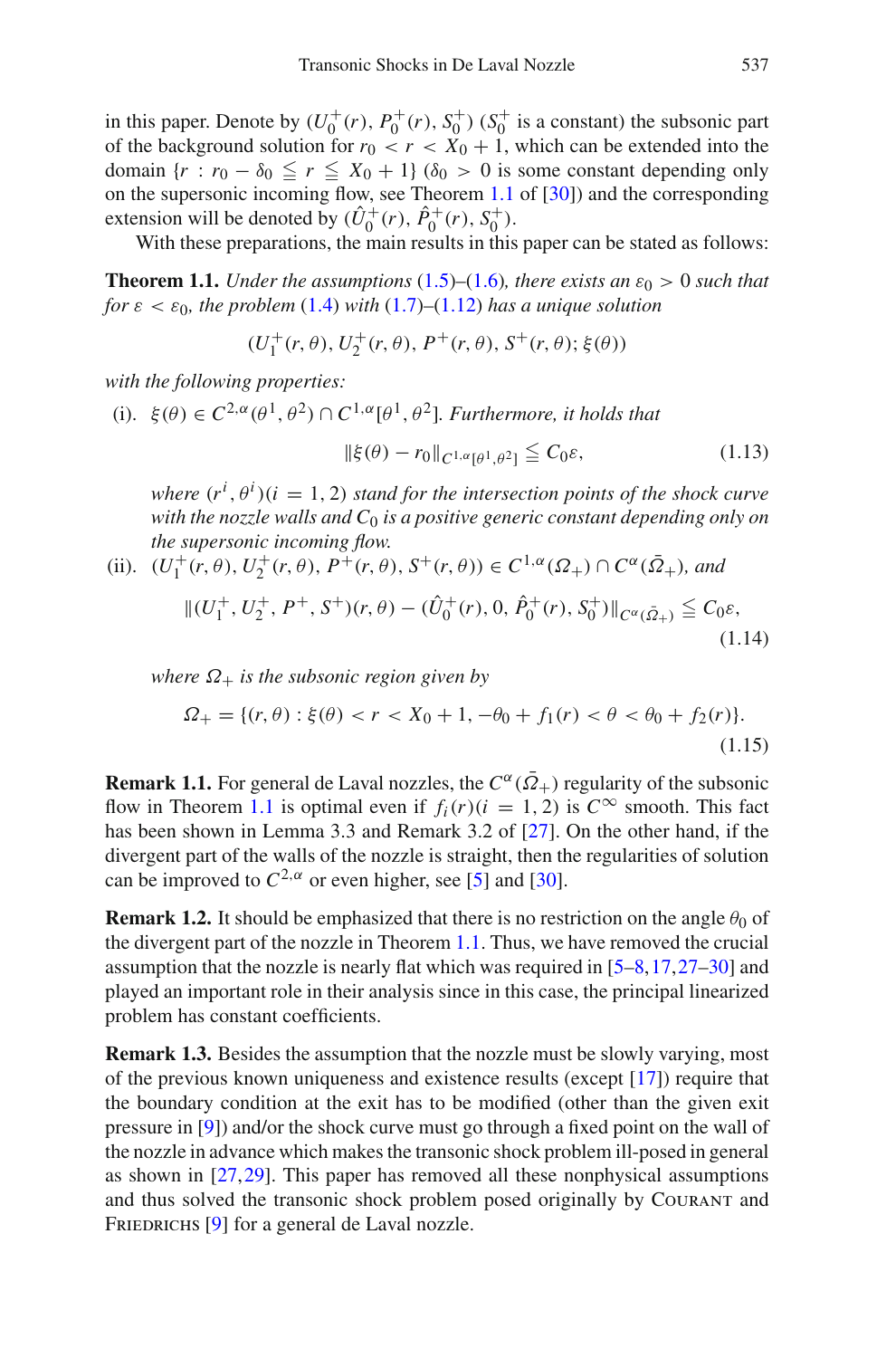**Remark 1.4.** Due to the low regularity of the transonic shock solution in general de Laval nozzles, the methods in [\[17](#page-47-4),[18\]](#page-47-5) fail to work for the general case considered in this paper. In [\[17](#page-47-4)[,18](#page-47-5)], the compatible conditions for the resulting second order elliptic equation can be verified in the iteration scheme, which is based on the geometric property of the straight nozzle. So the uniqueness and existence result can be obtained in the framework that the approximate solutions are bounded in  $C^{2,\alpha}(\bar{\Omega}_+)$ −norm and the related iteration scheme is contractible in  $C^{1,\alpha}(\overline{\Omega}_+)-$ norm.

**Remark 1.5.** It should be noted that the geometry of the nozzle with

$$
f_i^{(j)}(X_0) = 0(0 \leqq j \leqq 2)
$$

and symmetry property of the supersonic incoming flow at *X*<sup>0</sup> are assumed just for simplicity in the presentation of the main ideas. In fact, these can be relaxed by modifying slightly the analysis here, see [\[26\]](#page-48-3) for details.

Physically interesting problems involving transonic shocks have been investigated extensively in many important situations (see [\[3](#page-47-6)[–11](#page-47-7)[,14](#page-47-8),[16,](#page-47-9)[21](#page-47-10)[–24,](#page-47-11)[26](#page-48-3)[–35\]](#page-48-4) and the references therein). Steady transonic shocks in multi-dimensional nozzles have been also studied recently by many authors for various boundary conditions  $(5-8, 16-18, 21, 26-30, 34]$  $(5-8, 16-18, 21, 26-30, 34]$  $(5-8, 16-18, 21, 26-30, 34]$  $(5-8, 16-18, 21, 26-30, 34]$  and so on). Most of these known works deal with the uniqueness and existence of piecewise smooth transonic shock patterns in nozzles with slowly-varying cross sections either for various exit boundary conditions other than  $(1.9)$ , or the given exit pressure condition  $(1.9)$ , but with the additional condition that the shock curve is required to go through a fixed point a prior. Until recently, the first positive result confirming the transonic shock pattern proposed by COURANT and FRIEDRICHS  $[9]$  had been established by the authors in  $[17,18]$  $[17,18]$ for a class of two-dimensional finite nozzles with straight divergent parts without additional assumptions on the shock position. In this paper, we will study the Courant–Friedrich's transonic shock pattern in a class of general de Laval nozzles described in  $(1.5)$ – $(1.6)$  and thus remove the stringent condition that the divergent part of the nozzle is straight in [\[17](#page-47-4)[,18](#page-47-5)]. As is pointed out in Remark [1.1](#page-4-1) and Remark [1.3,](#page-4-2) some new phenomena appear here.

We now make some comments on the key ingredients of the analysis in this paper. Since the supersonic flow with the given entrance conditions can be obtained in the whole nozzle, the transonic shock problem of Courant–Friedrich's is reduced to a free boundary value problem (with the transonic shock curve as the free boundary) of the full steady Euler system on the subsonic domain, where the Euler system is a mixed hyperbolic–elliptic system. Since the hyperbolic modes depend only on particle pathes, it turns out to be crucial to be able to introduce a globally defined Lagrangian coordinate to straighten stream lines. In the Lagrangian coordinate, the two-dimensional steady full Euler system on a subsonic domain can be decomposed formally as: a first order elliptic system for the pressure and the angular velocity, and hyperbolic transport equations for the entropy and the Bernoulli's function. However, the given exit pressure condition [\(1.9\)](#page-3-3) becomes a nonlinear non-local boundary condition in the Lagrangian coordinate. To overcome this difficulty,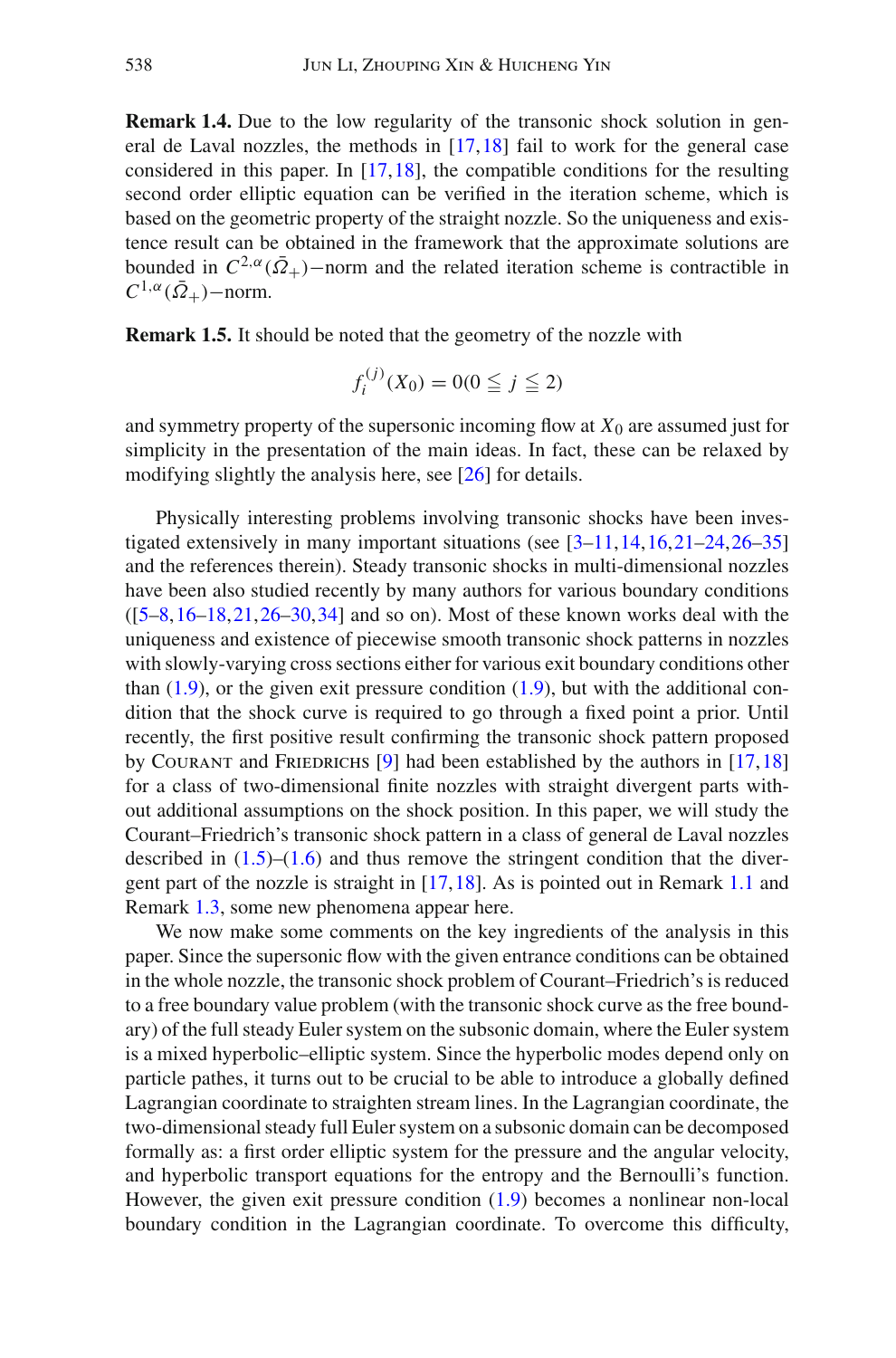one may introduce a potential like function  $\phi$  which satisfies a second order nonlinear elliptic equation in the subsonic domain and a localized boundary condition at the exit of the nozzle. Reformulating the problem by first solving the hyperbolic equations for the entropy and the Bernoulli's function and fixing the free boundary, we can obtain a nonlinear boundary value problem on a fixed domain for a second nonlinear elliptic equation containing non-local terms (due to the hyperbolic modes) and an unknown constant (the intersection point of the shock curve with a wall of the nozzle), that is,  $(3.33)$ , and an ordinary differential equation for the shock curve, [\(3.3\)](#page-14-0). We then apply the contraction principle to study such a nonlinear problem. The key here is to design a careful iteration scheme which approximates the downstream subsonic solutions and the shock curve simultaneously. The main ingredients in our analysis are to investigate the solvability and a priori estimates for a linear boundary value problem of a second order linear elliptic equation with non-local terms and an unknown constant (see [\(4.1\)](#page-23-0)) in a weighted Hölder space with lower regularities. Note that non-local terms in the problem  $(4.1)$  contain the trace of the first order derivative of the unknown function, it seems to be difficult to apply the Lax-Milgram theorem and the Fredholm alternative to obtain the solvability of the  $H^1$ -solution as in [\[19](#page-47-12)[,21](#page-47-10)], where the facts that the non-local terms contain only the trace of unknown function itself and the solution has  $C^{2,\alpha}$  regularity are crucial.

The main advantage of the Euler–Lagrange coordinate transformation defined by  $(2.1)$  in the next section is to straighten the stream lines. For nozzles with straight divergent walls in [\[17](#page-47-4)[,18](#page-47-5)], since the compatible conditions are satisfied at the corner points in the subsonic domain, then the uniform  $C^{2,\alpha}$  estimates for the subsonic flow are obtained. Due to the loss of regularities in the difference of two different stream lines, the contractible estimates can be obtained only in the  $C^{1,\alpha}$  norm. So one can use the Banach contractible mapping theorem to obtain the existence and uniqueness of the transonic shock solution. For general de Laval nozzles in this paper, such compatible conditions at the corners are lost. At the corner points intersected by the free shock curve and the curved nozzle walls, the  $C^{\alpha}$  regularity for the entropy is optimal. Then by the transport equation for the entropy and the fact that the walls of the nozzle are stream lines, the entropy has only  $C^{\alpha}$  regularity near the walls of the nozzle. The low regularity of the entropy will affect the regularities of other physical quantities (the velocity and the pressure). And then it is difficult to obtain the contractible estimates in suitably weighted spaces. Fortunately, since the stream lines are all in the *y*1-direction under the Euler–Lagrange coordinate, the loss of regularities in the difference of two different stream lines can be avoided. So the uniform estimates and contractible estimates can be done in the same weighted Hölder space and finally one can prove that the transonic shock solution with global  $C^{\alpha}$  regularity exists uniquely.

The rest of the paper is organized as follows. In Section [2,](#page-7-1) we will show first that the Lagrange-transformation can be globally defined for the transonic shock solution in Theorem [1.1](#page-4-0) and then reformulate the two-dimensional problem [\(1.4\)](#page-2-2) with  $(1.7)$ – $(1.12)$  to obtain a second quasi-linear elliptic equation for a potential function  $\phi$ , which is coupled by an equation for the shock curve  $z_1 = \psi(z_2)$ together with some nonlinear boundary conditions. See [\(2.19\)](#page-11-0)–[\(2.25\)](#page-12-0) in Section [2.](#page-7-1)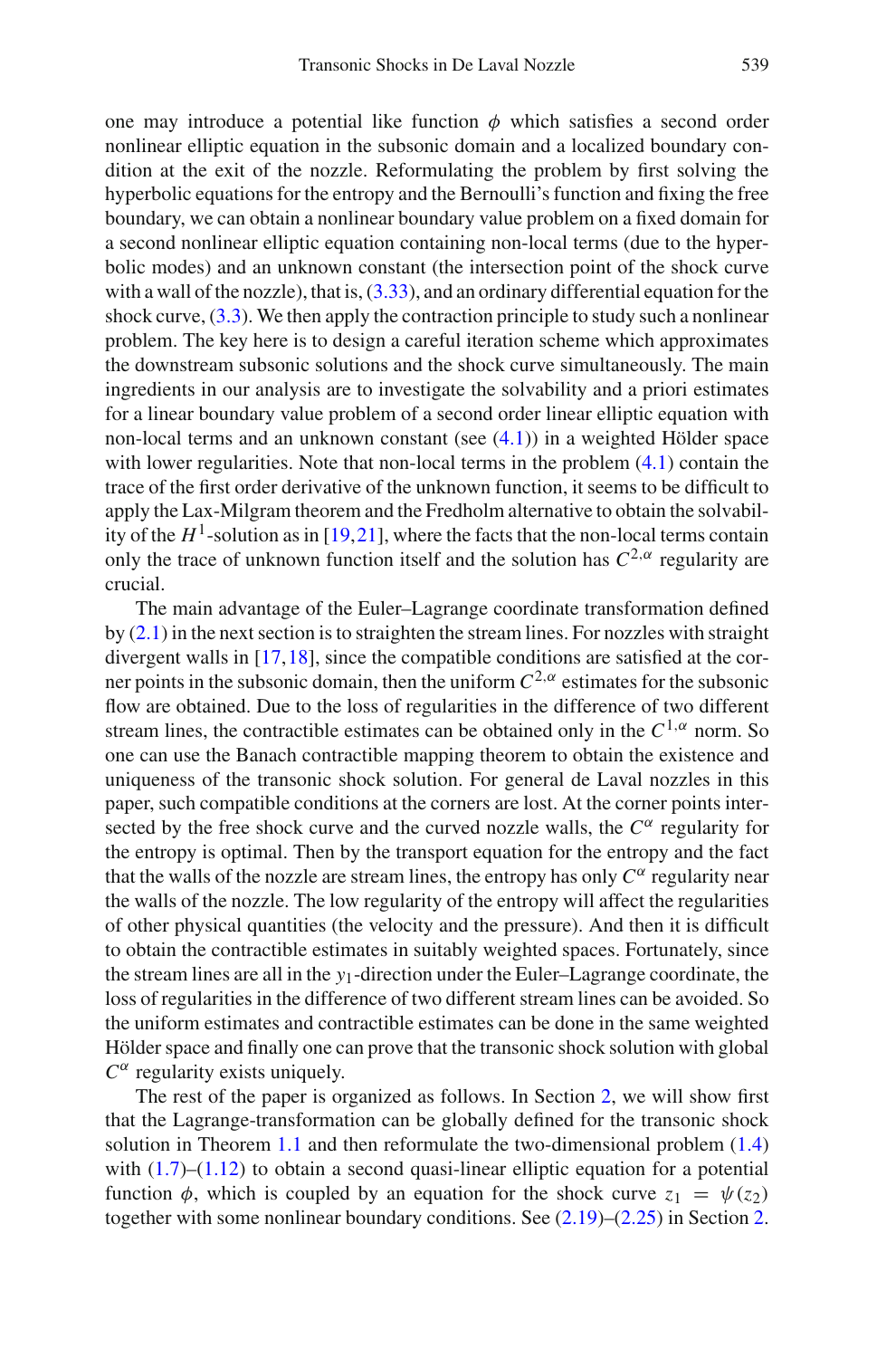In Section [3,](#page-14-1) we analyze and simplify the resulting problem in Section [2](#page-7-1) further to obtain a second order elliptic equation containing some non-local terms involving the trace on the shock of the first order derivatives of the unknown function with an unknown constant and an ordinary differential equation for the shock position, see [\(3.33\)](#page-22-0) in Section [3.](#page-14-1) In Section [4,](#page-23-1) we focus on the linearized elliptic equation of [\(3.33\)](#page-22-0) which contains an unknown constant and some nonlocal terms. By establishing a priori estimates in a suitably weighted Hölder space, we can show that such a linear problem can be solved uniquely and the unknown constant can be also determined simultaneously. In Section [5,](#page-37-0) making use of the uniform estimates for the linearized problem in Section [4,](#page-23-1) we can define an iteration scheme to complete the proofs on Theorem [2.1](#page-13-0) and Theorem [1.1.](#page-4-0) In addition, some elementary computations and properties, which are used in Sections [3](#page-14-1) and [4,](#page-23-1) are given in the Appendix [A](#page-40-0) and Appendix [B,](#page-43-0) respectively.

## **2. The Lagrange-Transformation and Reformulation of the Transonic Shock Problem**

<span id="page-7-1"></span>In this section, we reformulate the nonlinear problem  $(1.4)$  with  $(1.7)$ – $(1.12)$  to obtain a second order elliptic equation for a potential function  $\phi$  with an unknown constant and some nonlocal terms, a first order partial differential equation for the special entropy  $S^+$ , and an algebraic equation for the density  $\rho^+$ . To this end, it is technically important to use the Lagrange coordinates  $(y_1, y_2) = (r, y_2(r, \theta))$  as in [\[25](#page-47-13)]. Based on the structure of the desired transonic flow pattern, the function  $y_2 = y_2(r, \theta)$  can be piecewisely defined as

$$
\begin{cases}\n\frac{\partial y_2}{\partial r} = -\rho^- U_2^-, & \frac{\partial y_2}{\partial \theta} = r\rho^- U_1^-, & \text{if } (r, \theta) \in \bar{\Omega}_-, \\
\frac{\partial y_2}{\partial r} = -\rho^+ U_2^+, & \frac{\partial y_2}{\partial \theta} = r\rho^+ U_1^+, & \text{if } (r, \theta) \in \bar{\Omega}_+, \\
y_2(X_0, -\theta_0) = 0, & y_2(X_0 + 1, -\theta_0 + f_1(X_0 + 1)) = 0,\n\end{cases}
$$
\n(2.1)

<span id="page-7-0"></span>where

$$
\Omega_{-} = \{ (r, \theta) : X_0 - 1 < r < \xi(\theta), -\theta_0 + f_1(r) < \theta < \theta_0 + f_2(r) \},
$$
\n
$$
\Omega_{+} = \{ (r, \theta) : \xi(\theta) < r < X_0 + 1, -\theta_0 + f_1(r) < \theta < \theta_0 + f_2(r) \}.
$$

It follows from the expected regularity for the piecewise smooth solution

$$
(U_1^\pm,U_2^\pm,\,P^\pm,\,S^\pm)
$$

in Theorem [1.1](#page-4-0) and the first equation in [\(1.4\)](#page-2-2) that  $y_2(r, \theta)$  is well-defined in the domains  $\Omega_{\pm}$ , respectively. We now illustrate that  $y_2(r, \theta)$  is actually well-defined in  $\overline{\Omega} = \{(r, \theta) : X_0 \le r \le X_0 + 1, -\theta_0 + f_1(r) \le \theta \le \theta_0 + f_2(r)\}\$ and belongs to  $Lip(\Omega)$ .

It is noted that along the nozzle walls  $\Gamma_i^2(i = 1, 2)$ ,

$$
\frac{\mathrm{d}}{\mathrm{d}r} y_2(r, (-1)^i \theta_0 + f_i(r)) = \frac{\partial y_2}{\partial r} + f'_i(r) \frac{\partial y_2}{\partial \theta} = -\rho U_2 + f'_i(r) r \rho U_1.
$$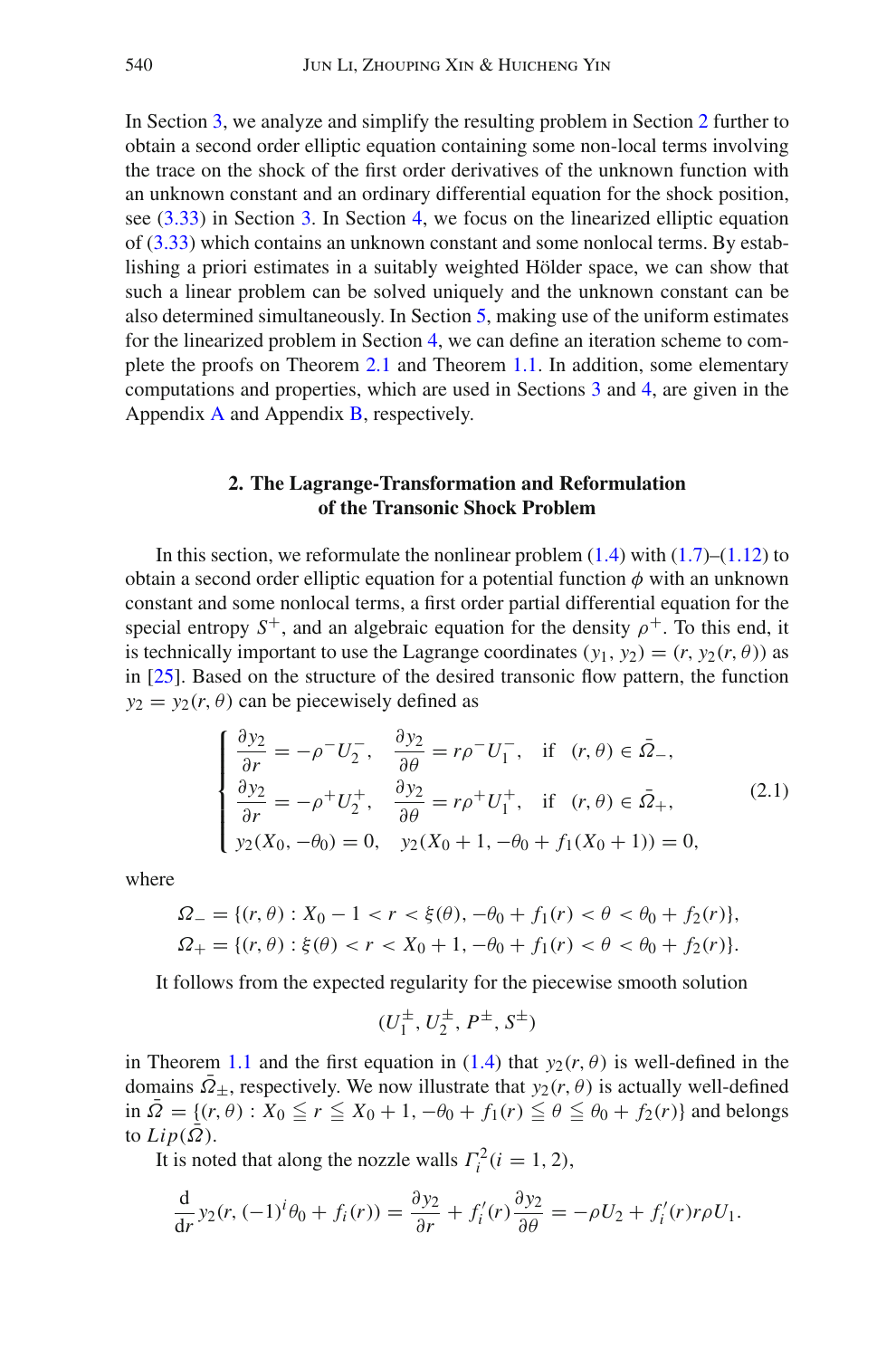Thus, the solid wall boundary condition  $(1.11)$  yields

$$
\frac{d}{dr} y_2(r, (-1)^i \theta_0 + f_i(r)) = 0 \quad \text{on} \quad \Gamma_i^2(i = 1, 2).
$$

This, together with boundary conditions in  $(2.1)$ , shows that

$$
y_2(r, -\theta_0 + f_1(r)) = 0
$$

holds true on the whole  $\Gamma_1^2$ . Similarly, one has

$$
\begin{cases}\ny_2(r, \theta_0 + f_2(r)) = M & \text{for } r \in [X_0 - 1, r^2], \\
y_2(r, \theta_0 + f_2(r)) = M_1 & \text{for } r \in [r^2, X_0 + 1],\n\end{cases}
$$

where *M* and  $M_1$  are two constants to be determined, and  $(r^2, \theta^2)$  is the intersection point of  $r = \xi(\theta)$  with  $\Gamma_2^2$ .

To show that  $y_2(r, \theta)$  is well-defined in  $\overline{\Omega}$  and belongs to  $Lip(\overline{\Omega})$ , one needs to verify

$$
\frac{\partial y_2(\xi(\theta) + 0, \theta)}{\partial \theta} = \frac{\partial y_2(\xi(\theta) - 0, \theta)}{\partial \theta},
$$
\n(2.2)

<span id="page-8-0"></span>where the notations  $y_2(\xi(\theta) \pm 0, \theta)$  stand for the limiting values of  $y_2(r, \theta)$  when  $(r, \theta)$  tends to  $(\xi(\theta), \theta)$  in  $\overline{Q}_+$ , respectively.

Indeed, it follows from a direct computation that on  $r = \xi(\theta)$ ,

$$
\frac{\partial y_2(\xi(\theta) \pm 0, \theta)}{\partial \theta} \n= \frac{\partial y_2}{\partial r} (\xi(\theta) \pm 0, \theta) \xi'(\theta) + \frac{\partial y_2}{\partial \theta} (\xi(\theta) \pm 0, \theta) \n= -\xi'(\theta) \rho^{\pm} U_2^{\pm} + \xi(\theta) \rho^{\pm} U_1^{\pm}.
$$

Combining this with the jump condition  $(1.7)$  yields  $(2.2)$  directly. It follows from  $(2.1)$  and  $(2.2)$  that  $M_1 = M$  with

$$
M = X_0 \int_{-\theta_0 + f_1(X_0)}^{\theta_0 + f_2(X_0)} \rho^{-}(X_0, \theta) U_1^{-}(X_0, \theta) d\theta = 2X_0 \theta_0 \rho_0^{-}(X_0) U_0^{-}(X_0)
$$

and further  $y_2(r, \theta) \in C(\overline{\Omega})$ . This, together with Theorem [1.1](#page-4-0) (ii), implies that  $y_2(r, \theta) \in Lip(\overline{\Omega}) \cap C^{2,\alpha}(\Omega_-) \cap C^{2,\alpha}(\Omega_+)$ . The Jacobian matrix of the transformation,  $(r, \theta) \mapsto (r, y_2(r, \theta)) \equiv (y_1, y_2)$ , is

$$
\frac{\partial(y_1, y_2)}{\partial(r, \theta)} = \begin{pmatrix} 1 & 0 \\ -\rho U_2 & r\rho U_1 \end{pmatrix}
$$

which is reversible.

This coordinate transformation is called the Lagrange transformation. Under such a transformation, the domain

$$
\bar{\Omega} = \{ (r, \theta) : X_0 \le r \le X_0 + 1, -\theta_0 + f_1(r) \le \theta \le \theta_0 + f_2(r) \}
$$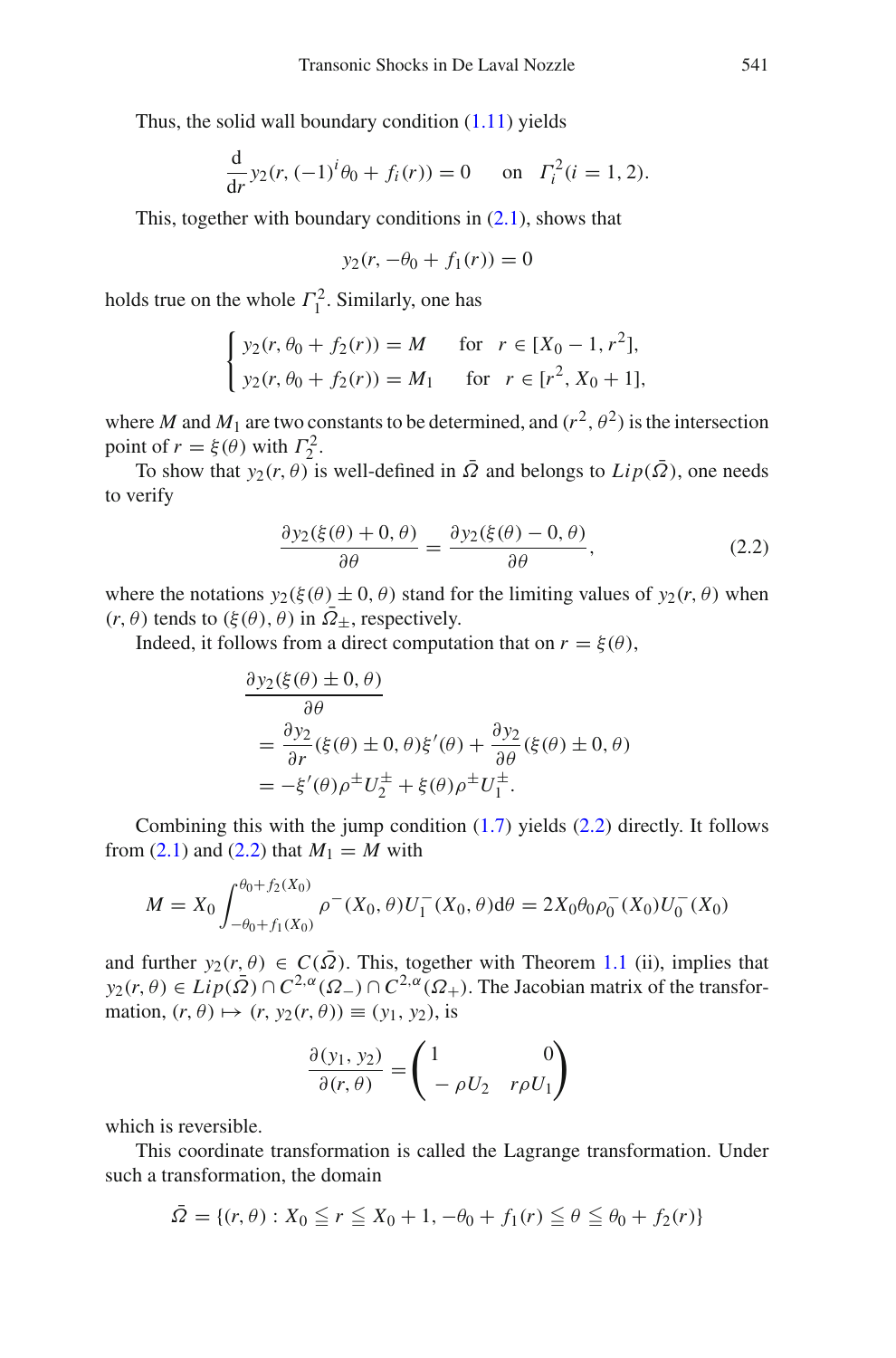is changed into  $[X_0, X_0 + 1] \times [0, M]$ , and the system [\(1.4\)](#page-2-2) can be transformed into

$$
\begin{cases}\n\frac{\partial_{y_1} \left(\frac{1}{y_1 \rho U_1}\right) - \partial_{y_2} \left(\frac{U_2}{y_1 U_1}\right) = 0, \\
\frac{\partial_{y_1} \left(U_1 + \frac{P}{\rho U_1}\right) - \partial_{y_2} \left(\frac{P U_2}{U_1}\right) - \frac{P}{y_1 \rho U_1} - \frac{\rho (U_2)^2}{y_1 \rho U_1} = 0, \\
\frac{\partial_{y_1} \left(y_1 U_2\right) + \partial_{y_2} \left(y_1 P\right) = 0, \\
\frac{\partial_{y_1} \left(e + \frac{1}{2} (U_1)^2 + \frac{1}{2} (U_2)^2 + \frac{P}{\rho}\right) = 0.\n\end{cases}
$$
\n(2.3)

<span id="page-9-1"></span>Moreover, the nozzle walls  $\Gamma_1^2$  and  $\Gamma_2^2$  are changed into  $y_2 = 0$  and  $y_2 = M$ , respectively.

Suppose that the transonic shock curve  $\Sigma$  and the flow field behind  $\Sigma$  are denoted by  $y_1 = \psi(y_2)$  and  $(U_1^+(y), U_2^+(y), P^+(y), S^+(y))$ , respectively, in the  $(y_1, y_2)$  coordinate. Then the Rankine–Hugoniot conditions on  $\Sigma$  become

$$
\begin{cases}\n\left[\frac{1}{\rho U_1}\right] + \psi'(y_2)\left[\frac{U_2}{U_1}\right] = 0, \\
\left[U_1 + \frac{P}{\rho U_1}\right] + \psi'(y_2)\left[\frac{P U_2}{U_1}\right] = 0, \\
\left[U_2\right] - \psi'(y_2)[P] = 0, \\
\left[e + \frac{1}{2}U_1^2 + \frac{1}{2}U_2^2 + \frac{P}{\rho}\right] = 0.\n\end{cases} (2.4)
$$

<span id="page-9-3"></span><span id="page-9-0"></span>In addition, the conditions  $(1.8)$ – $(1.11)$  become

$$
S^{+}(y) > S^{-}(y) \quad \text{on} \quad y_1 = \psi(y_2), \tag{2.5}
$$

$$
P^{+}(X_0 + 1, y_2) = P_e + \varepsilon P_0(\theta(X_0 + 1, y_2))
$$
\n(2.6)

<span id="page-9-2"></span>and

$$
U_2^+ = y_1 f_i'(y_1) U_1^+ \quad \text{on} \quad \Gamma_i^2 \quad (i = 1, 2), \tag{2.7}
$$

where the function  $\theta = \theta(X_0 + 1, y_2)$  is given by

<span id="page-9-4"></span>
$$
\theta(X_0+1, y_2) = -\theta_0 + f_1(X_0+1) + \int_0^{y_2} \frac{1}{(X_0+1)(\rho^+U_1^+)(X_0+1, s)} ds, \quad (2.8)
$$

following from  $\partial_{y_2} \theta = \frac{1}{y_1 \rho^+ U_1^+}$ for  $y \in \{y : y_1 \in (\psi(y_2), X_0 + 1), y_2 \in (0 \leq$ *M*)} and  $\theta$ (*X*<sub>0</sub> + 1, 0) =  $-\theta$ <sub>0</sub> + *f*<sub>1</sub>(*X*<sub>0</sub> + 1). Here, it should be emphasized that the exit pressure condition  $(2.6)$  becomes non-local and nonlinear in the Lagrange coordinate and will require special care, see Part 4 of Section [3.](#page-14-1)

To simplify the problem  $(2.3)$ – $(2.7)$  further, one notes the first equation in  $(2.3)$ and may introduce a potential function to reduce the system [\(2.3\)](#page-9-1) into a second order equation with a nonlinear boundary condition at the exit.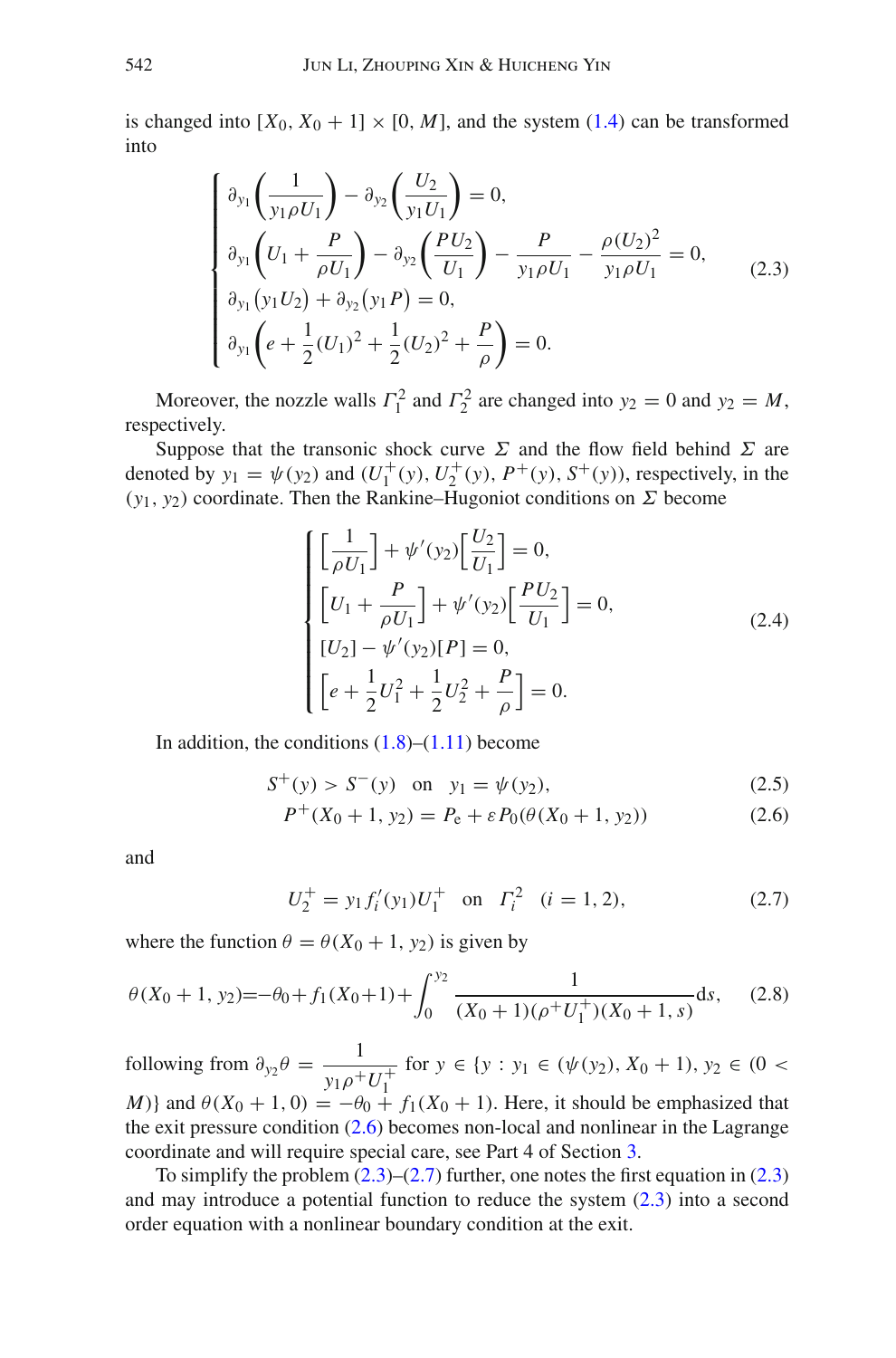Indeed, the first equation in  $(2.3)$  implies that there exists a potential function  $\phi(y)$  such that

$$
\partial_{y_1} \phi = \frac{U_2}{y_1 U_1}, \quad \partial_{y_2} \phi = \frac{1}{y_1 \rho U_1}, \quad \phi(X_0 + 1, 0) = 0. \tag{2.9}
$$

<span id="page-10-4"></span>Due to the fourth equalities in  $(2.3)$  and  $(2.4)$ , the following Bernoulli's law holds:

$$
\frac{1}{2}U_1^2 + \frac{1}{2}U_2^2 + \frac{\gamma}{\gamma - 1} \frac{P}{\rho} = B
$$
\n(2.10)

with  $B = \frac{1}{2}(U_0^{-})^2(X_0) + \frac{\gamma}{\gamma - 1}$  $P_0^-(X_0)$  $\frac{1}{\rho_0^-(X_0)}$ .

Since the entropy *S* is invariant along each stream line behind the shock, the equation of state implies

$$
P = A(y_2)\rho^{\gamma},\tag{2.11}
$$

here  $A(y_2)$  is a function depending only on  $y_2$  in the subsonic region. It is noted that the function  $A(y_2)$  is to be determined by the incoming flow

(*U*<sup>−</sup> <sup>1</sup> (*y*), *<sup>U</sup>*<sup>−</sup> <sup>2</sup> (*y*), *<sup>P</sup>*−(*y*), *<sup>S</sup>*−(*y*))

and the Rankine–Hugoniot conditions [\(2.4\)](#page-9-3) on the shock  $\Sigma$ , given by  $y_1 = \psi(y_2)$ . Thus,

$$
\frac{1 + (y_1 \partial_{y_1} \phi)^2}{2(y_1 \rho \partial_{y_2} \phi)^2} + \frac{\gamma}{\gamma - 1} A(y_2) \rho^{\gamma - 1} = B.
$$
 (2.12)

<span id="page-10-1"></span><span id="page-10-0"></span>In addition, the third equation in  $(2.3)$  gives that

$$
\partial_{y_1}\left(\frac{y_1 \partial_{y_1} \phi}{\rho \partial_{y_2} \phi}\right) + \partial_{y_2}\left(y_1 A(y_2) \rho^{\gamma}\right) = 0. \tag{2.13}
$$

The Rankine–Hugoniot conditions [\(2.4\)](#page-9-3) on  $y_1 = \psi(y_2)$  can be rewritten as

<span id="page-10-2"></span>
$$
\begin{cases}\n\psi'(y_2) = \left(\frac{\partial_{y_1}\phi}{\rho \partial_{y_2}\phi} - U_2^-(\psi(y_2), y_2)\right) / \left(A\rho^{\gamma} - P^-(\psi(y_2), y_2)\right), \\
\partial_{y_2}\phi = \frac{1}{\psi(y_2)(\rho^- U_1^-)(\psi(y_2), y_2)} - \left(\partial_{y_1}\phi - \frac{U_2^-(\psi(y_2), y_2)}{\psi(y_2)U_1^-(\psi(y_2), y_2)}\right)\psi'(y_2), \\
\frac{1}{\psi(y_2)\rho \partial_{y_2}\phi} + \psi(y_2)\partial_{y_2}\phi A\rho^{\gamma} = U_1^-(\psi(y_2), y_2) + \frac{P^-(\psi(y_2), y_2)}{(\rho^- U_1^-)(\psi(y_2), y_2)} \\
-\left(\psi(y_2)A\rho^{\gamma}\partial_{y_1}\phi - \frac{(P^- U_2^-)(\psi(y_2), y_2)}{U_1^-(\psi(y_2), y_2)}\right)\psi'(y_2).\n\end{cases}
$$
\n(2.14)

<span id="page-10-3"></span>And the boundary conditions [\(2.7\)](#page-9-2) become

$$
\partial_{y_1} \phi = f'_i(y_1)
$$
 on  $y_2 = (i - 1)M$ ,  $i = 1, 2$ . (2.15)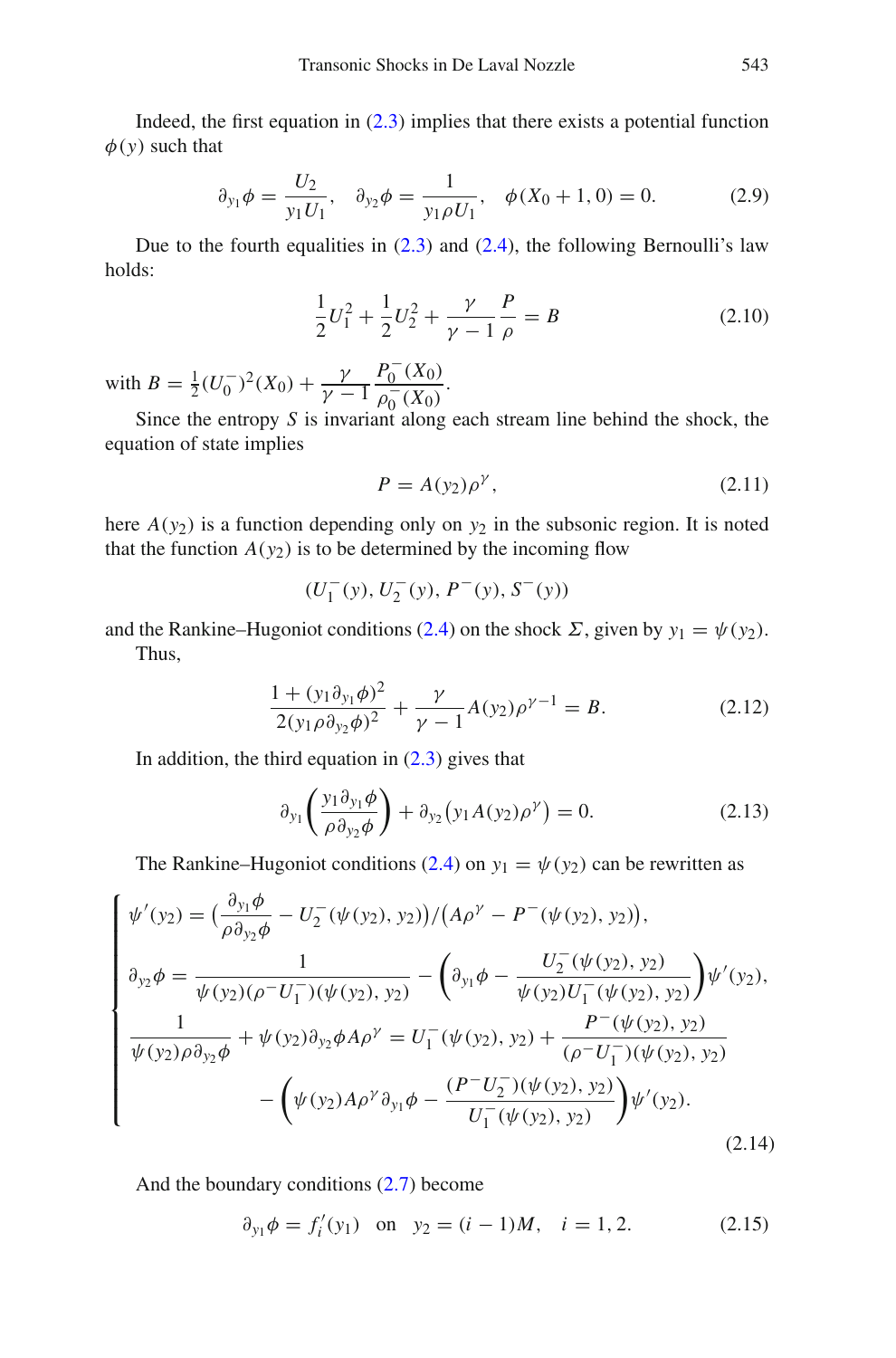Most importantly, due to  $(2.8)$ , the integral-type boundary condition  $(2.6)$  on the exit of the nozzle becomes a nonlinear boundary condition

$$
P = P_e + \varepsilon P_0(-\theta_0 + f_1(X_0 + 1) + \phi(X_0 + 1, y_2)) \quad \text{on} \quad y_1 = X_0 + 1. \tag{2.16}
$$

<span id="page-11-1"></span>In order to treat the free boundary problem  $(2.12)$ – $(2.16)$ , one may first convert it into a fixed boundary problem. Thus, set

$$
\begin{cases}\nz_1 = \frac{y_1 - \psi(y_2)}{X_0 + 1 - \psi(y_2)}N, \\
z_2 = y_2\n\end{cases}
$$
\n(2.17)

<span id="page-11-2"></span>with  $N = X_0 + 1 - r_0$ .

Under the transformation [\(2.17\)](#page-11-2), the subsonic domain

$$
\{(y_1, y_2) : \psi(y_2) < y_1 < X_0 + 1, 0 < y_2 < M\}
$$

is changed into

$$
E_{+} = \{ (z_1, z_2) : 0 < z_1 < N, 0 < z_2 < M \}. \tag{2.18}
$$

<span id="page-11-0"></span>The equation  $(2.13)$  becomes such a divergence form

$$
\partial_{z_1}(N_1(\nabla\phi, A, \psi)) + \partial_{z_2}(N_2(\nabla\phi, A, \psi)) + N_3(\nabla\phi, A, \psi) = 0, \quad (2.19)
$$

$$
\begin{cases}\nN_1 = \left(\frac{N}{X_0 + 1 - \psi(z_2)}\right)^2 \frac{\partial_{z_1} \phi}{\rho(\partial_{z_2} \phi + \frac{(z_1 - N)\psi'(z_2)}{X_0 + 1 - \psi(z_2)} \partial_{z_1} \phi)} \\
+ \frac{(z_1 - N)\psi'(z_2)}{X_0 + 1 - \psi(z_2)} A(z_2) \rho^{\gamma}, \\
N_2 = A(z_2) \rho^{\gamma} - A_0^+(\rho_0^+(z_1))^{\gamma}, \\
N_3 = \frac{N \partial_{z_1} \phi}{\left(\psi(z_2) + \frac{z_1}{N}(X_0 + 1 - \psi(z_2))\right) \rho(\partial_{z_2} \phi + \frac{z_1 - N}{X_0 + 1 - \psi(z_2)} \psi'(z_2) \partial_{z_1} \phi\right)} \\
- \frac{\psi'(z_2)}{X_0 + 1 - \psi(z_2)} A(z_2) \rho^{\gamma}.\n\end{cases} \tag{2.20}
$$

<span id="page-11-3"></span>While the Rankine–Hugoniot conditions,  $(2.14)$ , can be rewritten as for  $z_1 = 0$ and  $z_2 \in [0, M]$ ,

$$
\psi'(z_2) = \frac{1}{A(z_2)\rho^{\gamma} - P^-(\psi(z_2), z_2)} \times \left(\frac{\frac{N}{X_0 + 1 - \psi(z_2)} \partial_{z_1} \phi}{\rho \left(\partial_{z_2} \phi - \frac{N}{X_0 + 1 - \psi(z_2)} \psi'(z_2) \partial_{z_1} \phi\right)} - U_2^-(\psi(z_2), z_2)\right) \tag{2.21}
$$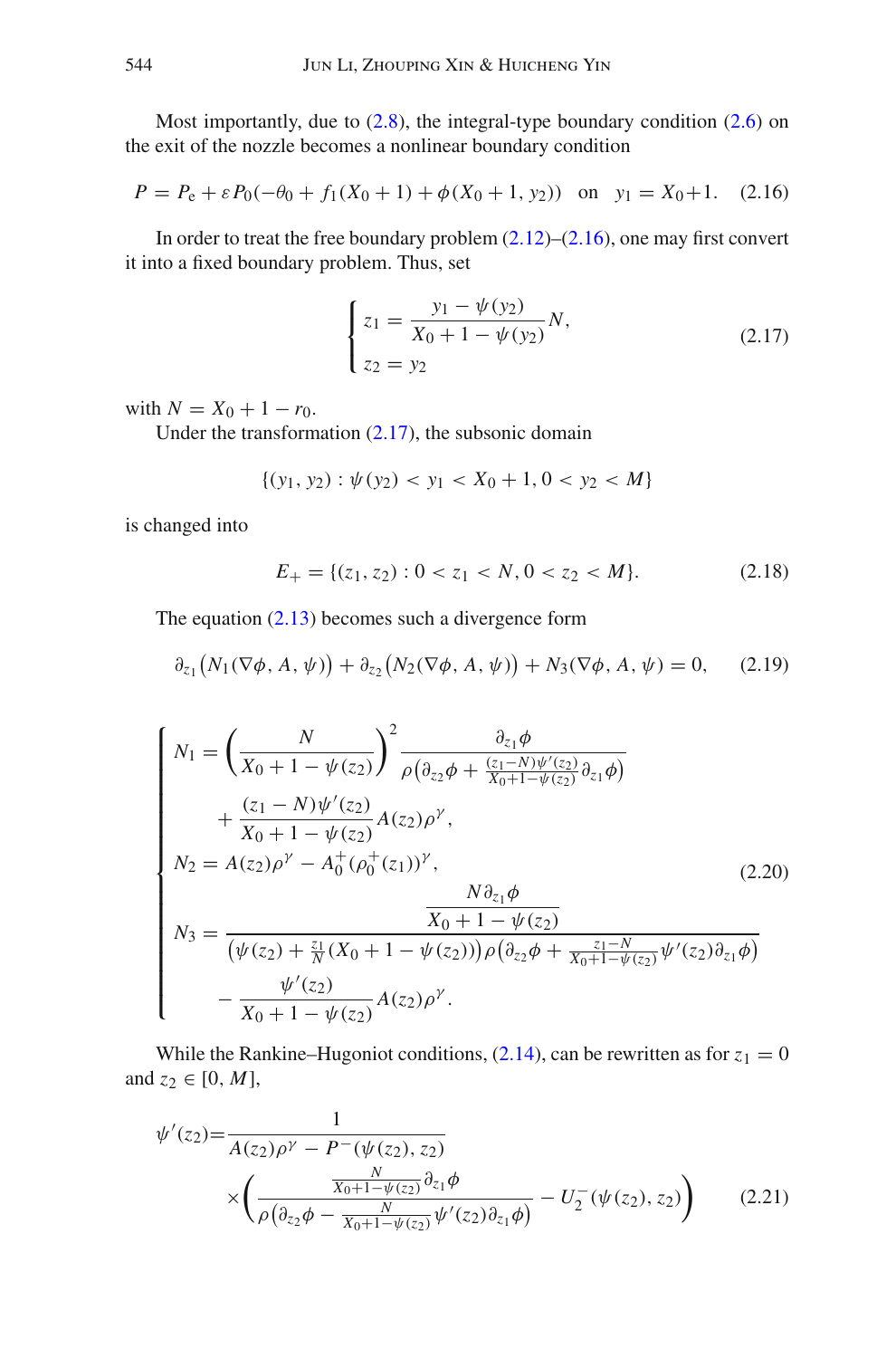and

<span id="page-12-1"></span>
$$
\begin{cases}\n\frac{\partial_{z_2}\phi}{\partial z_2} & \frac{1}{\psi(z_2)(\rho^-U_1^-)(\psi(z_2), z_2)} + \frac{U_2^-(\psi(z_2), z_2)}{\psi(z_2)U_1^-(\psi(z_2), z_2)}\psi'(z_2), \\
\frac{1}{\psi(z_2)\rho(\partial_{z_2}\phi - \frac{N}{X_0 + 1 - \psi(z_2)}\psi'(z_2)\partial_{z_1}\phi)} \\
+ \psi(z_2)\left(\frac{\partial_{z_2}\phi - \frac{N}{X_0 + 1 - \psi(z_2)}\psi'(z_2)\partial_{z_1}\phi\right)A(z_2)\rho^{\gamma}}{\rho^-(\psi(z_2), z_2)} \\
= U_1^-(\psi(z_2), z_2) + \frac{P^-(\psi(z_2), z_2)}{(\rho^-U_1^-)(\psi(z_2), z_2)} \\
- \psi'(z_2)\left(\psi(z_2)A(z_2)\rho^{\gamma}\frac{N\partial_{z_1}\phi}{X_0 + 1 - \psi(z_2)} - \frac{(P^-U_2^-)(\psi(z_2), z_2)}{U_1^-(\psi(z_2), z_2)}\right).\n\end{cases} (2.22)
$$

Meanwhile, the fixed wall conditions [\(2.15\)](#page-10-3) and the given exit pressure condition [\(2.16\)](#page-11-1) are changed, respectively, into

$$
\partial_{z_1} \phi = f'_i \big( \psi\left( (i-1)M \right) + \frac{X_0 + 1 - \psi\left( (i-1)M \right)}{N} \big) \tag{2.23}
$$

<span id="page-12-3"></span><span id="page-12-2"></span>on  $z_2 = (i - 1)M(i = 1, 2)$  and

$$
P = P_e + \varepsilon P_0(-\theta_0 + f_1(X_0 + 1) + \phi(N, z_2)).
$$
 (2.24)

<span id="page-12-0"></span>In addition, the Bernoulli's law  $(2.12)$  becomes

$$
\frac{1 + (\psi(z_2) + \frac{z_1}{N}(X_0 + 1 - \psi(z_2)))^2 \left(\frac{N}{X_0 + 1 - \psi(z_2)} \partial_{z_1} \phi\right)^2}{2\rho^2 (\psi(z_2) + \frac{z_1}{N}(X_0 + 1 - \psi(z_2)))^2 (\partial_{z_2} \phi + \frac{z_1 - N}{X_0 + 1 - \psi(z_2)} \psi'(z_2) \partial_{z_1} \phi)^2} + \frac{\gamma}{\gamma - 1} A(z_2) \rho^{\gamma - 1} = B.
$$
\n(2.25)

Thus, we have transformed the free boundary value problem  $(2.3)$ – $(2.7)$  into a boundary value problem  $(2.19)$ – $(2.25)$  on the fixed rectangle  $E_{+}$ . To prove Theorem [1.1,](#page-4-0) we will use some weighted Hölder spaces introduced in [\[12\]](#page-47-14).

For  $x = (x_1, x_2)$  and  $y = (y_1, y_2) \in E_+$ , set

$$
d_x = \min\{x_2, M - x_2\}, d_{x,y} = \min\{d_x, d_y\}.
$$

For  $m \in \mathbb{N} \cup \{0\}$ ,  $0 < \alpha < 1$ ,  $\sigma \in \mathbb{R}$  and  $u \in C^{m,\alpha}(E_+)$ , one defines

$$
[u]_{k,0;E_{+}}^{(\sigma)} = \sup_{|\beta|=k} d_{x}^{\max(k+\sigma,0)} |D^{\beta}u|, \quad k = 0, ..., m;
$$
  
\n
$$
[u]_{m,\alpha;E_{+}}^{(\sigma)} = \sup_{|\beta|=m} d_{x,y}^{\max(m+\alpha+\sigma,0)} \frac{|D^{\beta}u(x) - D^{\beta}u(y)|}{|x - y|^{\alpha}};
$$
  
\n
$$
||u||_{m,\alpha;E_{+}}^{(\sigma)} = \sum_{i=0}^{m} [u]_{i,0;E_{+}}^{(\sigma)} + [u]_{m,\alpha;E_{+}}^{(\sigma)}
$$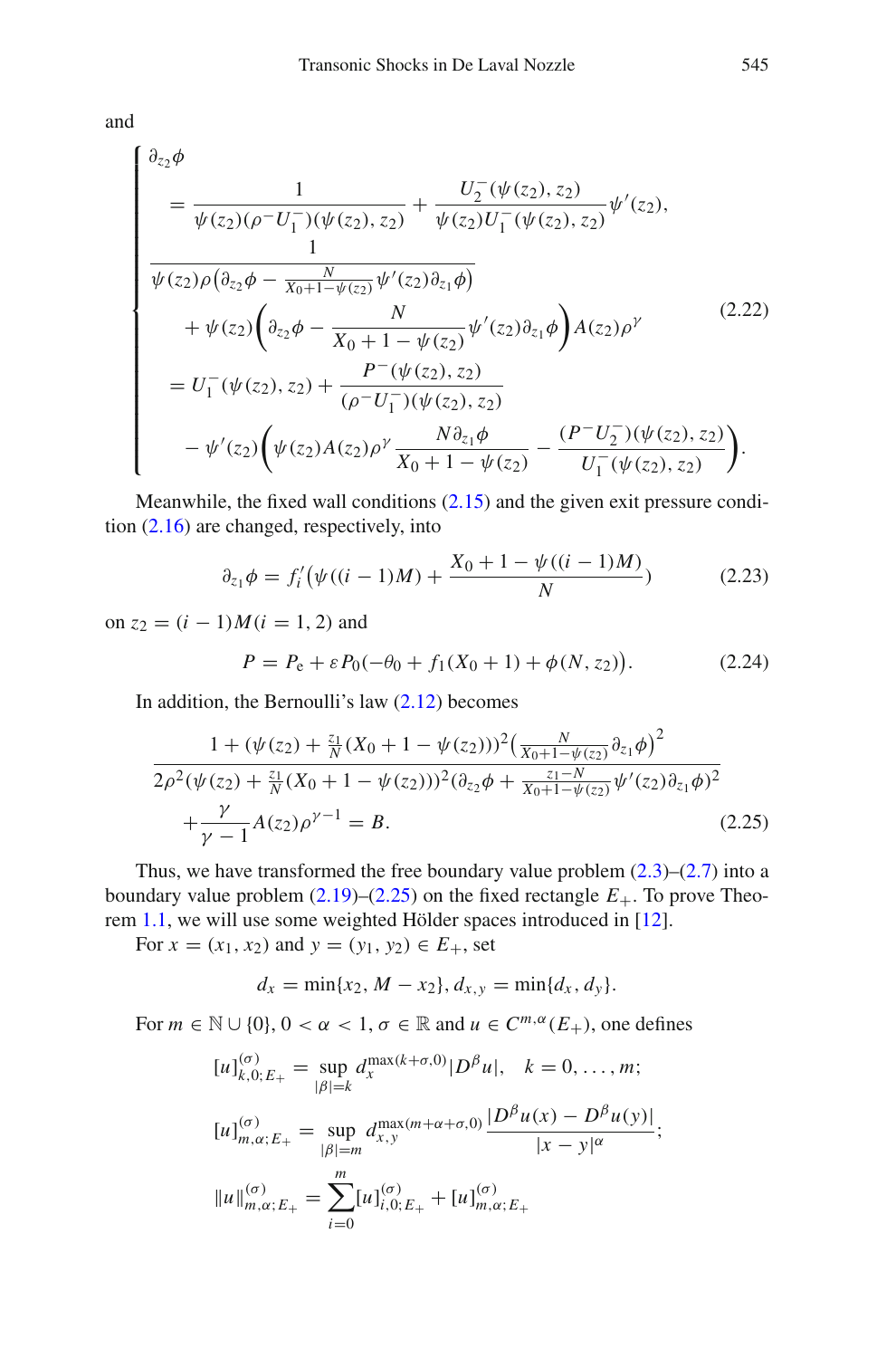with the corresponding function space defined as

$$
H_{m,\alpha}^{(\sigma)}(E_+) = \{ u \in C^{m,\alpha}(E_+) : ||u||_{m,\alpha;E_+}^{(\sigma)} < +\infty \}.
$$

Similarly, for  $\Gamma = (0, M)$  and  $v(z_2) \in C^{m, \alpha}(\Gamma)$ , one can define  $[v]_{m,0;\Gamma}^{(\sigma)}$ ,  $[v]_{m,\alpha; \Gamma}^{(\sigma)}$ ,  $||v||_{m,\alpha; \Gamma}^{(\sigma)}$  and  $H_{m,\alpha}^{(\sigma)}$  (*Γ*), respectively.

In addition, in the case of no confusion, we often neglect the subscripts  $E_{+}$  or *Γ* in the norms  $||u||_{m,\alpha;E_{+}}^{(\sigma)}$  or  $||v||_{m,\alpha;F}^{(\sigma)}$ , respectively.

**Remark 2.1.** As shown in [\[12\]](#page-47-14), for any nonnegative integers *m* and *l* with  $m \geq l$ and  $\alpha, \beta \in (0, 1)$  with  $\alpha \geq \beta$ , the space  $H_{m,\alpha}^{(-l-\beta)}(E_+)$  can be embedded into the Hölder space  $C^{l, \beta}(\overline{E}_+)$ . Moreover, the following estimate holds

$$
||U||_{C^{l,\beta}(\bar{E}_+)} \leqq C||U||_{m,\alpha}^{(-l-\beta)} \quad \forall \ U \in H_{m,\alpha}^{(-l-\beta)}(E_+).
$$

It is noted that the Lagrange coordinate  $(y_1, y_2)$  and the Euler coordinate are equivalent when the solution belongs to  $Lip(\overline{\Omega}) \cap C^{2,\alpha}(\Omega_-) \cap C^{2,\alpha}(\Omega_+),$  which has been shown in the discussions of  $(2.1)$ – $(2.2)$ . Then by a direct verification, Theorem [1.1](#page-4-0) follows from the following result:

<span id="page-13-0"></span>**Theorem 2.1.** *Under the assumptions* [\(1.5\)](#page-2-1)–[\(1.6\)](#page-2-0)*, there exists an*  $\varepsilon_0 > 0$  *such that for*  $\varepsilon < \varepsilon_0$ *, the boundary value problem* [\(2.19\)](#page-11-0)–[\(2.25\)](#page-12-0) *has a unique solution*  $(\phi(z); A(z_2), \psi(z_2)) \in H_{2,\alpha}^{(-1-\alpha)}(E_+) \times H_{1,\alpha}^{(-\alpha)}(0, M) \times H_{2,\alpha}^{(-1-\alpha)}(0, M)$  with the *following estimates*

<span id="page-13-1"></span>
$$
\|\phi(z) - \phi_0^+(z_2)\|_{2,\alpha}^{(-1-\alpha)} + \|A(z_2) - A_0^+\|_{1,\alpha}^{(-\alpha)} + \|\psi(z_2) - r_0\|_{2,\alpha}^{(-1-\alpha)} \leq C\varepsilon,
$$
\n(2.26)

*where*  $\phi_0^+(z_2) = \frac{z_2}{r_0 \rho_0^+(r_0) U_0^+(r_0)}$  $, A_0^+ = De$ *S*+ 0 *<sup>c</sup>*<sup>v</sup> *, and the positive constant C depends only on* α, θ<sup>0</sup> *and the supersonic incoming flow.*

**Remark 2.2.** In fact, it can be verified directly that  $\phi_0^+(z_2)$  is the potential function defined by [\(2.9\)](#page-10-4) corresponding to the background transonic shock solution  $(U_0^{\pm}, 0, P_0^{\pm}, S_0^{\pm}; r_0).$ 

**Remark 2.3.** It follows from the estimate [\(2.26\)](#page-13-1) that the solution

$$
(U_1^+,U_2^+,P^+,S^+;\psi(y_2))
$$

of the problem  $(2.3)$  with  $(2.4)$ – $(2.7)$  satisfies

$$
|| (U_1^+, U_2^+, P^+, S^+) - (U_0^+, 0, P_0^+, S_0^+) ||_{C^{\alpha}} + ||\psi(y_2) - r_0||_{C^{1,\alpha}} \leq C\varepsilon.
$$

Thus,  $(r, \theta) = (y_1, \theta(y))$  defined by the inverse transform of [\(2.9\)](#page-10-4) and [\(2.1\)](#page-7-0), is in  $C^{1,\alpha}$ , and the solution of the problem [\(1.4\)](#page-2-2) with [\(1.7\)](#page-2-3)–[\(1.12\)](#page-3-2) is obtained, which satisfies the estimates in Theorem [1.1.](#page-4-0)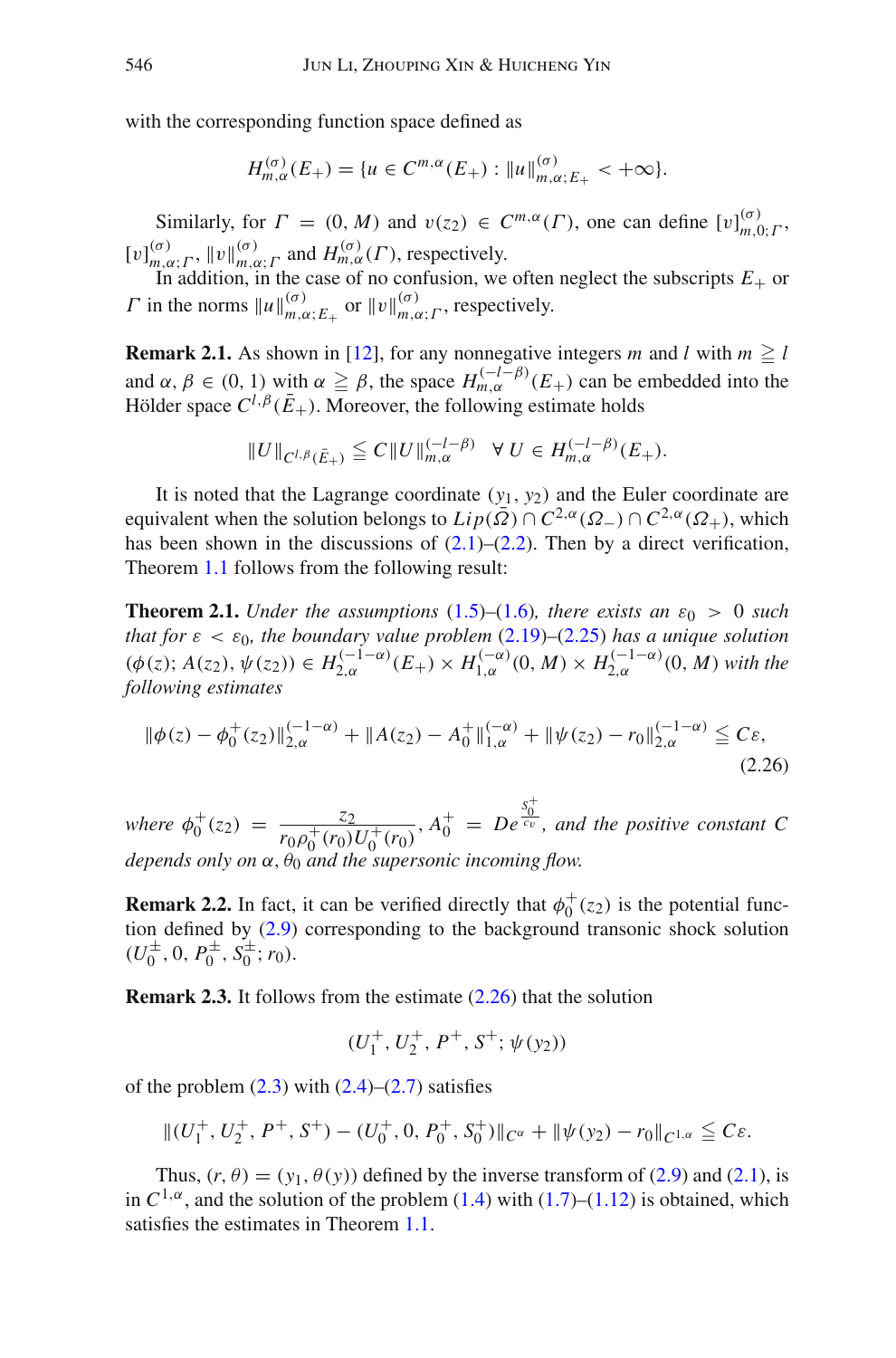#### **3. Reductions of the Problem**

<span id="page-14-1"></span>In this section, we reformulate the nonlinear boundary problem  $(2.19)$ – $(2.25)$ so that an elaborate iteration scheme can be constructed in Section [5.](#page-37-0)

<span id="page-14-2"></span>For  $z \in E_+$ , set  $W = (W_1, W_2, W_3)$  with

$$
\begin{cases}\nW_1(z) = \phi(\psi(z_2) + \frac{X_0 + 1 - \psi(z_2)}{N} z_1, z_2) - \phi_0^+(z_2), \nW_2(z_2) = A(z_2) - A_0^+, \nW_3(z_2) = \psi(z_2) - r_0.\n\end{cases}
$$
\n(3.1)

Define

$$
\mathcal{Z}_{\delta} = \{ W : \|(W_1, W_3)\|_{2,\alpha}^{(-1-\alpha)} + \|W_2\|_{1,\alpha}^{(-\alpha)} \leq \delta, W_1(N, 0) = 0 \},\tag{3.2}
$$

<span id="page-14-3"></span>with  $\delta$  to be determined. Note that  $W_1(N, 0) = 0$  is due to the normalization condition in [\(2.9\)](#page-10-4).

It is clear that for any *W* = (*W*<sub>1</sub>, *W*<sub>2</sub>, *W*<sub>3</sub>) and *W<sup><i>i*</sup> = (*W*<sub>1</sub><sup>*i*</sup>, *W*<sub>2</sub><sup>*i*</sup>, *W*<sub>3</sub><sup>*j*</sup>) ∈  $\mathcal{Z}_{\delta}(i = 1, 2)$ , one can obtain the corresponding  $(\phi, A(z_2), \psi(z_2), \rho)$  and  $(\phi_i, A_i(z_2), \psi_i(z_2), \rho_i(z))$ , respectively, by [\(3.1\)](#page-14-2) and [\(2.25\)](#page-12-0).

Our main strategy to solve the boundary value problem  $(2.19)$ – $(2.25)$  is by an elaborate iteration scheme to decouple effectively the hyperbolic mode from the subsonic Euler system and take into account the location of the transonic shock. To this end, we will transform the problem  $(2.19)$ – $(2.25)$  further to obtain the principle parts. This will be done by the following five parts.

For convenience, in what follows, we will use the conventions that:

 $O(\kappa)$  means that there exists a generic constant  $C > 0$  depending only on the supersonic incoming flow and  $r_0$  such that  $\|O(\kappa)\|_{1,\alpha}^{(-\alpha)} \leqq C\kappa$ .

## *Part 1. Reduction for the Shock Location*

It follows from [\(2.21\)](#page-11-3) that

$$
W_3'(z_2) = a_1 \partial_{z_1} W_1 + F_1(\nabla W_1, W_2, W_3) \quad \text{on} \quad z_1 = 0,\tag{3.3}
$$

<span id="page-14-0"></span>where 
$$
a_1 = \frac{1}{(A_0^+(\rho_0^+)^{\gamma}(r_0) - P_0^-(r_0))\rho_0^+(r_0)\partial_{z_2}\phi_0^+} > 0
$$
, and

$$
F_1(\nabla W_1, W_2, W_3)
$$
  
=  $\frac{1}{A(z_2)\rho^{\gamma} - P^-(\psi(z_2), z_2)} \times \frac{\frac{N}{X_0 + 1 - \psi(z_2)} \partial_{z_1} W_1}{\rho(\partial_{z_2}\phi - \frac{N}{X_0 + 1 - \psi(z_2)} \psi'(z_2) \partial_{z_1}\phi)}$   
-  $\frac{1}{P_0^+(r_0) - P_0^-(r_0)} \frac{\partial_{z_1} W_1}{\rho_0^+ \partial_{z_2}\phi_0^+} - \frac{U_2^-(\psi(z_2), z_2)}{A(z_2)\rho^{\gamma} - P^-(\psi(z_2), z_2)}.$ 

We claim that  $F_1(\nabla W_1, W_2, W_3)$  is a higher order error term.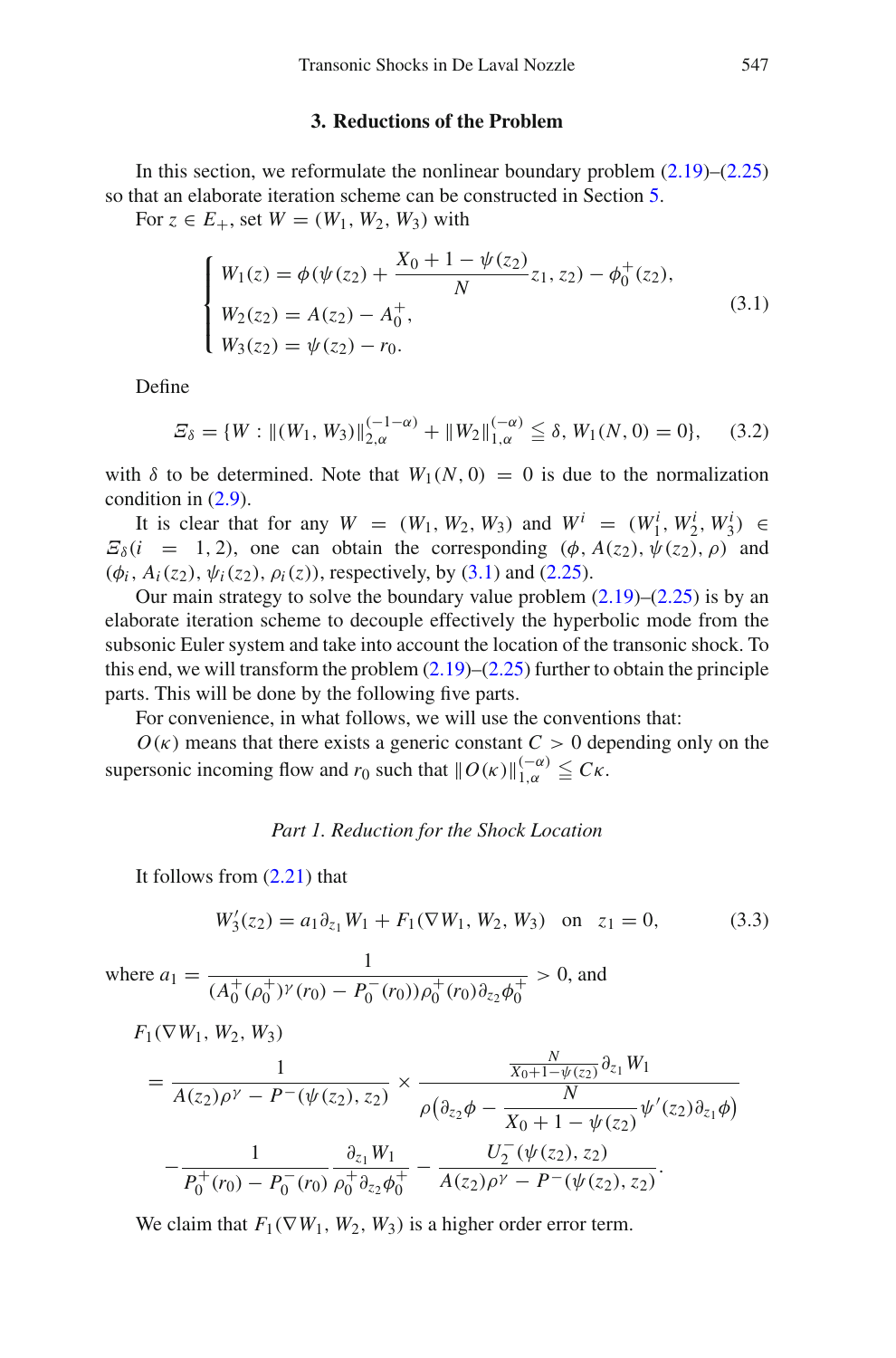Indeed, set

$$
M_1(\nabla W_1, W_2, W_3) = \rho_0^+ \partial_{z_2} \phi_0^+ - \rho \partial_{z_2} \phi + \frac{N}{X_0 + 1 - \psi(z_2)} \rho W_3'(z_2) \partial_{z_1} W_1,
$$
  
\n
$$
M_2(\nabla W_1, W_2, W_3) = \rho \left( \partial_{z_2} \phi - \frac{N}{X_0 + 1 - \psi(z_2)} W_3'(z_2) \partial_{z_1} W_1 \right),
$$
  
\n
$$
M_3(\nabla W_1, W_2, W_3) = P_0^+(r_0) - A(z_2) \rho^{\gamma} + P^-(\psi(z_2), z_2) - P_0^-(r_0),
$$
  
\n
$$
M_4(\nabla W_1, W_2, W_3) = A(z_2) \rho^{\gamma} - P^-(\psi(z_2), z_2).
$$
  
\n(3.4)

<span id="page-15-0"></span>Then  $F_1(\nabla W_1, W_2, W_3)$  can be expressed as

$$
F_1(\nabla W_1, W_2, W_3)
$$
  
=  $\frac{1}{P_0^+(r_0) - P_0^-(r_0)} \times \left\{ \frac{\partial_{z_1} W_1 M_1(\nabla W_1, W_2, W_3)}{M_2(\nabla W_1, W_2, W_3)} + \left( \frac{\frac{N}{X_0 + 1 - \psi(z_2)} \partial_{z_1} W_1}{M_2(\nabla W_1, W_2, W_3)} - U_2^-(\psi(z_2), z_2) \right) \frac{M_3(\nabla W_1, W_2, W_3)}{M_4(\nabla W_1, W_2, W_3)} - U_2^-(\psi(z_2), z_2) + \frac{\partial_{z_1} W_1}{M_2(\nabla W_1, W_2, W_3)} \times \frac{W_3}{X_0 + 1 - \psi(z_2)} \right\}.$  (3.5)

A direct computation shows that

$$
\begin{cases}\nM_1(\nabla W_1^i, W_2^i, W_3^i) \\
= -\partial_{z_2}\phi_0^+(\rho_i - \rho_0^+) - \rho_i \partial_{z_2} W_1^i + \frac{N}{X_0 + 1 - \psi} \rho_i (W_3^i)' \partial_{z_1} W_1^i, \quad i = 1, 2, \\
M_1(\nabla W_1^1, W_2^1, W_3^1) - M_1(\nabla W_1^2, W_2^2, W_3^2) \\
= \partial_{z_2}\phi_1(\rho_1 - \rho_2) + \rho_2 \partial_{z_2} (W_1^1 - W_1^2) \\
+ \frac{N}{(X_0 + 1 - \psi_1)(X_0 + 1 - \psi_2)} \rho_1 (W_3^1)' \partial_{z_1} W_1^1 (W_3^1 - W_3^2) \\
+ \frac{N}{X_0 + 1 - \psi_2} \left( (W_3^1)' \partial_{z_1} W_1^1 (\rho_1 - \rho_2) + \rho_2 \partial_{z_1} W_1^1 (W_3^1 - W_3^2)' \right. \\
+ \rho_2 (W_3^2)' \partial_{z_1} (W_1^1 - W_1^2) \right).\n\end{cases}
$$

Combining this with the definition of the space  $\mathcal{E}_{\delta}$  and the estimate [\(A.3\)](#page-41-0)–[\(A.4\)](#page-41-1) in Lemma [A.2](#page-41-2) yields

$$
\begin{cases}\nM_1(\nabla W_1^i, W_2^i, W_3^i) \\
= O(1)(\rho_i - \rho_0^+) + O(1)\nabla W_1^i + O(\delta^2)W_3^i(z_2) + O(\delta)(W_3^i)'(z_2) \\
= O(\delta), \\
M_1(\nabla W_1^1, W_2^1, W_3^1) - M_1(\nabla W_1^2, W_2^2, W_3^2) \\
= O(1)(\rho_1 - \rho_2) + O(1)\nabla(W_1^1 - W_2^1) + O(\delta^2)(W_3^1 - W_3^2) \\
+ O(\delta)(W_3^1 - W_3^2)'(z_2).\n\end{cases}
$$

 $\lceil$  $\frac{1}{2}$ 

<span id="page-15-1"></span> $\sqrt{\frac{1}{2}}$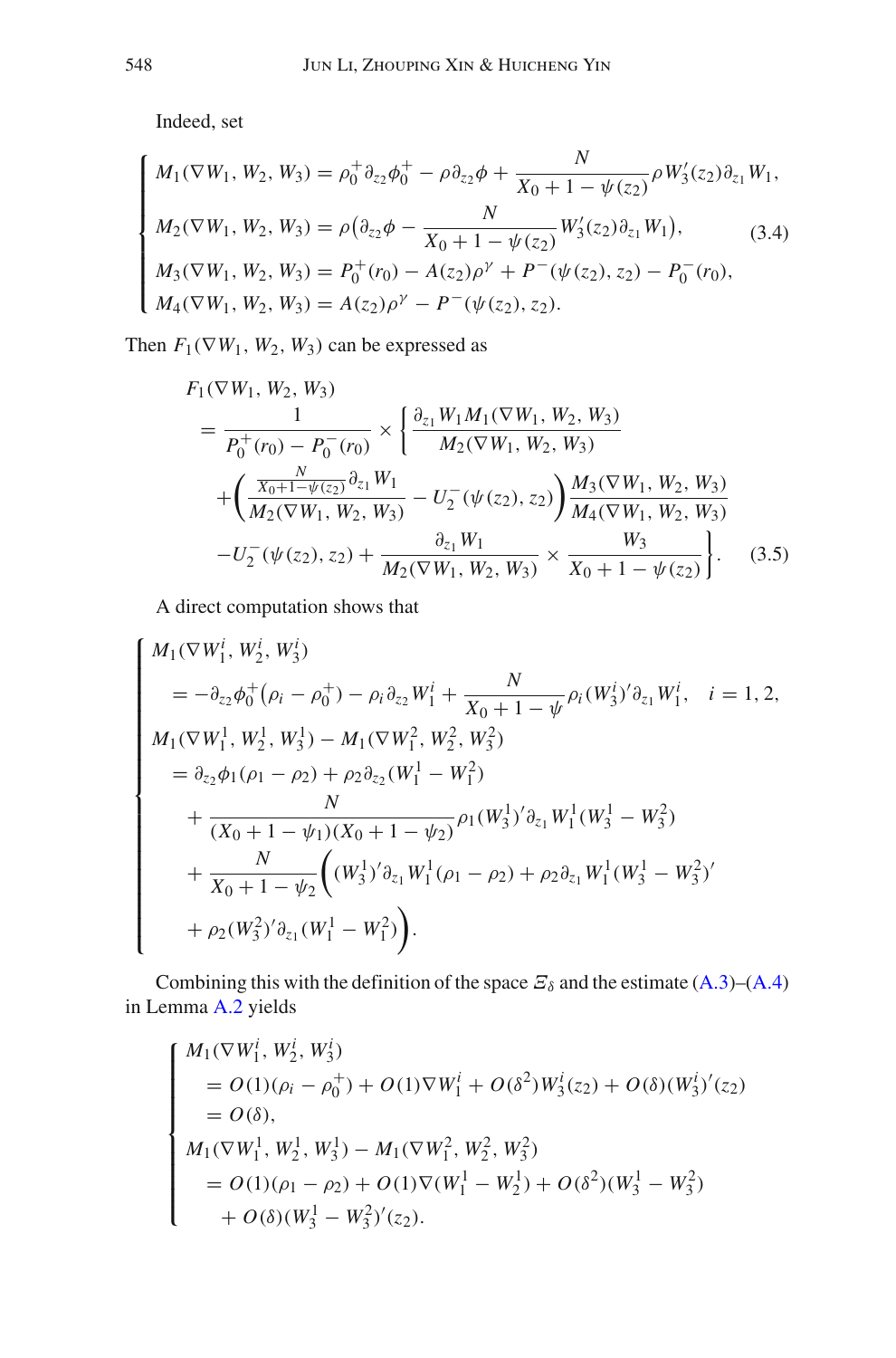Similarly, one has

$$
\begin{cases}\nM_1(\nabla W_1^i, W_2^i, W_3^i) = O(\delta), \\
M_2(\nabla W_1^i, W_2^i, W_3^i) = O(1)(O(1) + O(\delta^2)) = O(1), \\
M_3(\nabla W_1^i, W_2^i, W_3^i) = O(1)(\rho_i - \rho_0^+) + O(1)W_2^i \\
&+ \int_0^1 (P_0^-)'(s\psi_i(z_2) + (1 - s)r_0)ds \cdot W_3^i \\
&+ P^-(\psi_i(z_2), z_2) - P_0^-(\psi_i(z_2)) \\
&= O(\delta) + O(\varepsilon),\n\end{cases} \tag{3.6}
$$

<span id="page-16-0"></span> $<sub>1</sub>$ </sub>  $M_4(\nabla W_1^i, W_2^i, W_3^i) = O(1),$ 

<span id="page-16-1"></span>and

$$
\begin{cases}\nM_j(\nabla W_1^1, W_2^1, W_3^1) - M_j(\nabla W_1^2, W_2^2, W_3^2) \\
= O(1)(\rho_1 - \rho_2) + O(1)\nabla(W_1^1 - W_2^1) \\
+ O(\delta^2)(W_3^1 - W_3^2) + O(\delta)(W_3^1 - W_3^2)'(z_2), \quad j = 1, 2 \\
M_k(\nabla W_1^1, W_2^1, W_3^1) - M_k(\nabla W_1^2, W_2^2, W_3^2) \\
= O(1)(\rho_1 - \rho_2) + O(1)(W_2^1 - W_2^2) \\
+ \int_0^1 (\partial_1 P^-)(s\psi_1(z_2) + (1 - s)\psi_2(z_2), z_2)ds \cdot (W_3^1 - W_3^2) \\
= O(1)(\rho_1 - \rho_2) + O(1)(W_2^1 - W_2^2) + O(1)(W_3^1 - W_3^2), \quad k = 3, 4.\n\end{cases}
$$
\n(3.7)

Substituting [\(3.6\)](#page-16-0)–[\(3.7\)](#page-16-1) into [\(3.5\)](#page-15-0) and applying Lemma [A.1](#page-40-1) yield

$$
\begin{cases}\nF_1(\nabla W_1^i, W_2^i, W_3^i) \\
= O(\delta^2) + O(\delta(\delta + \varepsilon)) + O(\varepsilon) \\
= O(\delta^2 + \varepsilon), \\
F_1(\nabla W_1^1, W_2^1, W_3^1) - F_1(\nabla W_1^2, W_2^2, W_3^2) \\
= O(\delta)\partial_{z_1}(W_1^1 - W_1^2) \\
+ O(\delta + \varepsilon) \sum_{i=1}^4 (M_i(\nabla W_1^1, W_2^1, W_3^1) - M_i(\nabla W_1^2, W_2^2, W_3^2)) \\
+ O(\delta + \varepsilon)(W_3^1 - W_3^2) + O(1)(U_2^-(\psi_1(z_2), z_2) - U_2^-(\psi_2(z_2), z_2)).\n\end{cases}
$$

Thus it follows from [\(1.12\)](#page-3-2), [\(3.7\)](#page-16-1), Lemma [A.1](#page-40-1) and Lemma [A.2](#page-41-2) that

$$
||F_1(\nabla W_1^i, W_2^i, W_3^i)||_{1,\alpha}^{(-\alpha)} \leq C_0(\delta^2 + \varepsilon), \quad i = 1, 2,
$$
 (3.8)

<span id="page-16-3"></span><span id="page-16-2"></span>and

$$
\|F_1(\nabla W_1^1, W_2^1, W_3^1) - F_1(\nabla W_1^2, W_2^2, W_3^2)\|_{1,\alpha}^{(-\alpha)}
$$
  
\n
$$
\leq C_0(\delta + \varepsilon) \Biggl( \| (\nabla (W_1^1 - W_1^2), W_2^1 - W_2^2) \|_{1,\alpha}^{(-\alpha)} + \| W_3^1 - W_3^2 \|_{2,\alpha}^{(-1-\alpha)} \Biggr).
$$
\n(3.9)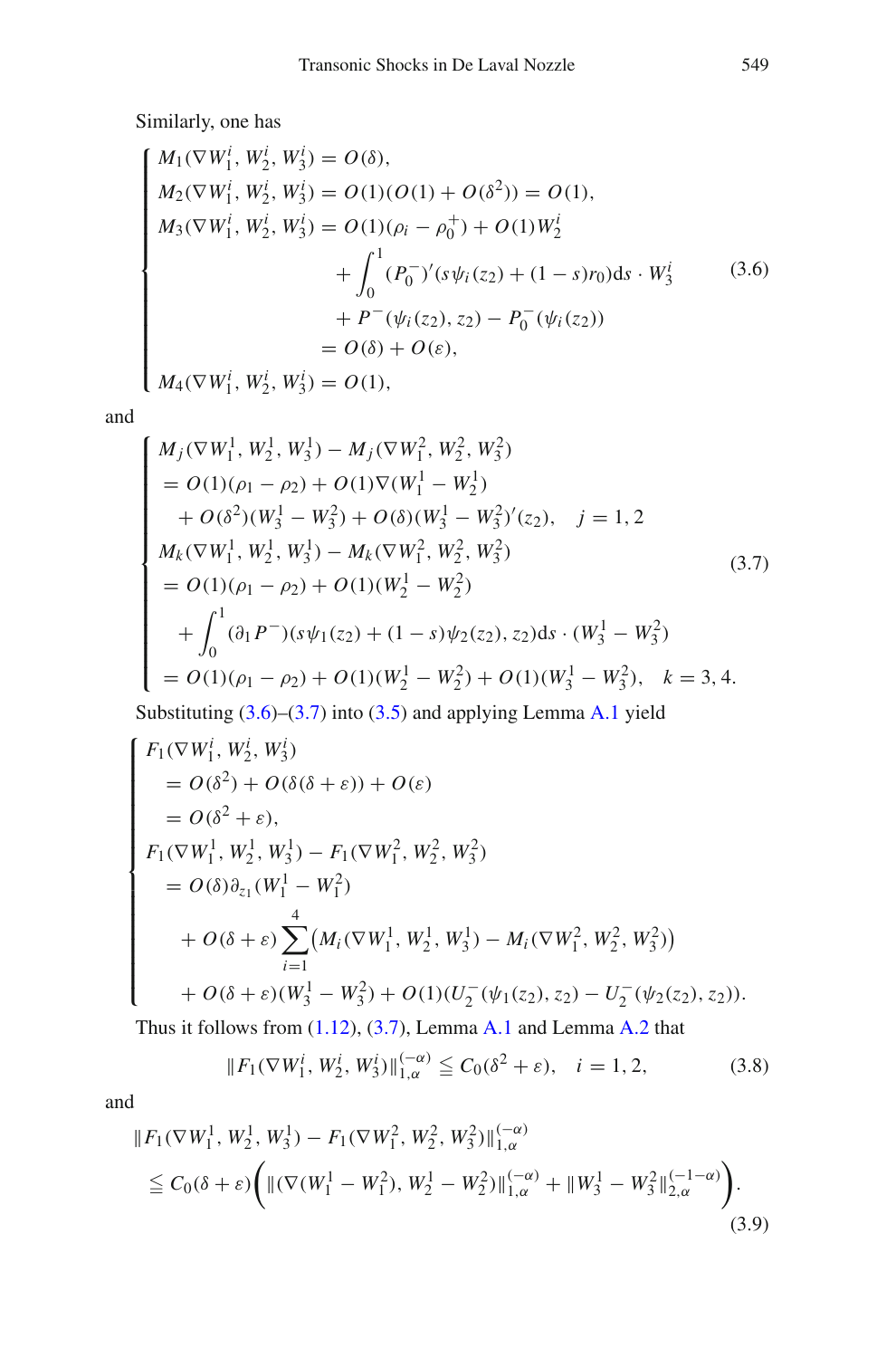This verifies that  $F_1(\nabla W_1, W_2, W_3)$  is a higher order error term, which can be controlled as seen later.

## *Part 2. Reduction of the Boundary Condition for the Momentum on the Shock Curve*

<span id="page-17-0"></span>It follows from the first equation in  $(2.22)$  that

$$
\partial_{z_2} W_1(0, z_2) = F_2(\nabla W_1, W_2, W_3), \tag{3.10}
$$

where

$$
F_2(\nabla W_1, W_2, W_3)
$$
  
=  $\frac{1}{\psi(z_2)(\rho^-U_1^-)(\psi(z_2), z_2)} - \frac{1}{r_0(\rho_0^-U_0^-)(r_0)} + \frac{\psi'(z_2)U_2^-(\psi(z_2), z_2)}{\psi(z_2)(\rho^-U_1^-)(\psi(z_2), z_2)}.$ 

Since

$$
\frac{1}{\psi(z_2)(\rho_0^- U_0^-)(\psi(z_2), z_2)} = \frac{1}{r_0(\rho_0^- U_0^-(r_0))},
$$

<span id="page-17-2"></span>then  $F_2$  can be estimated as for  $F_1(\nabla W_1, W_2, W_3)$  to obtain

$$
||F_2(\nabla W_1^i, W_2^i, W_3^i)||_{1,\alpha}^{(-\alpha)} \le C_0(\delta^2 + \varepsilon), \qquad i = 1, 2,
$$
 (3.11)

<span id="page-17-3"></span>and

$$
\begin{split} &\|F_{2}(\nabla W_{1}^{1}, W_{2}^{1}, W_{3}^{1}) - F_{2}(\nabla W_{1}^{2}, W_{2}^{2}, W_{3}^{2})\|_{1,\alpha}^{(-\alpha)}\\ &\leq C_{0}(\delta + \varepsilon) \Biggl( \| \left( \nabla (W_{1}^{1} - W_{1}^{2}), W_{2}^{1} - W_{2}^{2} \right) \|_{1,\alpha}^{(-\alpha)} + \|W_{3}^{1} - W_{3}^{2} \|_{2,\alpha}^{(-1-\alpha)} \Biggr). \end{split} \tag{3.12}
$$

*Part 3. Reduction of the Boundary Condition for the Entropy on the Shock Curve*

It follows from the second equation in  $(2.22)$  that

<span id="page-17-1"></span>
$$
\frac{1}{\psi(z_2)M_2(\nabla W_1, W_2, W_3)} + \psi(z_2)A(z_2)\rho^{\gamma-1}M_2(\nabla W_1, W_2, W_3)
$$
\n
$$
= U_1^-(\psi(z_2), z_2) + \frac{P^-(\psi(z_2), z_2)}{(\rho^-U_1^-)(\psi(z_2), z_2)}
$$
\n
$$
-\psi'(z_2)\psi(z_2)\left(\frac{N}{X_0 + 1 - \psi(z_2)}A(z_2)\rho^{\gamma}\partial_{z_1}\phi - \frac{(P^-U_2^-)(\psi(z_2), z_2)}{\psi(z_2)U_1^-(\psi(z_2), z_2)}\right)
$$
\n(3.13)

with  $M_2(\nabla W_1, W_2, W_3)$  defined in [\(3.4\)](#page-15-1).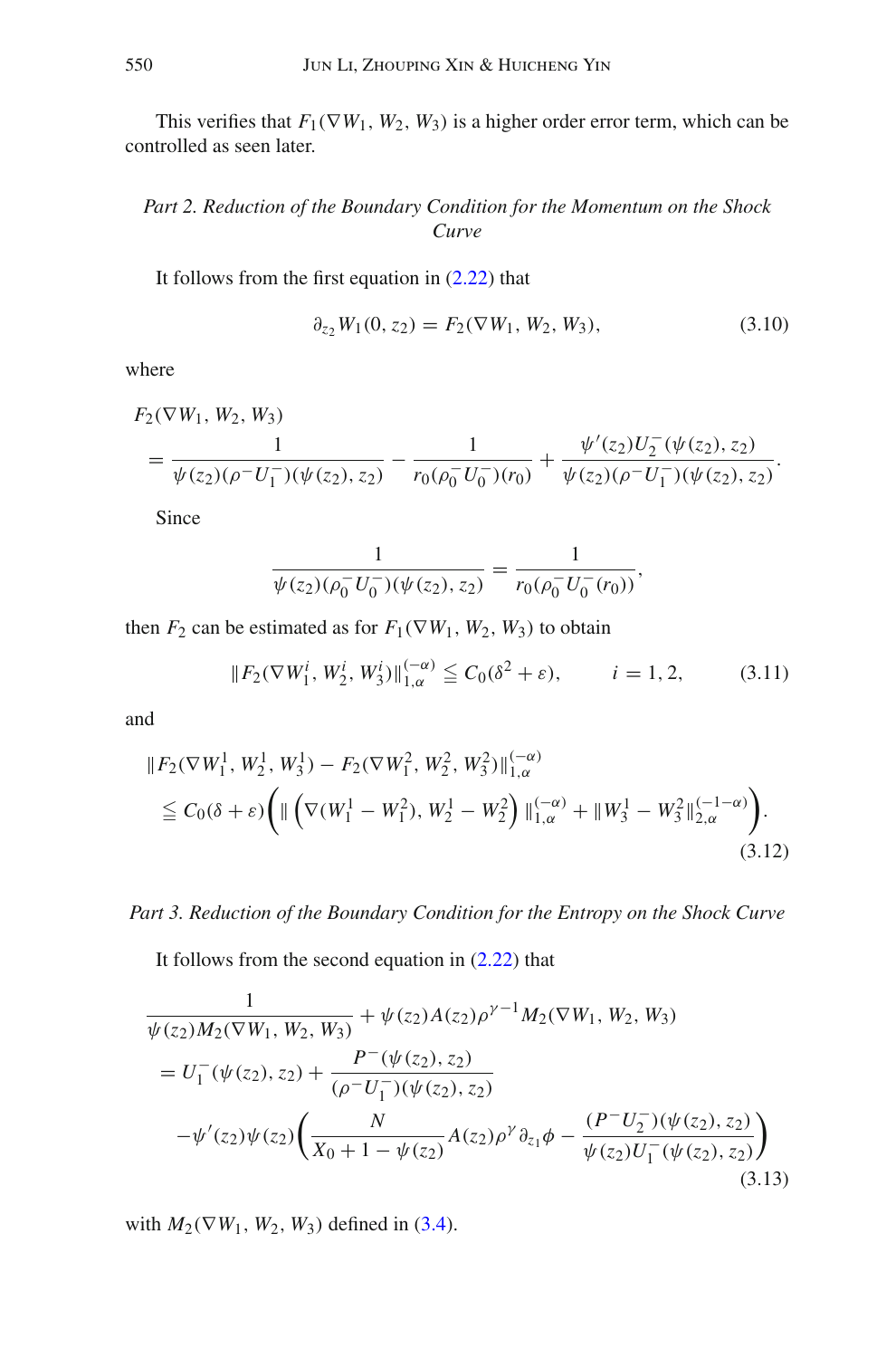<span id="page-18-0"></span>Note that by direct computation, one may get

$$
\frac{1}{\psi(z_2)M_2(\nabla W_1, W_2, W_3)} - \frac{1}{r_0M_2(0)} \n= -\frac{1}{r_0^2M_2^2(0)}(\psi(z_2)M_2(\nabla W_1, W_2, W_3) - r_0M_2(0)) \n+2\int_0^1 \int_0^1 \frac{(\psi(z_2)M_2(\nabla W_1, W_2, W_3) - r_0M_2(0))^2s}{(ts\psi(z_2)M_2(\nabla W_1, W_2, W_3) + (1 - st)r_0M_2(0)))^3} dt ds \n= -\frac{1}{r_0^2\rho_0^+(r_0)\partial_{z_2}\phi_0^+} W_3 - \frac{1}{r_0(\rho_0^+(r_0))^2\partial_{z_2}\phi_0^+} (\rho - \rho_0^+) \n- \frac{1}{r_0\rho_0^+(r_0)(\partial_{z_2}\phi_0^+)^2} \partial_{z_2}W_1 + O(\delta^2 + \varepsilon)
$$
\n(3.14)

and

$$
\begin{cases}\n\psi(z_2)A(z_2)\rho^{\gamma-1}M_2(\nabla W_1, W_2, W_3) - r_0A_0^+(\rho_0^+(r_0))^{\gamma-1}M_2(0, 0, 0) \\
= r_0(\rho_0^+(r_0))^{\gamma}\partial_{z_2}\phi_0^+W_2(z_2) + A_0^+(\rho_0^+(r_0))^{\gamma}\partial_{z_2}\phi_0^+W_3(z_2) \\
+ \gamma r_0A_0^+(\rho_0^+(r_0))^{\gamma-1}\partial_{z_2}\phi_0^+(\rho - \rho_0^+(r_0)) + r_0A_0^+(\rho_0^+(r_0))^{\gamma}\partial_{z_2}W_1 \\
+ O(\delta^2 + \varepsilon), \\
U_1^-(\psi(z_2), z_2) + \frac{P^-(\psi(z_2), z_2)}{(\rho^-U_1^-)(\psi(z_2), z_2)} - U_0^-(r_0) - \frac{P_0^-(r_0)}{(\rho_0^-U_0^-(r_0))} \\
= \frac{P_0^-(r_0)}{r_0(\rho_0^-U_0^-(r_0))^{\gamma}}W_3(z_2) + O(\delta^2 + \varepsilon),\n\end{cases} \tag{3.15}
$$

<span id="page-18-1"></span>where one has used  $(1.12)$  and  $(2.3)$  for the background solution.

On the other hand, it follows from [\(A.13\)](#page-43-1) and  $\partial_{z_2}\phi_0^+ = \frac{1}{(r_0 + z_1)\rho_0^+U_0^+}$ that

$$
\rho - \rho_0^+(r_0)
$$
\n
$$
= \frac{\rho_0^+(r_0)}{c^2(\rho_0^+(r_0)) - (U_0^+(r_0))^2} \left( \frac{(U_0^+(r_0))^2}{r_0} W_3(z_2) + r_0 \rho_0^+(r_0)(U_0^+(r_0))^3 \partial_{z_2} W_1 - \frac{\gamma}{\gamma - 1} (\rho_0^+(r_0))^{\gamma - 1} W_2(0, z_2) \right)
$$
\n
$$
+ O(\delta^2 + \varepsilon). \tag{3.16}
$$

Substituting  $(3.10)$  and  $(3.14)$ – $(3.16)$  into  $(3.13)$  yields

$$
W_2(z_2) = a_2 W_3(z_2) + F_3(\nabla W_1, W_2, W_3), \tag{3.17}
$$

<span id="page-18-3"></span><span id="page-18-2"></span>where  $a_2 = \frac{(\gamma - 1)(P_0^+(r_0) - P_0^-(r_0))}{(r_0^+(r_0))^2}$  $\frac{\partial^2 u}{\partial r^2}(\rho_0^+(r_0))^{\gamma}$  > 0, and  $F_3(\nabla W_1, W_2, W_3)$  satisfies  $||F_3(\nabla W_1^i, W_2^i, W_3^i)||_{1,\alpha}^{(-\alpha)} \le C_0(\delta^2 + \varepsilon), \quad i = 1, 2,$  (3.18)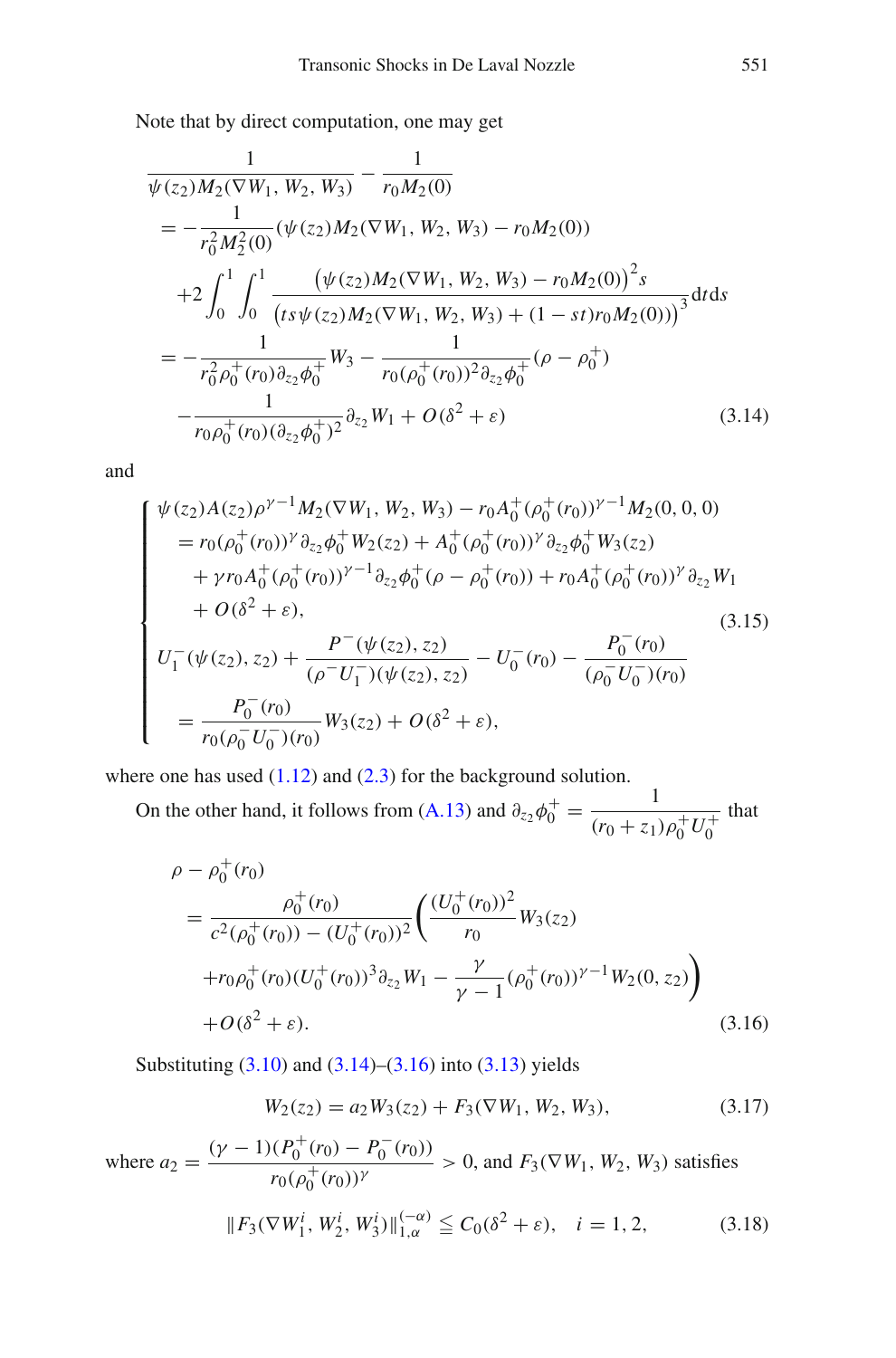<span id="page-19-4"></span>and

$$
\|F_3(\nabla W_1^1, W_2^1, W_3^1) - F_3(\nabla W_1^2, W_2^2, W_3^2)\|_{1,\alpha}^{(-\alpha)}\n\leq C_0(\delta + \varepsilon) \Big( \|(\nabla (W_1^1 - W_1^2), W_2^1 - W_2^2)\|_{1,\alpha}^{(-\alpha)} + \|W_3^1 - W_3^2\|_{2,\alpha}^{(-1-\alpha)} \Big). \tag{3.19}
$$

## *Part 4. Reduction of the Given Exit Pressure Condition*

Note that  $(2.24)$  implies that on  $z_1 = N$ ,

<span id="page-19-1"></span>
$$
\rho - \rho_0^+
$$
  
=  $\frac{1}{\gamma} \left( \frac{P_e}{A_0^+} \right)^{\frac{1-\gamma}{\gamma}} \left( -\frac{P_e}{(A_0^+)^2} W_2 + \frac{\varepsilon P_0(\theta(X_0+1, z_2))}{A_0^+} \right) + O(\delta^2 + \varepsilon),$  (3.20)

<span id="page-19-0"></span>where the term  $O(\delta^2 + \varepsilon)$  follows from the estimates in Lemma [A.2-](#page-41-2)Lemma [A.3](#page-42-0) and the expression

$$
\theta(X_0 + 1, z_2) = -\theta_0 + f_1(X_0 + 1) + \int_0^{z_2} \partial_{z_2} \phi(N, s) \, ds. \tag{3.21}
$$

Due to  $(1.10)$ , one can derive that

$$
\begin{cases} \|P_0(\theta(N,z_2))\|_{1,\alpha}^{(-\alpha)} \leq C_0, \\ \|P_0(\theta_1(N,z_2)) - P_0(\theta_2(N,z_2))\|_{1,\alpha}^{(-\alpha)} \leq C_0 \|\partial_{z_2}(W_1^1 - W_1^2)\|_{1,\alpha}^{(-\alpha)}, \end{cases} (3.22)
$$

<span id="page-19-2"></span>where  $\theta(N, z_2)$  and  $\theta_i(N, z_2)$  ( $i = 1, 2$ ) are defined by [\(3.21\)](#page-19-0) with  $\phi$  and  $\phi_i$ , respectively.

<span id="page-19-3"></span>By an analogous treatment as in  $(3.16)$ , we can obtain from  $(A.3)$  in Appendix [A](#page-40-0) and  $(3.20)$  that on  $z_1 = N$ 

$$
\frac{1}{(X_0+1)^2(\rho_0^+)^2(\partial_{z_2}\phi_0^+)^3} \partial_{z_2} W_1
$$
\n
$$
= \frac{1}{\gamma} \left( \frac{1}{(X_0+1)^2(\rho_0^+)^3(\partial_{z_2}\phi_0^+)^2} + \frac{\gamma}{\gamma-1} A_0^+(\rho_0^+)^{\gamma-2} \right)
$$
\n
$$
\times \left( \frac{P_e}{A_0^+} \right)^{\frac{1-\gamma}{\gamma}} \frac{P_e W_2 - \varepsilon A_0^+ P_0(\theta(N, z_2))}{(A_0^+)^2} + O(\delta^2 + \varepsilon).
$$
\n(3.23)

It follows from  $(3.22)$  and  $(3.23)$  that

$$
\partial_{z_2} W_1(N, z_2) = a_3 W_2(z_2) + F_4(\nabla W_1, W_2, W_3) \quad \text{on} \quad z_1 = N, \quad (3.24)
$$

where

$$
a_3 = \frac{1}{\gamma} \frac{P_e^{1/\gamma}}{(A_0^+)^{(\gamma+1)/\gamma}} \left( \frac{\partial_{z_2} \phi_0^+}{\rho_0^+} + \frac{\gamma}{\gamma-1} (X_0 + 1)^2 A_0^+ (\rho_0^+)^{\gamma} (\partial_{z_2} \phi_0^+)^3 \right) > 0,
$$

<span id="page-19-5"></span>moreover,  $F_4(\nabla W_1, W_2, W_3)$  satisfies

$$
||F_4(\nabla W_1^i, W_2^i, W_3^i)||_{1,\alpha}^{(-\alpha)} \le C_0(\delta^2 + \varepsilon), \quad i = 1, 2,
$$
 (3.25)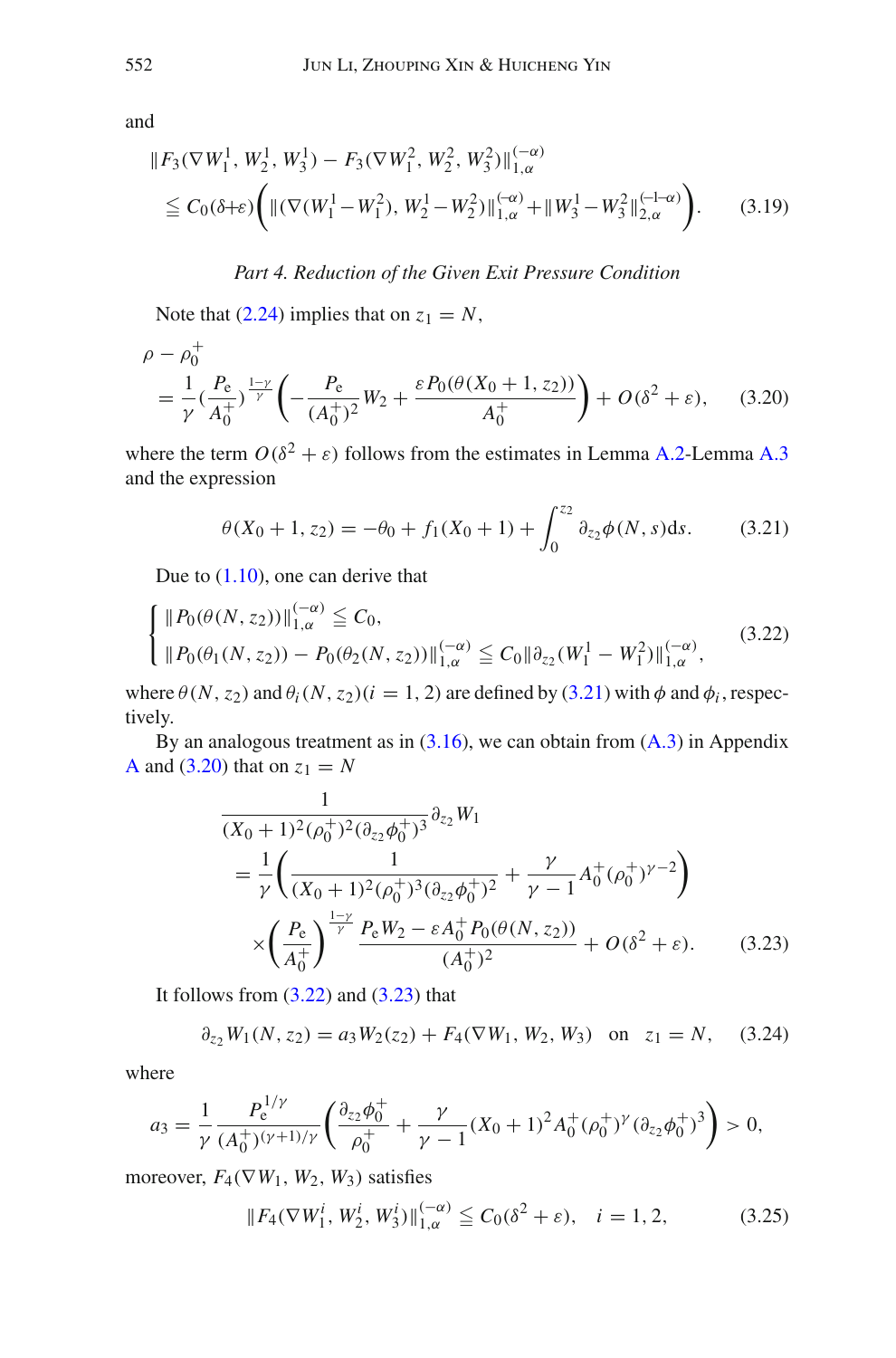and

<span id="page-20-2"></span>
$$
\|F_4(\nabla W_1^1, W_2^1, W_3^1) - F_4(\nabla W_1^2, W_2^2, W_3^2)\|_{1,\alpha}^{(-\alpha)}
$$
  
\n
$$
\leq C_0(\delta + \varepsilon) \Biggl( \| (\nabla (W_1^1 - W_1^2), W_2^1 - W_2^2) \|_{1,\alpha}^{(-\alpha)} + \| W_3^1 - W_3^2 \|_{2,\alpha}^{(-1-\alpha)} \Biggr).
$$
 (3.26)

# *Part 5. Reduction of the Elliptic Problem*

Rewrite [\(2.19\)](#page-11-0) as

<span id="page-20-0"></span>
$$
\sum_{j=1}^{2} \partial_{z_j} (a_{j+3}(z_1)\partial_{z_j} W_1) + a_6(z_1)\partial_{z_1} W_1 + a_7(z_1)W_2'(z_2)
$$
  
+  $\partial_{z_1} \left(\frac{z_1 - N}{N} A_0^+(\rho_0^+)^\gamma W_3'(z_2)\right) + \partial_{z_2} \left(\frac{(1 - \frac{z_1}{N})a_5(z_1)\partial_{z_2}\phi_0^+}{r_0 + z_1} W_3(z_2)\right)$   
-  $\frac{1}{N} A_0^+(\rho_0^+(z_1))^\gamma W_3'(z_2)$   
=  $\sum_{k=1}^{2} \partial_{z_k} F_{k+4}(\nabla W_1, W_2, W_3) + F_7(\nabla W_1, W_2, W_3)$  in  $E_+,$  (3.27)

where

$$
\begin{cases}\na_4(z_1) = \frac{1}{\rho_0^+(z_1)\partial_{z_2}\phi_0^+} > 0, \\
a_5(z_1) = \frac{c^2(A_0^+, \rho_0^+(z_1))}{(c^2(A_0^+, \rho_0^+(z_1)) - (U_0^+(z_1))^2)\rho_0^+(z_1)(r_0 + z_1)^2(\partial_{z_2}\phi_0^+)^3} > 0, \\
a_6(z_1) = \frac{1}{(r_0 + z_1)\rho_0^+(z_1)\partial_{z_2}\phi_0^+}, \\
a_7(z_1) = -\frac{(\rho_0^+(z_1))^{\gamma}}{c^2(A_0^+, \rho_0^+(z_1)) - (U_0^+(z_1))^2} \left[\frac{c^2(A_0^+, \rho_0^+)}{\gamma - 1} + (U_0^+)^2\right](z_1) < 0,\n\end{cases}
$$

and

<span id="page-20-1"></span>
$$
\begin{cases}\nF_5(\nabla W_1, W_2, W_3) = -N_1(\nabla \phi, A, \psi) + a_4(z_1) \partial_{z_1} W_1 + \frac{z_1 - N}{N} A_0^+(\rho_0^+)^\gamma W_3'(z_2), \\
F_6(\nabla W_1, W_2, W_3) = -N_2(\nabla \phi, A, \psi) + a_5(z_1) \partial_{z_2} W_1 \\
&+ \frac{(1 - \frac{z_1}{N}) a_5(z_1) \partial_{z_2} \phi_0^+}{r_0 + z_1} W_3(z_2) + a_7(z_1) W_2(z_2), \\
F_7(\nabla W_1, W_2, W_3) = -N_3(\nabla \phi, A, \psi) + a_6(z_1) \partial_{z_1} W_1 - \frac{1}{N} A_0^+(\rho_0^+(z_1))^\gamma W_3'(z_2).\n\end{cases}
$$
\n(3.29)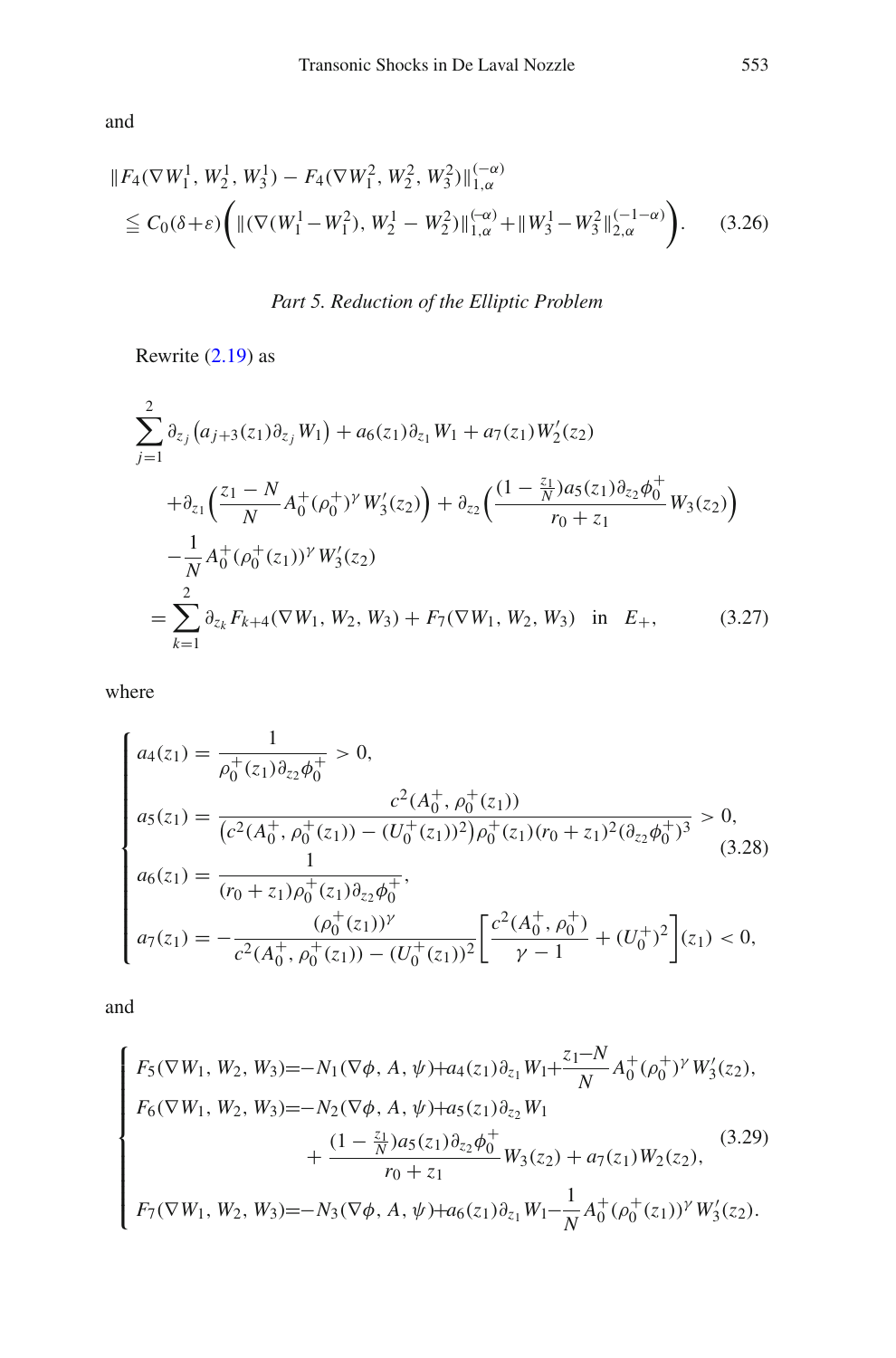For the last three terms in the left hand side of  $(3.27)$ , due to Bernoulli's law,  $(2.25)$ for the background solution, a direct calculation yields

$$
\partial_{z_1} \left( \frac{z_1 - N}{N} A_0^+(\rho_0^+)^\gamma W_3'(z_2) \right) + \partial_{z_2} \left( \frac{(1 - \frac{z_1}{N})a_5(z_1)\partial_{z_2}\phi_0^+}{r_0 + z_1} W_3(z_2) \right) \n- \frac{1}{N} A_0^+(\rho_0^+(z_1))^\gamma W_3'(z_2) \n= \frac{(1 - \frac{z_1}{N})a_5(z_1)\partial_{z_2}\phi_0^+}{r_0 + z_1} W_3'(z_2) - \gamma (1 - \frac{z_1}{N})A_0^+(\rho_0^+)^{\gamma - 1} \partial_{z_1}\rho_0^+ W_3'(z_2) \n= 0.
$$

This is one of the main observations here, which makes it possible to define  $F_i(i = 5, 6, 7)$  in [\(3.29\)](#page-20-1) so that each  $F_i$  is a high order as shown below.

Thus, [\(3.27\)](#page-20-0) takes the form

$$
\sum_{j=1}^{2} \partial_{z_j} (a_{j+3}(z_1) \partial_{z_j} W_1) + a_6(z_1) \partial_{z_1} W_1 + a_7(z_1) W_2'(z_2)
$$
  
= 
$$
\sum_{k=1}^{2} \partial_{z_k} F_{k+4}(\nabla W_1, W_2, W_3) + F_7(\nabla W_1, W_2, W_3)
$$
 in  $E_+$ .

Next, we analyze the properties of  $F_i(\nabla W_1, W_2, W_3)$  ( $j = 5, 6, 7$ ) defined in  $(3.29).$  $(3.29).$ 

Since it follows from the definition  $\mathcal{E}_{\delta}$  and the estimate [\(A.14\)](#page-43-2) imply that

$$
N_1(\nabla \phi_i, A_i, \psi_i)
$$
  
=  $\left(\frac{N}{N + O(\delta)}\right)^2 \frac{\partial_{z_1} W_1^i}{(\rho_0^+ + O(\delta))(\partial_{z_2} \phi_0^+ + O(\delta))}$   
+  $\frac{z_1 - N}{N + O(\delta)} (A_0^+ + O(\delta)) (\rho_0^+ + O(\delta))^{\gamma} (W_3^i)' (z_2)$   
=  $\frac{1}{\rho_0^+ \partial_{z_2} \phi_0^+} \partial_{z_1} W_1^i + (\frac{z_1}{N} - 1) A_0^+ (\rho_0^+)^{\gamma} (W_3^i)' (z_2) + O(\delta^2),$ 

so substituting this into the expression of  $F_5(\nabla W_1, W_2, W_3)$  yields

 $||F_5(\nabla W_1^i, W_2^i, W_3^i)||_{1,\alpha}^{(-\alpha)} \leq C\delta^2 \leq C(\delta^2 + \varepsilon).$ 

Similarly, we can obtain for  $j = 5, 6, 7$ ,

$$
||F_j(\nabla W_1^i, W_2^i, W_3^i)||_{1,\alpha}^{(-\alpha)} \leq C_0(\delta^2 + \varepsilon), \qquad i = 1, 2 \tag{3.30}
$$

<span id="page-21-1"></span><span id="page-21-0"></span>and for  $j = 5, 6, 7$ ,

$$
\|F_j(\nabla W_1^1, W_2^1, W_3^1) - F_j(\nabla W_1^2, W_2^2, W_3^2)\|_{1,\alpha}^{(-\alpha)}\n\le C_0(\delta + \varepsilon) \left( \|\left(\nabla (W_1^1 - W_1^2), W_2^1 - W_2^2\right) \|_{1,\alpha}^{(-\alpha)} + \|W_3^1 - W_3^2\|_{2,\alpha}^{(-1-\alpha)} \right). \tag{3.31}
$$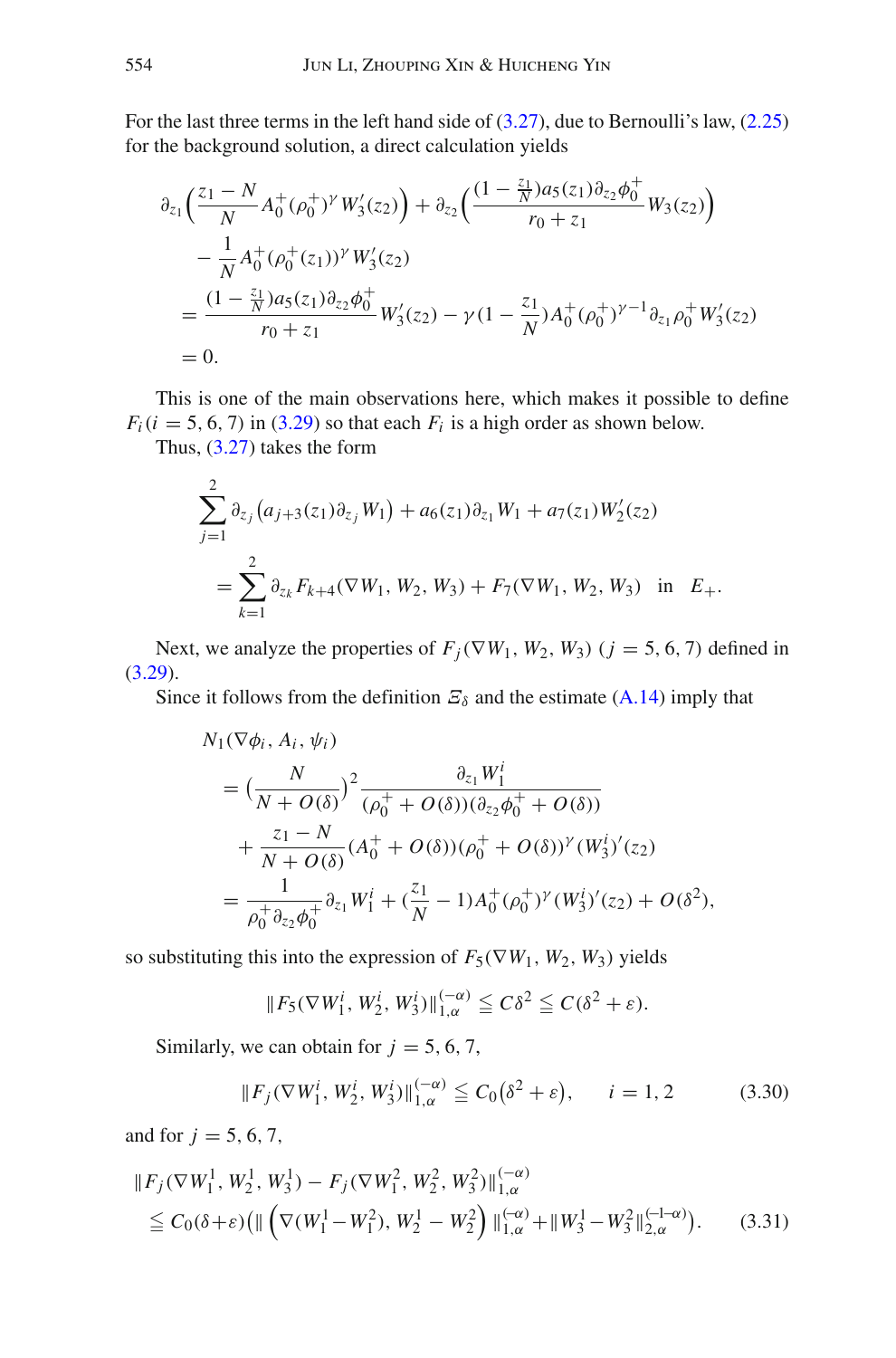On the other hand, the boundary condition  $(2.23)$  can be rewritten as

$$
\begin{cases} \partial_{z_1} W_1(z_1, 0) = f_1' \bigg( \psi(0) + \frac{1}{N} (X_0 + 1 - \psi(0)) z_1 \bigg), \\ \partial_{z_1} W_1(z_1, M) = f_2' \bigg( \psi(M) + \frac{1}{N} (X_0 + 1 - \psi(M)) z_1 \bigg). \end{cases}
$$
(3.32)

Based on these reductions in Part 1–Part 5, the nonlinear problem, [\(2.19\)](#page-11-0)–[\(2.25\)](#page-12-0), is reduced to the following problem:

<span id="page-22-0"></span>
$$
\begin{cases}\n\sum_{j=1}^{2} \partial_{z_j} (a_{j+3}(z_1) \partial_{z_j} W_1) + a_6(z_1) \partial_{z_1} W_1 + a_1 a_2 a_7(z_1) \partial_{z_1} W_1(0, z_2) \\
= \sum_{k=1}^{2} \partial_{z_k} F_{k+7}(\nabla W_1, W_2, W_3) + F_{10}(\nabla W_1, W_2, W_3) \text{ in } E_+, \\
\partial_{z_2} W_1(0, z_2) = F_2(\nabla W_1, W_2, W_3)(0, z_2), \\
\partial_{z_2} W_1(N, z_2) = a_2 a_3 \left( W_3(0) + a_1 \int_0^{z_2} \partial_{z_1} W_1(0, s) ds \right) \\
+ F_{11}(\nabla W_1, W_2, W_3)(0, z_2), \\
\partial_{z_1} W_1(z_1, 0) = f'_1(\psi(0) + \frac{1}{N}(X_0 + 1 - \psi(0))z_1), \\
\partial_{z_1} W_1(z_1, M) = f'_2(\psi(M) + \frac{1}{N}(X_0 + 1 - \psi(M))z_1), \\
W_1(N, 0) = 0,\n\end{cases}
$$
\n(3.33)

coupled with  $(3.3)$  and  $(3.17)$ , where

$$
\begin{cases}\nF_8(\nabla W_1, W_2, W_3) = F_5(\nabla W_1, W_2, W_3), \\
F_9(\nabla W_1, W_2, W_3) = F_6(\nabla W_1, W_2, W_3) - a_7(z_1)\partial_{z_2}F_3(\nabla W_1, W_2, W_3)(0, z_2), \\
F_{10}(\nabla W_1, W_2, W_3) = F_7(\nabla W_1, W_2, W_3) - a_2a_7(z_1)F_1(\nabla W_1, W_2, W_3)(0, z_2), \\
F_{11}(\nabla W_1, W_2, W_3)(0, z_2) = a_1a_2a_3 \int_0^{z_2} F_1(\nabla W_1, W_2, W_3)(0, s)ds \\
+ a_3F_3(\nabla W_1, W_2, W_3)(0, z_2) \\
+ F_4(\nabla W_1, W_2, W_3)(N, z_2).\n\end{cases}
$$

<span id="page-22-1"></span>Furthermore, it follows from the estimates  $(3.8)$ – $(3.9)$ ,  $(3.18)$ – $(3.19)$ ,  $(3.25)$ – [\(3.26\)](#page-20-2) and [\(3.30\)](#page-21-0)–[\(3.31\)](#page-21-1) that for each  $W^i \in \mathcal{Z}_\delta(i = 1, 2)$ ,

$$
\sum_{j=8}^{11} \|F_j(\nabla W_1^i, W_2^i, W_3^i)\|_{1,\alpha}^{(-\alpha)} \le C_0(\delta^2 + \varepsilon), \quad i = 1, 2 \tag{3.34}
$$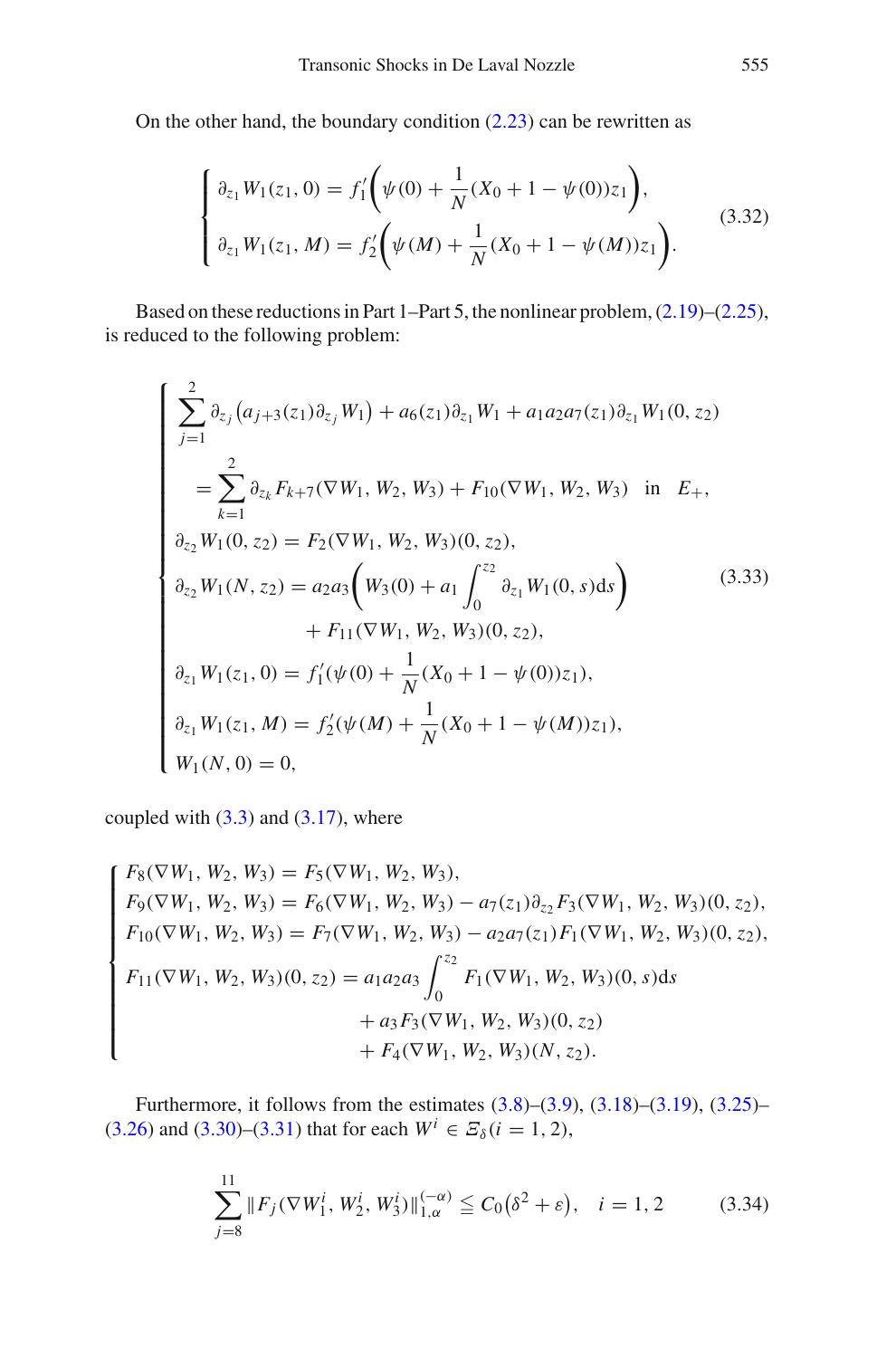<span id="page-23-3"></span>and

$$
\sum_{j=8}^{11} \|F_j(\nabla W_1^1, W_2^1, W_3^1) - F_j(\nabla W_1^2, W_2^2, W_3^2)\|_{1,\alpha}^{(-\alpha)}
$$
\n
$$
\leq C_0(\delta + \varepsilon) \Big( \| (\nabla (W_1^1 - W_1^2), W_2^1 - W_2^2) \|_{1,\alpha}^{(-\alpha)} + \| W_3^1 - W_3^2 \|_{2,\alpha}^{(-1-\alpha)} \Big). \tag{3.35}
$$

In order to solve the nonlinear problem  $(3.33)$  coupled with  $(3.3)$  and  $(3.17)$ , we first consider a related linear problem corresponding to the nonlinear problem [\(3.33\)](#page-22-0) in the next section. In addition,it should be emphasized that the boundary conditions on  $W_1(z)$  in [\(3.33\)](#page-22-0) are the "tangent differential" conditions other than the usual Neumann boundary conditions, moreover, the positivity of  $a_1, a_2, a_3$ ,  $a_4(z_1), a_5(z_1)$  and the negativity of  $a_7(z_1)$  in [\(3.33\)](#page-22-0) will play a crucial role in showing its solvability and deriving the related estimates (see the problem [\(4.1\)](#page-23-0) with the assumptions [\(4.2\)](#page-23-2) and the Proposition [4.4](#page-36-0) in Section [4](#page-23-1) below).

## <span id="page-23-1"></span>**4. Solvability and A Priori Estimates on Some Second Order Linear Elliptic Equation with Nonlocal Terms and an Unknown Constant**

The key step to solve the nonlinear boundary value problem  $(3.33)$  is to consider the following second order linear elliptic boundary value problem with an unknown parameter and nonlocal terms

$$
\begin{cases}\n\sum_{i=1}^{2} \partial_{z_i} (b_i(z_1) \partial_{z_i} u) + b_3(z_1) \partial_{z_1} u + b_4(z_1) \partial_{z_1} u(0, z_2) \\
= \sum_{j=1}^{2} \partial_{z_j} h_j(z) + h_3(z) \quad \text{in} \quad E_+, \\
\partial_{z_2} u(0, z_2) = g_1(z_2), \\
\partial_{z_2} u(N, z_2) = b_5 \left( \kappa + \int_0^{z_2} \partial_{z_1} u(0, s) \, ds \right) + g_2(z_2), \\
\partial_{z_1} u(z_1, 0) = g_3(z_1), \\
\partial_{z_1} u(z_1, M) = g_4(z_1), \\
u(N, 0) = 0,\n\end{cases} \tag{4.1}
$$

<span id="page-23-2"></span><span id="page-23-0"></span>where  $b_i(z_1) \in C^{\infty}[0, N](1 \leq i \leq 4), g_j \in H_{1,\alpha}^{(-\alpha)}(0, M) (j = 1, 2), g_k \in$  $C^{1,\alpha}[0, N](k = 3, 4)$  and  $h_l \in H^{(-\alpha)}_{1,\alpha}(E_+)(l = 1, 2, 3)$ . Assume further that there exist two positive constants,  $b_0$  and  $B_0$ , with  $b_0 < 1 < B_0$  such that

$$
\sum_{j=1}^{4} \|b_j\|_{C^3} + |b_5| \le B_0, \quad b_i(z_1) \ge b_0(i = 1, 2, 5), \quad b_4 \le -b_0. \tag{4.2}
$$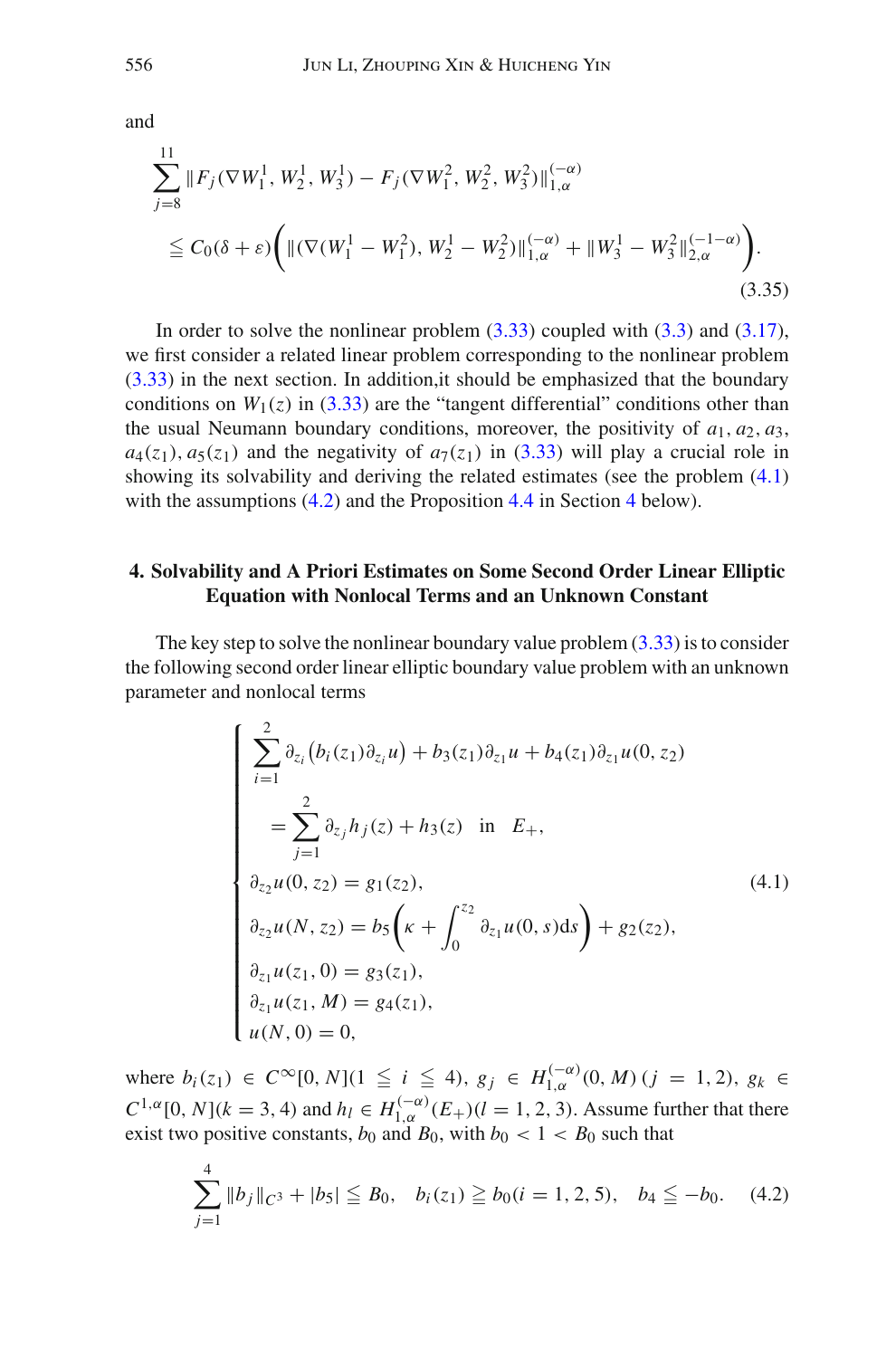<span id="page-24-1"></span>For convenience, we set

$$
u_1 = u - \left(\frac{z_2}{M} \int_N^{z_1} g_4(s) ds + (1 - \frac{z_2}{M}) \int_N^{z_1} g_3(s) ds\right).
$$
 (4.3)

Then [\(4.1\)](#page-23-0) is reduced to

<span id="page-24-0"></span>
$$
\begin{cases}\n\sum_{i=1}^{2} \partial_{z_i} (b_i(z_1) \partial_{z_i} u_1) + b_3(z_1) \partial_{z_1} u_1 + b_4(z_1) \partial_{z_1} u_1(0, z_2) \\
= \sum_{j=1}^{2} \partial_{z_j} h_{3+j}(z) + h_6(z) \quad \text{in} \quad E_+, \\
\partial_{z_2} u_1(0, z_2) = g_5(z_2), \\
\partial_{z_2} u_1(N, z_2) = b_5 \left( \kappa + \int_0^{z_2} \partial_{z_1} u_1(0, s) \, ds \right) + g_6(z_2), \\
\partial_{z_1} u_1(z_1, 0) = 0, \\
\partial_{z_1} u_1(z_1, M) = 0, \\
u_1(N, 0) = 0,\n\end{cases} \tag{4.4}
$$

<span id="page-24-2"></span>where

$$
\begin{cases}\ns_5(z_2) = g_1(z_2) + \frac{1}{M} \int_0^N (g_4(s) - g_3(s)) ds, \\
g_6(z_2) = g_2(z_2) + b_5 \left( \frac{z_2^2}{2M} g_4(0) + (z_2 - \frac{z_2^2}{2M}) g_3(0) \right), \\
h_4(z) = h_1(z) - b_1(z_1) \left( \frac{z_2}{M} g_4(z_1) + (1 - \frac{z_2}{M}) g_3(z_1) \right), \\
h_5(z) = h_2(z), \\
h_6(z) = h_3(z) - b_3(z_1) \left( \frac{z_2}{M} g_4(z_1) + (1 - \frac{z_2}{M}) g_3(z_1) \right) \\
- b_4(z_1) \left( \frac{z_2}{M} g_4(0) + (1 - \frac{z_2}{M}) g_3(0) \right).\n\end{cases} \tag{4.5}
$$

Note that the problem [\(4.4\)](#page-24-0) is not a standard one for second order linear elliptic equations since it involves a free constant  $\kappa$  and non-local terms containing  $\partial_{z_1} u(0, z_2)$  and  $\int_0^{z_2} \partial_{z_1} u(0, s) ds$ . Thus, it seems to be difficult to use the Lax-Milgram and Fredholm Alternative Theorem to obtain the solvability in  $H^1(E_+)$ as in [\[19\]](#page-47-12). To overcome this difficulty, we intend to apply a continuity method in Chapter 5 of  $[13]$  to obtain the existence of  $(4.4)$ . The key here is to obtain some a priori estimates of the solution  $u_1(z)$  in the weighted Hölder spaces introduced in Section [2.](#page-7-1)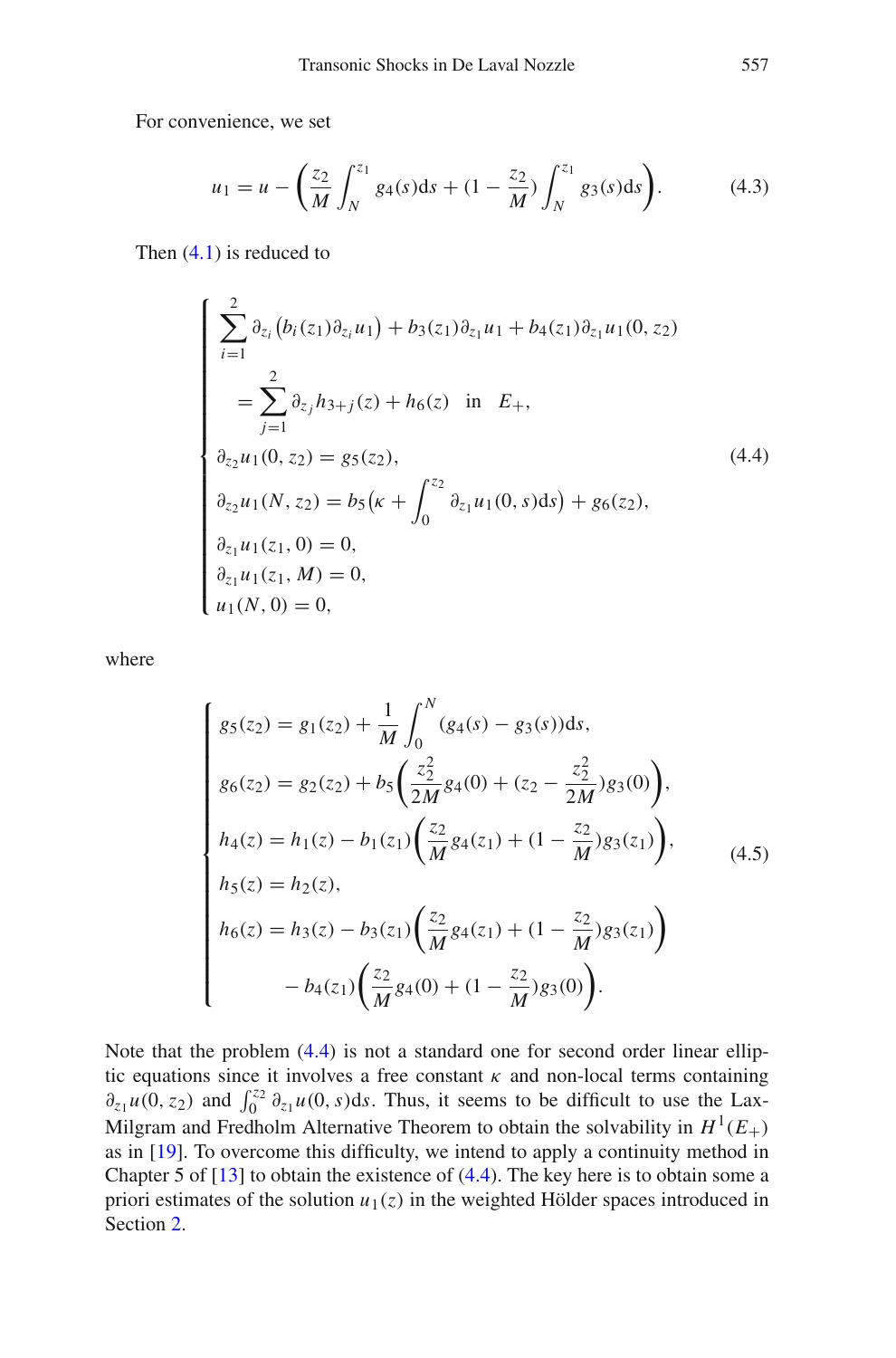To this end, we first need a lemma.

<span id="page-25-5"></span>**Lemma 4.1.** *If*  $g_6(z_2) \in H_{1,\alpha}^{(-\alpha)}(0,M)$  *and*  $h_j(z) \in H_{1,\alpha}^{(-\alpha)}(E_+)(j = 4, 5, 6)$ *, then the following boundary value problem*

$$
L(u_2) = \sum_{i=1}^{2} \partial_{z_i} (b_i(z_1) \partial_{z_i} u_2) + b_3(z_1) \partial_{z_1} u_2
$$
  
\n
$$
= \sum_{j=1}^{2} \partial_{z_j} h_{j+3}(z) + h_6(z), \text{ in } E_+,
$$
  
\n
$$
\partial_{z_1} u_2(0, z_2) = 0,
$$
  
\n
$$
u_2(N, z_2) = \int_0^{z_2} g_6(s) ds,
$$
  
\n
$$
u_2(z_1, 0) = 0,
$$
  
\n
$$
u_2(z_1, M) = \int_0^M g_6(s) ds
$$
 (4.6)

<span id="page-25-0"></span>*has a unique solution*  $u_2(z) \in H_{2,\alpha}^{(-1-\alpha)}(E_+)$  *such that* 

$$
||u_2||_{2,\alpha}^{(-1-\alpha)} \leq C \left( \sum_{k=4}^{6} ||h_k||_{1,\alpha}^{(-\alpha)} + ||g_6||_{1,\alpha}^{(-\alpha)} \right).
$$
 (4.7)

<span id="page-25-1"></span>**Proof.** As shown in Chapter 8 of [\[13](#page-47-15)], [\(4.6\)](#page-25-0) has a unique solution

 $u_2 \in C^{2,\alpha}(E_+) \cap C^0(\bar{E}_+).$ 

It remains to show that  $u_2$  has a higher regularity in  $\bar{E}_+$  and admits the estimate [\(4.7\)](#page-25-1). The idea of this proof is somewhat similar to that in [\[12\]](#page-47-14) and [\[20](#page-47-16)]. However, for the reader's convenience, we still give the details of the proof.

<span id="page-25-3"></span>Set

$$
\hat{u}_2(z) = u_2(z) - \int_0^{z_2} g_6(s) \, \mathrm{d}s,\tag{4.8}
$$

<span id="page-25-2"></span>then the problem  $(4.6)$  is equivalent to

$$
\begin{cases}\nL(\hat{u}_2) = \sum_{i=1}^{2} \partial_{z_i} (b_i(z_1) \partial_{z_i} \hat{u}_2) + b_3(z_1) \partial_{z_1} \hat{u}_2 = \sum_{j=1}^{2} \partial_{z_j} \hat{h}_{j+3}(z) + \hat{h}_6(z) & \text{in } E_+, \\
\partial_{z_1} \hat{u}_2(0, z_2) = \hat{u}_2(N, z_2) = 0, \\
\hat{u}_2(z_1, 0) = \hat{u}_2(z_1, M) = 0\n\end{cases}
$$
\n(4.9)

with

$$
\hat{h}_k(z) = h_k(z) \quad \text{for } k = 4, 6, \quad \hat{h}_5(z) = h_5(z) - b_2(z_1)g_6(z_2). \tag{4.10}
$$

<span id="page-25-4"></span>In order to derive the estimates on the solution  $\hat{u}_2$  of [\(4.9\)](#page-25-2), we will carry out the following four steps.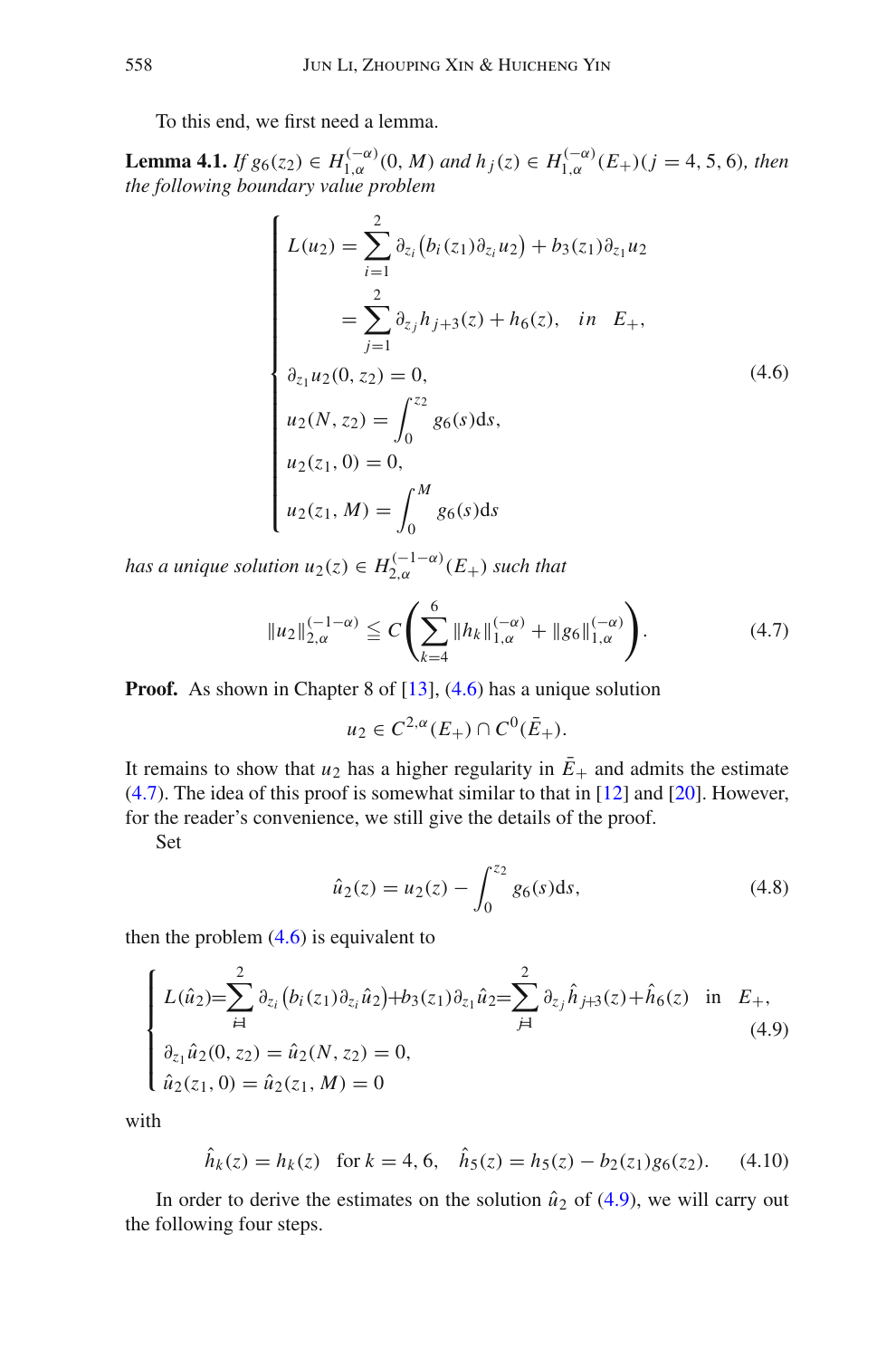*Step 1.* The  $L^{\infty}$  estimate of  $\hat{u}_2$ 

Set

$$
v_1 = G_1 \bigg( 1 + (z_1 - \frac{N}{2})^2 + G_2 \big( z_2^{\alpha} + (M - z_2)^{\alpha} \big) \bigg),
$$

where  $G_1 = \sum_{j=4}^{6} ||\hat{h}_j||_{1,\alpha}^{(-\alpha)}$  and  $G_2 = \frac{4}{\alpha(1-\alpha)} M^{2-\alpha}(1+N) \frac{B_0}{b_0}$  $\frac{6}{b_0}$ .

Then a direct computation yields

$$
L(v_1) = -b_2(z_1)G_1G_2\alpha(1-\alpha)\left(z_2^{\alpha-2} + (M - z_2)^{\alpha-2}\right)
$$
  
+ 
$$
\left((b'_1(z_1) + b_3(z_1))(2z_1 - N) + 2b_1(z_1)\right)G_1
$$
  

$$
\leq -b_0G_1G_2\alpha(1-\alpha)\left(z_2^{\alpha-2} + (M - z_2)^{\alpha-2}\right) + 2B_0(1+N)G_1
$$
  

$$
\leq -\frac{1}{2}b_0G_1G_2\alpha(1-\alpha)\left(z_2^{\alpha-2} + (M - z_2)^{\alpha-2}\right).
$$

Thus, for a suitably large positive constant *C* independent of  $\|\hat{h}_j\|_{1,\alpha}^{(-\alpha)}$  ( $j = 4, 5, 6$ ), we have

$$
\begin{cases} \n\hat{L}(Cv_1 \pm \hat{u}_2) \leq 0 & \text{in } E_+, \\ \n\partial_{z_1}(Cv_1 \pm \hat{u}_2)(0, z_2) < 0, \\ \n(Cv_1 \pm \hat{u}_2)(N, z_2) > 0, \\ \n(Cv_1 \pm \hat{u}_2)(z_1, 0) = (Cv_1 \pm \hat{u}_2)(z_1, M) > 0. \n\end{cases}
$$

<span id="page-26-0"></span>This, together with the comparison principle, yields

$$
\|\hat{u}_2\|_{L^{\infty}} \leq C \sum_{j=4}^{6} \|\hat{h}_j\|_{1,\alpha}^{(-\alpha)}.
$$
 (4.11)

*Step 2.* The weighted  $L^{\infty}$  estimates of  $\hat{u}_2$  near the corner points (*N*, 0) and (*N*, *M*) of  $E_+$ 

In this step, we focus only on the analysis of  $\hat{u}_2$  near the corner point  $(N, 0)$ since the corner point  $(N, M)$  can be treated similarly.

Following the arguments in [\[1](#page-47-17)[,2](#page-47-18)], one can define a comparison function in polar coordinates as follows

$$
v_2(\tilde{r}, \tilde{\theta}) = \frac{2}{\sin(\frac{1-\alpha}{2})} \tilde{r}^{1+\alpha} \sin\left(m(\tilde{\theta})\right) - \tilde{r}^{1+\alpha} \sin^{1+\alpha} \tilde{\theta}, \quad \frac{\pi}{2} \le \tilde{\theta} \le \pi, \quad (4.12)
$$

where  $\tilde{r} = \sqrt{(z_1 - N)^2 + z_2^2}$ ,  $\tilde{\theta} = \arctan \frac{z_2}{z_1 - N} + \pi$ , and

$$
m(\tilde{\theta}) \equiv \frac{1-\alpha}{2} + \frac{3+\alpha}{2}(\tilde{\theta} - \frac{\pi}{2}) \quad \text{with} \quad \tilde{\theta} \in [\frac{\pi}{2}, \pi].
$$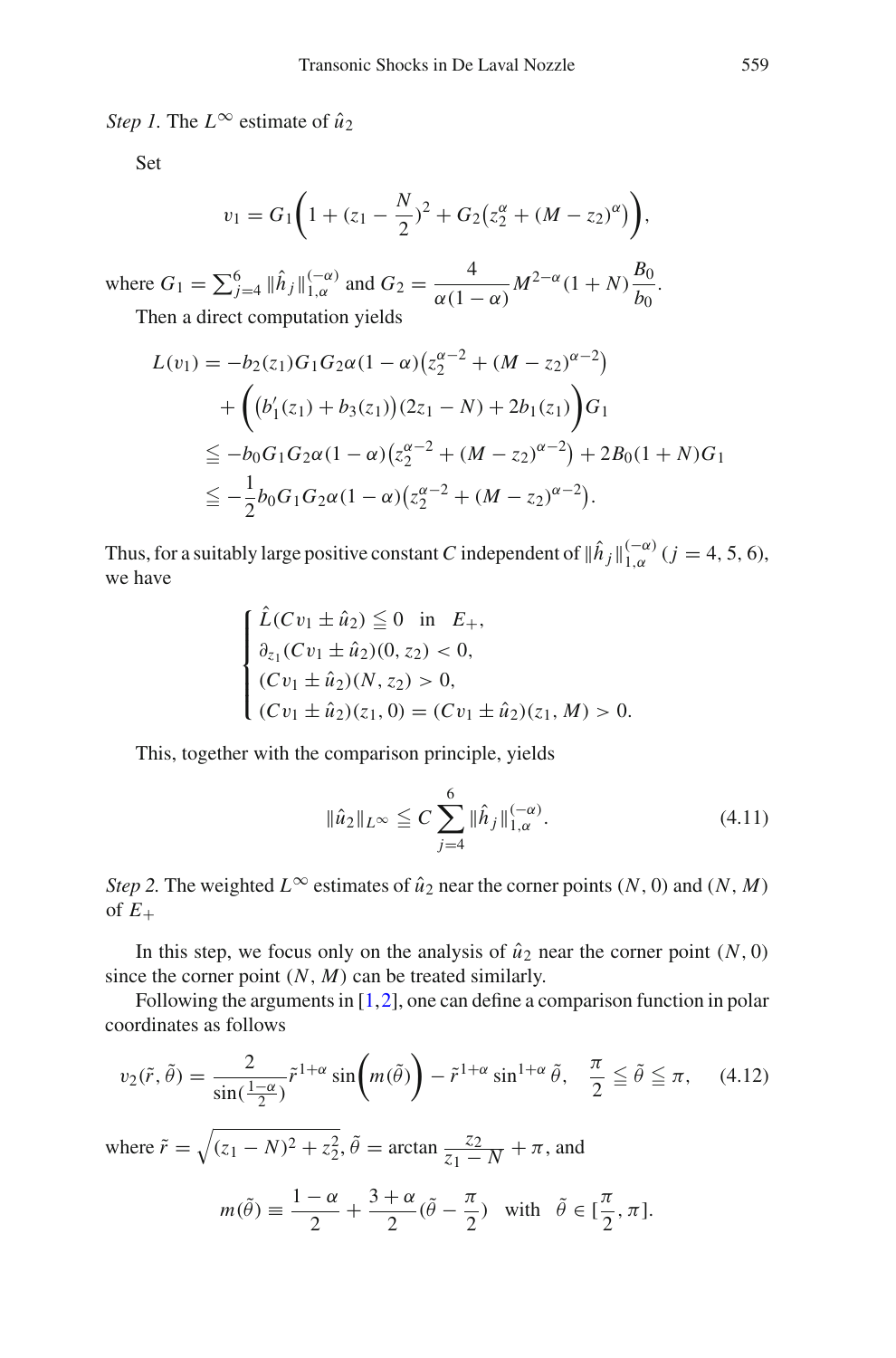<span id="page-27-0"></span>Due to  $m(\frac{\pi}{2}) + m(\pi) > \pi$  and  $\frac{1}{2}m(\frac{\pi}{2}) + m(\pi) < \pi$ , then

$$
v_2(\tilde{r},\tilde{\theta}) \ge \tilde{r}^{1+\alpha} \left( \frac{2\sin(m(\pi))}{\sin(m(\frac{\pi}{2}))} - 1 \right) \ge \tilde{r}^{1+\alpha} \left( \frac{1}{\cos(\frac{1-\alpha}{4})} - 1 \right). \tag{4.13}
$$

Without loss of generality, we assume that

$$
b_1(N) = b_2(N) = 1.
$$
\n(4.14)

A simple computation shows that

$$
\Delta v_2 = \frac{(\alpha - 1)(3\alpha + 5)}{2\sin(\frac{1-\alpha}{2})}\tilde{r}^{\alpha - 1}\sin(m(\tilde{\theta})) - \alpha(1 + \alpha)\tilde{r}^{\alpha - 1}\sin^{\alpha - 1}(\tilde{\theta})
$$
  
 
$$
\leq -\alpha(1 + \alpha)\tilde{r}^{\alpha - 1}\sin^{\alpha - 1}(\tilde{\theta}).
$$
 (4.15)

<span id="page-27-1"></span>Let *r*<sub>0</sub> > 0 be small and fixed and set  $B_{r_0}^+ = B_{r_0}((N, 0)) \cap E_+$ . Then it follows from [\(4.11\)](#page-26-0), [\(4.13\)](#page-27-0) and [\(4.15\)](#page-27-1) that there exits a suitably large positive constant *C* independent of  $\|\hat{h}_j\|_{1,\alpha}^{(-\alpha)}$  (*j* = 4, 5, 6) such that

$$
\begin{cases} \hat{L}(\tilde{C}v_2 \pm \hat{u}_2) \leq 0 & \text{in} \quad B_{r_0}^+, \\ \tilde{C}v_2 \pm \hat{u}_2 > 0 & \text{on} \quad \partial B_{r_0}^+ \cap \partial E_+, \\ \tilde{C}v_2 \pm \hat{u}_2 > 0 & \text{on} \quad \partial B_{r_0}^+ \cap \{\tilde{r} = r_0\}, \end{cases}
$$

where  $\tilde{C} = Cr_0^{-1-\alpha} \sum_{j=4}^6 \|\hat{h}_j\|_{1,\alpha}^{(-\alpha)}$ . Then it follows from the comparison principle that

$$
|\hat{u}_2(z)| \leqq C \sum_{j=4}^{6} ||\hat{h}_j||_{1,\alpha}^{(-\alpha)} \tilde{r}^{1+\alpha} \quad \text{in} \quad B_{r_0}^+.
$$
 (4.16)

*Step 3.* Some estimates for a related auxiliary problem

To estimate  $\hat{u}_2$  near the left corner points,  $(0, 0)$  and  $(0, M)$ , in  $E_+$ , we need to consider the following boundary value problem with the homogeneous Neumann boundary condition at  $z_1 = N$ ,

<span id="page-27-2"></span>
$$
\begin{cases}\nL(v) = \sum_{i=1}^{2} \partial_{z_i} (b_i(z_1)\partial_{z_i} v) + b_3(z_1)\partial_{z_1} v = \sum_{j=1}^{2} \partial_{z_j} \hat{h}_{j+3}(z) + \hat{h}_6(z) & \text{in } E_+, \\
\partial_{z_1} v(0, z_2) = \partial_{z_1} v(N, z_2) = 0, \\
v(z_1, 0) = v(z_1, M) = 0.\n\end{cases}
$$
\n(4.17)

As shown in Chapter 8 of  $[13]$  $[13]$ ,  $(4.17)$  has a unique solution

$$
v \in C^{2,\alpha}(E_+) \cap C^{1,\alpha}(\bar{E}_+\backslash \{(0,0), (0,M), (N,0), (N,M)\}) \cap C(\bar{E}_+).
$$

<span id="page-27-3"></span>In a similar way as in Step 1, one can prove

$$
||v||_{L^{\infty}} \leqq C \sum_{i=4}^{6} ||\hat{h}_i||_{1,\alpha}^{(-\alpha)}.
$$
 (4.18)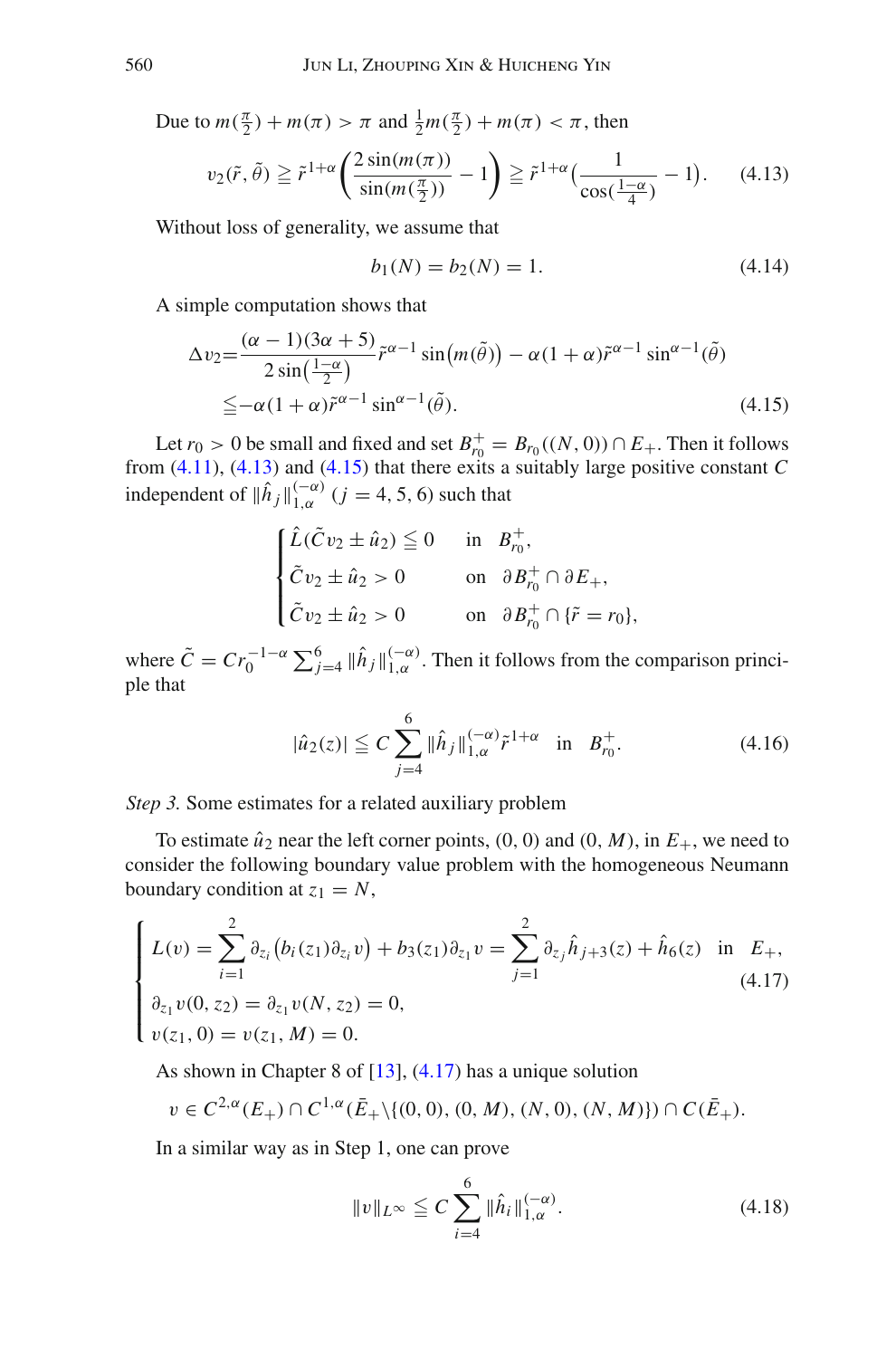Set

<span id="page-28-0"></span>
$$
\begin{cases}\n\tilde{v}(z)=v(z), \ \tilde{b}_i(z_1)=b_i(z_1)(i=1, 2), \ \tilde{h}_4(z)=\hat{h}_4(z) - \hat{h}_4(0, z_2), \ \tilde{h}_5(z) = \hat{h}_5(z), \\
\tilde{h}_6(z) = \hat{h}_6(z) - (b'_1(z_1) + b_3(z_1))\partial_{z_1}v(z), \quad \text{for } 0 \le z_1 \le N; \\
\tilde{v}(z) = \tilde{v}(-z_1, z_2), \ \tilde{b}_i(z_1) = \tilde{b}_i(-z_1)(i=1, 2), \ \tilde{h}_4(z) = -\tilde{h}_4(-z_1, z_2), \\
\tilde{h}_5(z)=\tilde{h}_5(-z_1, z_2), \ \tilde{h}_6(z)=\tilde{h}_6(-z_1, z_2), \quad \text{for } -N \le z_1 \le 0; \\
\tilde{v}(z)=\tilde{v}(2N-z_1, z_2), \ \tilde{b}_i(z_1)=\tilde{b}_i(2N-z_1)(i=1, 2), \ \tilde{h}_4(z) = -\tilde{h}_4(2N-z_1, z_2), \\
\tilde{h}_5(z) = h_5(2N-z_1, z_2), \ \tilde{h}_6(z) = \tilde{h}_6(2N-z_1, z_2), \quad \text{for } N \le z_1 \le 2N.\n\end{cases}
$$
\n(4.19)

Then  $\tilde{v}$  solves the following problem

$$
\begin{cases} \tilde{L}(\tilde{v}) \triangleq \sum_{i=1}^{2} \tilde{b}_i(z_1) \partial_{z_i}^2 \tilde{v} = \sum_{j=1}^{2} \partial_{z_j} \tilde{h}_{j+3}(z) + \tilde{h}_6(z) \\ \text{in } \tilde{E}_+ = (-N, 2N) \times (0, M), \\ \partial_{z_1} \tilde{v}(-N, z_2) = \partial_{z_1} \tilde{v}(2N, z_2) = 0, \\ \tilde{v}(z_1, 0) = \tilde{v}(z_1, M) = 0. \end{cases}
$$

It follows from the Schauder interior and boundary estimates in Theorem 8.32 and Corollary 8.36 of Chapter 8 of [\[13](#page-47-15)] and the definitions in [\(4.19\)](#page-28-0) that

$$
\|v\|_{C^{1,\alpha}(\bar{E}_{+})} = \|\tilde{v}\|_{C^{1,\alpha}(\bar{E}_{+})} \leq C \bigg( \|\tilde{v}\|_{L^{\infty}} + \sum_{i=4}^{5} \|\tilde{h}_{i}\|_{C^{\alpha}(\overline{\tilde{E}_{+}})} + \|\tilde{h}_{6}\|_{L^{\infty}} \bigg)
$$
  

$$
\leq C \bigg( \|v\|_{L^{\infty}} + \sum_{j=4}^{6} \|\hat{h}_{j}\|_{1,\alpha}^{(-\alpha)} + \|\partial_{z_{1}}v\|_{L^{\infty}} \bigg).
$$

<span id="page-28-1"></span>Combining this with the estimate [\(4.18\)](#page-27-3) and the interpolation formula yields

$$
||v||_{C^{1,\alpha}(\bar{E}_+)} \leqq C \sum_{j=4}^{6} ||\hat{h}_j||_{1,\alpha}^{(-\alpha)}.
$$
 (4.20)

Next, we derive the  $H_{2,\alpha}^{(-1-\alpha)}(E_+)$  estimate on v. By  $(4.17)$ ,  $\partial_{z_1} v$  solves

$$
\begin{cases}\n\frac{b_1(z_1)}{b_2(z_1)} \partial_{z_1}^2 (\partial_{z_1} v) + \partial_{z_2}^2 (\partial_{z_1} v) + \left( (\frac{b_1(z_1)}{b_2(z_1)})' + \frac{b_1'(z_1) + b_3(z_1)}{b_2(z_1)} \right) \partial_{z_1} (\partial_{z_1} v) \\
= \partial_{z_1} \left( \frac{\sum_{i=1}^2 \partial_{z_i} \hat{h}_{i+3}(z) + \hat{h}_6(z)}{b_2(z_1)} \right) - \left( \frac{b_1'(z_1) + b_3(z_1)}{b_2(z_1)} \right)' \partial_{z_1} v \text{ in } E_+, \\
(\partial_{z_1} v)(0, z_2) = (\partial_{z_1} v)(N, z_2) = 0, \\
(\partial_{z_1} v)(z_1, 0) = (\partial_{z_1} v)(z_1, M) = 0.\n\end{cases}
$$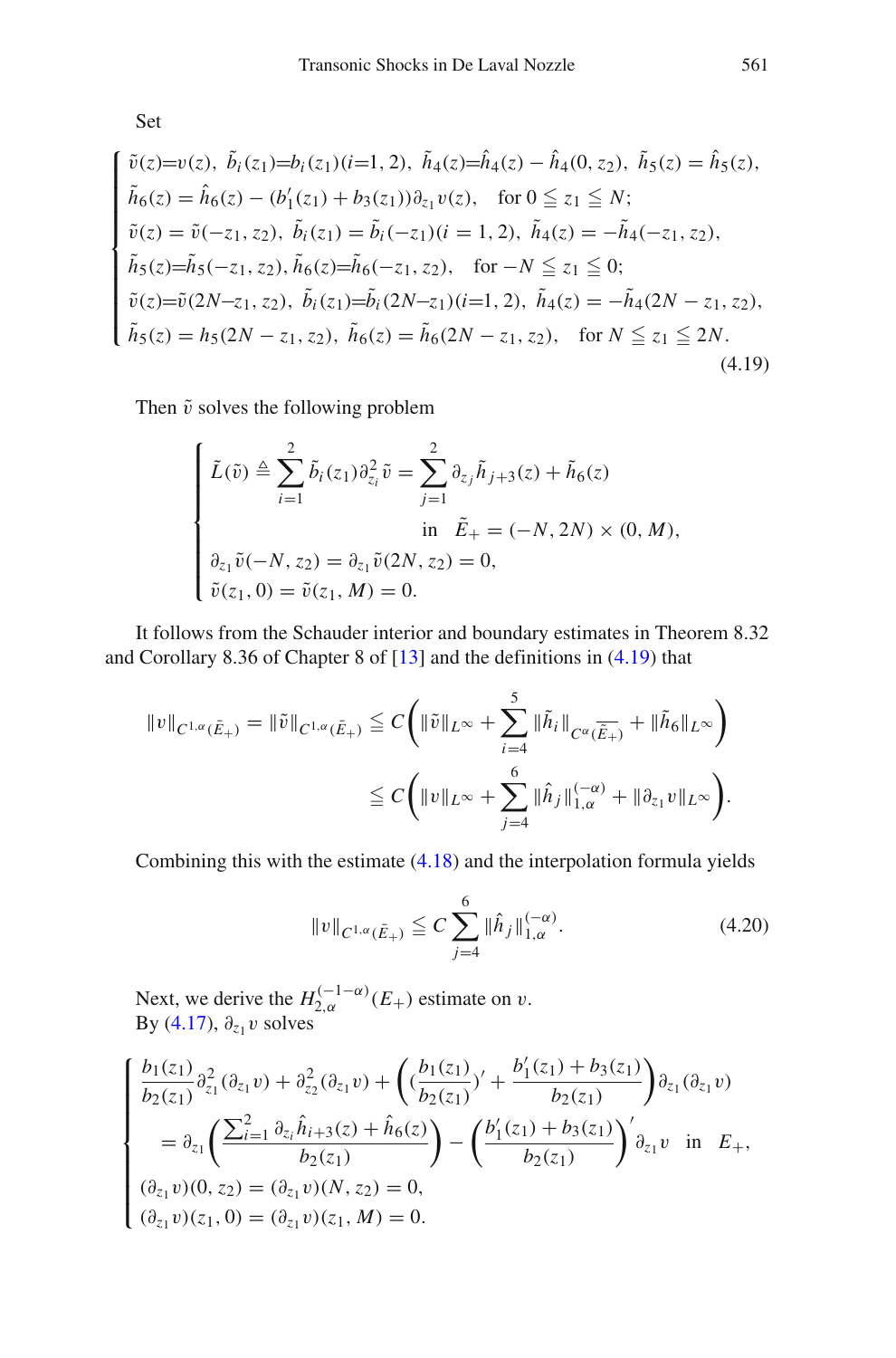Let  $z^0 = (z_1^0, z_2^0)$  be any fixed point in  $E_{+}$ . Without loss of generality, we assume  $z_2^0 \le M - z_2^0$  and set  $E_+^0 \equiv E_+ \cap \{z : \frac{z_2^0}{2} < z_2 < \frac{3z_2^0}{2}\}\.$  By the Schauder estimates in Chapter 8 of [\[13\]](#page-47-15) and the standard scaling argument, one has

$$
\sum_{|\beta|=1} \left( (z_2^0)^{|\beta|} \|D^\beta \partial_{z_1} v\|_{L^\infty(E_+^0)} + (z_2^0)^{|\beta|+\alpha} [D^\beta \partial_{z_1} v]_{\alpha;E_+^0} \right)
$$
  

$$
\leq C \left( \|\partial_{z_1} v\|_{L^\infty(E_+^0)} + (z_2^0)^{\alpha} \sum_{i=4}^6 \|\hat{h}_i\|_{1,\alpha}^{(-\alpha)} + (z_2^0)^{\alpha} \|\partial_{z_1} v\|_{C^{\alpha}(\bar{E}_+)} \right).
$$

Combining this with the boundary conditions on  $z_2 = 0$ ,  $z_2 = M$  in [\(4.17\)](#page-27-2) and the estimate [\(4.20\)](#page-28-1) yields

$$
\|v\|_{C^{1,\alpha}(\bar{E}_{+})} + \sum_{|\beta|=1} \left( (z_2^0)^{|\beta|-\alpha} \|D^\beta \partial_{z_1} v\|_{L^\infty(E_+^0)} + (z_2^0)^{|\beta|} [D^\beta \partial_{z_1} v]_{\alpha;E_+^0} \right)
$$
  

$$
\leq C \sum_{i=4}^6 \|\hat{h}_i\|_{1,\alpha}^{(-\alpha)}.
$$

Namely,

$$
||v||_{C^{1,\alpha}(\bar{E}_+)}+||\partial_{z_1}v||_{1,\alpha}^{(-\alpha)} \leq C \sum_{i=4}^{6} ||\hat{h}_i||_{1,\alpha}^{(-\alpha)}.
$$

<span id="page-29-0"></span>This, together with the equation [\(4.17\)](#page-27-2), yields

$$
||v||_{2,\alpha}^{(-1-\alpha)} \leq C \sum_{i=4}^{6} ||\hat{h}_i||_{1,\alpha}^{(-\alpha)}.
$$
 (4.21)

Step 4. The  $C^{1,\alpha}(\bar{E}_+)$  estimate of  $\hat{u}_2$  and the proof of [\(4.7\)](#page-25-1).

It follows from [\(4.9\)](#page-25-2) and [\(4.17\)](#page-27-2) that  $\hat{u}_2 - v$  satisfies

$$
\begin{cases}\nL(\hat{u}_2 - v) = 0 & \text{in } E_+, \\
\partial_{z_1}(\hat{u}_2 - v)(0, z_2) = 0, \\
(\hat{u}_2 - v)(N, z_2) = -v(N, z_2), \\
(\hat{u}_2 - v)(z_1, 0) = (u_2 - v)(z_1, M) = 0,\n\end{cases}
$$
\n(4.22)

with  $||v(N, z_2)||_{2,\alpha}^{(-1-\alpha)} \leq C \sum$ 6 *i*=4  $\|\hat{h}_i\|_{1,\alpha}^{(-\alpha)}$  as shown in [\(4.21\)](#page-29-0).

Set  $W(z) = \hat{u}_2 - v + \partial_{z_2} v(N, 0)z_2$ . Then  $|W(N, z_2)| \leq C ||v||_{C^{1, \alpha}} |z_2|^{1+\alpha}$  and *W*(*z*) solves

$$
\begin{cases}\nL(W) = 0 & \text{in } B_{\tilde{r}_0}^+, \\
W(z_1, 0) = 0, \\
W(N, z_2) = -v(N, z_2) + \partial_{z_2}v(N, 0)z_2.\n\end{cases}
$$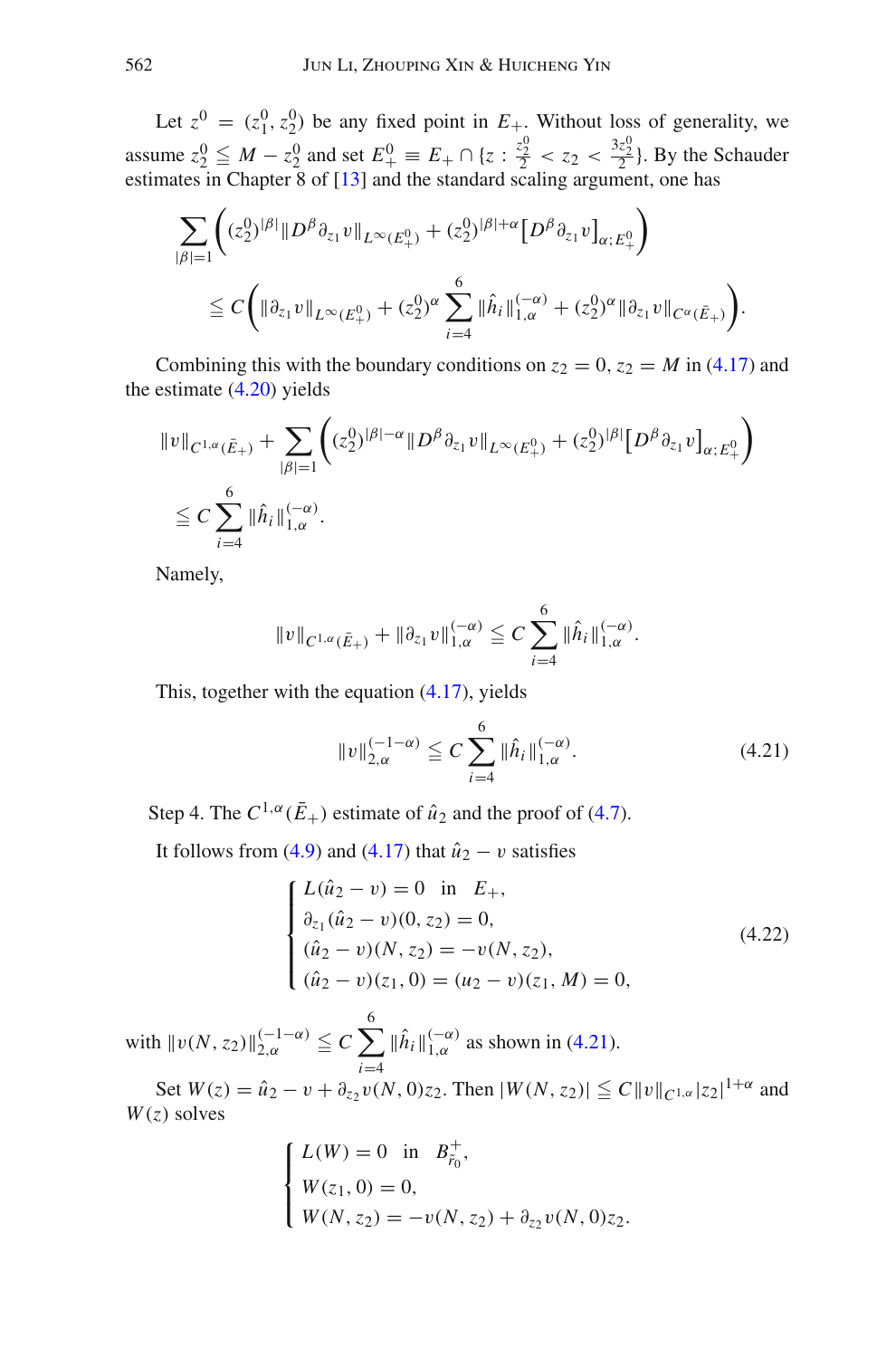As in Step 2, one can obtain

$$
|W(z)| \leqq C \|v(N, z_2)\|_{C^{1,\alpha}} \tilde{r}^{1+\alpha} \quad \text{in} \quad B_{\tilde{r}_0}^+ = B_{\tilde{r}_0}((N, 0)) \cap E_+, \quad (4.23)
$$

<span id="page-30-0"></span>for some  $\tilde{r}_0 > 0$ .

For any fixed point  $z^0 = (z_1^0, z_2^0) \in B_{\tilde{r}_0/2}^+$ , let  $d_{z^0} = \frac{1}{2}$  $\sqrt{(z_1^0 - N)^2 + (z_2^0)^2}.$ Then by Corollary 6.3 and Corollary 6.7 in [\[13](#page-47-15)], together with the scaling technique in the proof of Theorem 6.2 in [\[13](#page-47-15)], one has

<span id="page-30-1"></span>
$$
\sum_{|\beta|=0}^{2} d_{z^{0}}^{|\beta|} \|D^{\beta} W\|_{L^{\infty}(B_{d_{z^{0}}/2}^{+}(z_{0}))} + \sum_{|\beta|=2} d_{z^{0}}^{2+\alpha} [D^{\beta} W]_{\alpha; B_{d_{z^{0}}/2}^{+}(z_{0})}
$$
\n
$$
\leq C \Big( \|W\|_{L^{\infty}(B_{d_{z^{0}}}^{+}(z_{0}))} + \sum_{|\mu|=0}^{2} d_{z^{0}}^{|\mu|} \|\partial_{z_{2}}^{\mu} W(N, z_{2})\|_{L^{\infty}(d_{z^{0}}/2, 3d_{z^{0}})}
$$
\n
$$
+ \sum_{|\mu|=2} d_{z^{0}}^{2+\alpha} [\partial_{z_{2}}^{\mu} W(N, z_{2})]_{\alpha; (d_{z^{0}}/2, 3d_{z^{0}})} \Big)
$$
\n
$$
\leq C \big( \|W\|_{L^{\infty}(B_{d_{z^{0}}^{+}}(z_{0}))} + d_{z^{0}}^{1+\alpha} \|v(N, z_{2})\|_{2,\alpha}^{(-1-\alpha)} \big).
$$
\n(4.24)

Since  $d_{z^0} \ge \frac{|z_2^0|}{2}$ , then substituting [\(4.21\)](#page-29-0) and [\(4.23\)](#page-30-0) into [\(4.24\)](#page-30-1) yields

<span id="page-30-2"></span>
$$
\sum_{0 \leq |\beta| \leq 2} (z_2^0)^{(\beta - \alpha - 1)} + ||D^\beta W||_{L^\infty(B_{d_2(1)}^+(z^0))} + \sum_{|\beta| = 2} z_2^0 [D^\beta W]_{\alpha; B_{d_2(1)}^+(z^0)} \n\leq C ||v||_{2,\alpha}^{(-1-\alpha)}.
$$
\n(4.25)

Away from the corner points, by the interior and boundary estimates in Chapter 6 of [\[13](#page-47-15)] (or Theorem 5.1 in [\[12](#page-47-14)]), we can also obtain an analogous estimate as in [\(4.25\)](#page-30-2). This, together with [\(4.8\)](#page-25-3), [\(4.10\)](#page-25-4) and [\(4.21\)](#page-29-0), yields

$$
||u_2||_{2,\alpha}^{(-1-\alpha)} \leq C \left( \sum_{i=1}^3 ||h_i||_{1,\alpha}^{(-\alpha)} + ||g_6||_{1,\alpha}^{(-\alpha)} \right).
$$

Therefore,  $(4.7)$  is shown and the proof of Lemma [4.1](#page-25-5) is completed.  $\Box$ 

Based on Lemma [4.1,](#page-25-5) the second order elliptic equation in [\(4.4\)](#page-24-0) can be changed into a homogeneous one.

Indeed, set

$$
u_3=u_1-u_2.
$$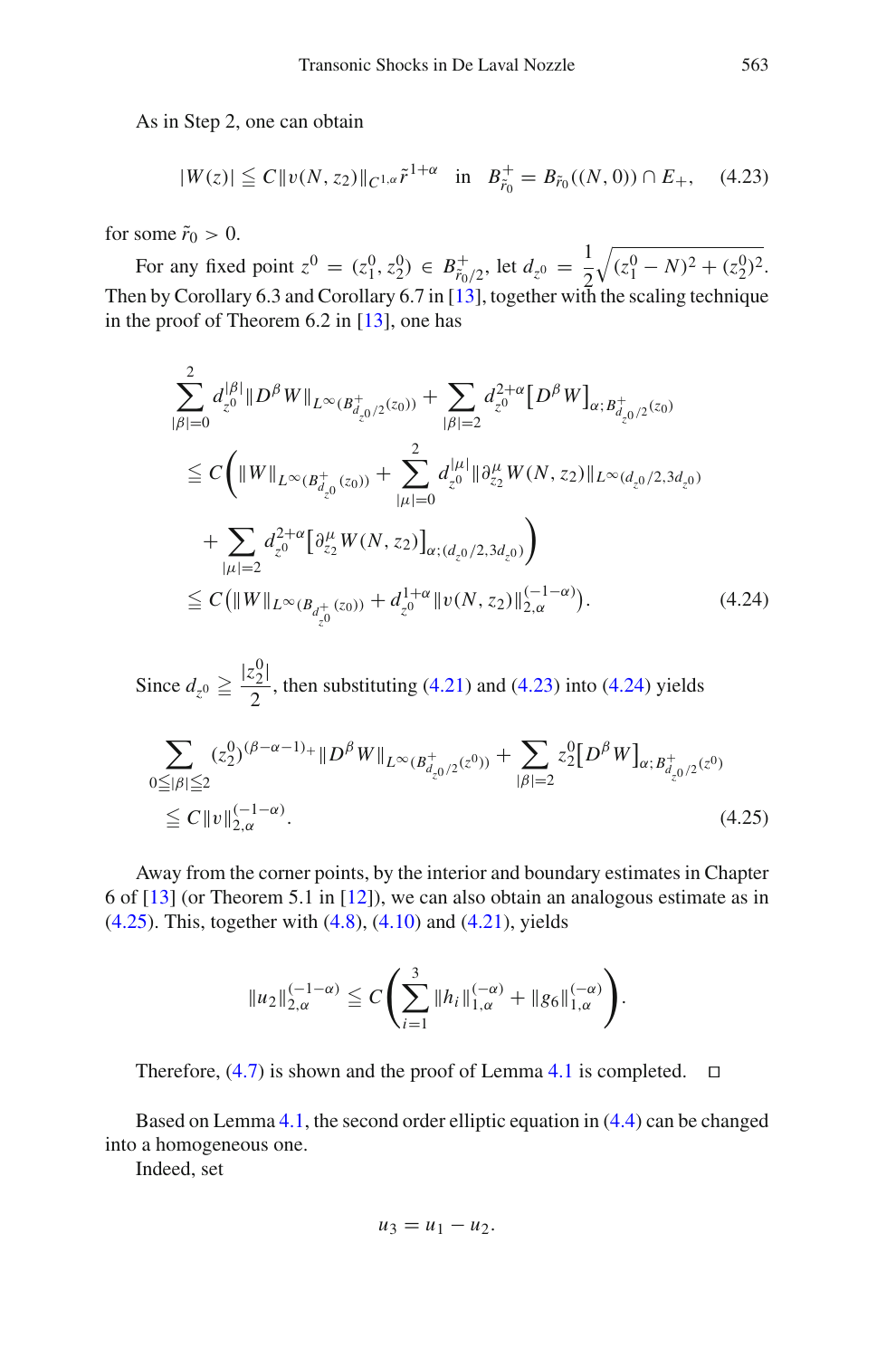<span id="page-31-0"></span>Then

$$
\begin{cases}\n\sum_{i=1}^{2} \partial_{z_i} (b_i(z_1) \partial_{z_i} u_3) + b_3(z_1) \partial_{z_1} u_3 + b_4(z_1) \partial_{z_1} u_3(0, z_2) = 0 \text{ in } E_+, \\
\partial_{z_2} u_3(0, z_2) = g_7(z_2), \\
\partial_{z_2} u_3(N, z_2) = b_5 \left( \kappa + \int_0^{z_2} \partial_{z_1} u_3(0, s) \, ds \right), \\
u_3(z_1, 0) = 0, \\
\partial_{z_1} u_3(z_1, M) = 0,\n\end{cases} \tag{4.26}
$$

where

$$
g_7(z_2) = g_5(z_2) - \partial_{z_2} u_2(0, z_2). \tag{4.27}
$$

Note that [\(4.26\)](#page-31-0) is a mixed Dirichlet-tangential derivative problem. The solvability conditions for this is

$$
\int_0^M g_7(s)ds = b_5 \bigg(M\kappa + \int_0^M \int_0^s \partial_{z_1} u_3(0, t) dt ds\bigg), \tag{4.28}
$$

<span id="page-31-5"></span>which will be used to determine the unknown constant  $\kappa$ .

[\(4.26\)](#page-31-0) is reduced to a Dirichlet problem by setting

<span id="page-31-4"></span>
$$
u_4 = u_3 - \frac{z_2}{M} \int_0^M g_7(s) \, ds, \quad g_8(z_2) = \int_0^{z_2} g_7(s) \, ds - \frac{z_2}{M} \int_0^M g_7(s) \, ds. \tag{4.29}
$$

In this case, [\(4.26\)](#page-31-0) becomes

<span id="page-31-1"></span>
$$
\begin{cases}\n\sum_{i=1}^{2} \partial_{z_i} (b_i(z_1) \partial_{z_i} u_4) + b_3(z_1) \partial_{z_1} u_4 + b_4(z_1) \partial_{z_1} u_4(0, z_2) = 0 \text{ in } E_+, \\
u_4(0, z_2) = g_8(z_2), \\
u_4(N, z_2) = b_5 \left( \int_0^{z_2} \int_0^s \partial_{z_1} u_4(0, t) dt ds - \frac{z_2}{M} \int_0^M \int_0^s \partial_{z_1} u_4(0, t) dt ds \right), \\
u_4(z_1, 0) = 0, \\
u_4(z_1, M) = 0,\n\end{cases} (4.30)
$$

where

$$
||g_8||_{2,\alpha}^{(-1-\alpha)} \le C ||g_7||_{1,\alpha}^{(-\alpha)}, \quad g_8(0) = g_8(M) = 0. \tag{4.31}
$$

<span id="page-31-2"></span>We now focus on the linear problem  $(4.30)$  in order to solve the problem  $(4.1)$ . This will be done by a separation variable method together with the continuity method in a weighted Hölder space.

<span id="page-31-3"></span>**Lemma 4.2.** (A priori estimate of  $||u_4||_{2,\alpha}^{(-1-\alpha)}$ ) *Let*  $u_4 \in H_{2,\alpha}^{(-1-\alpha)}(E_+)$  *be a solution to* [\(4.30\)](#page-31-1)*. Then*

$$
||u_4||_{2,\alpha}^{(-1-\alpha)} \leqq C||g_8||_{2,\alpha}^{(-1-\alpha)}.
$$
\n(4.32)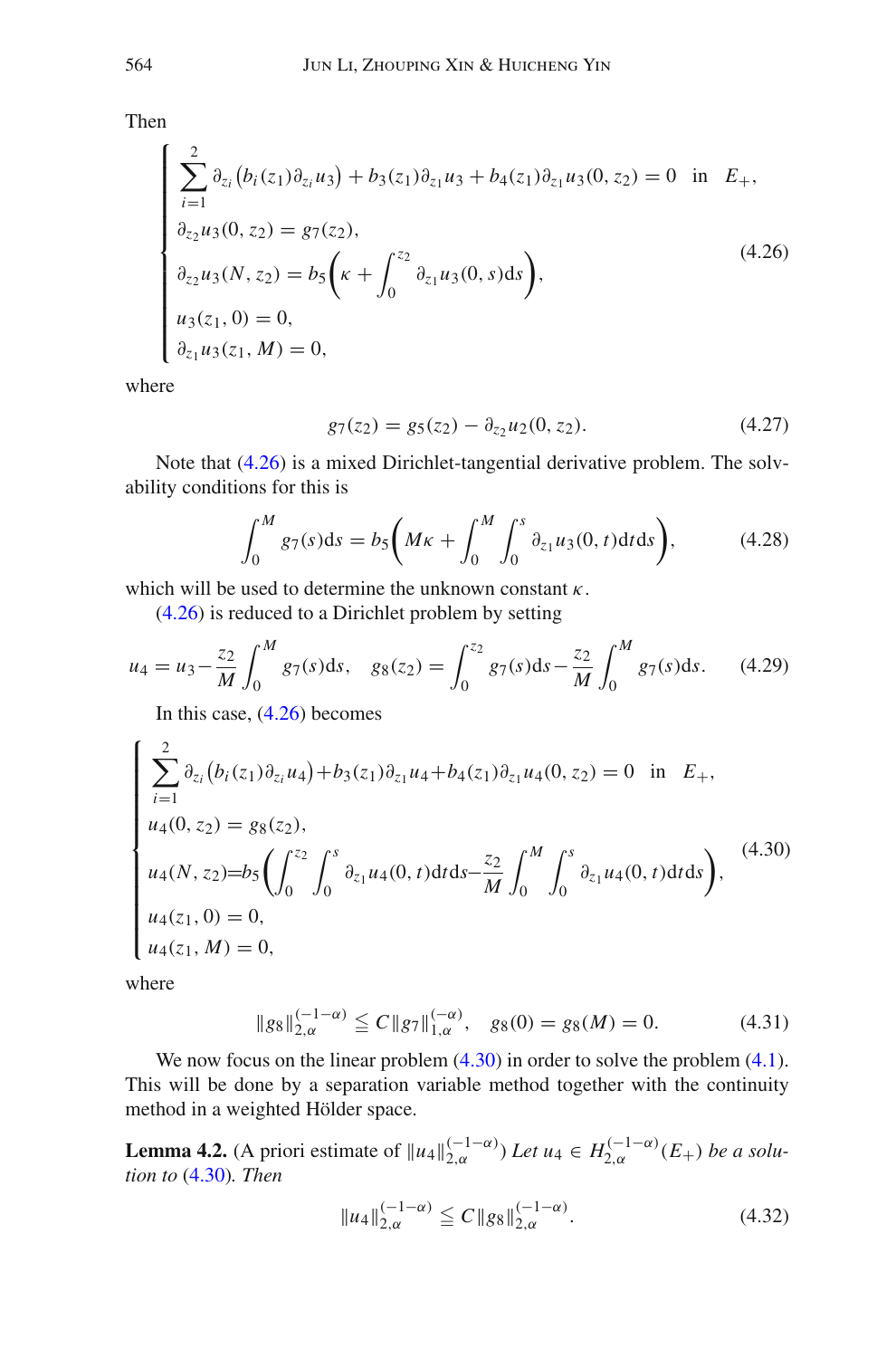**Proof.** Note that  $\{\sin(\frac{n}{M}\pi z_2)\}_{n=1}^{\infty}$  forms a complete orthogonal basis in  $H_0^1[0, M]$ according to Theorem 8.37 in [\[13](#page-47-15)], *u*<sub>4</sub> is a solution of [\(4.30\)](#page-31-1) in  $H_{2,\alpha}^{(-1-\alpha)}$ , and *g*<sub>8</sub> sat-isfies [\(4.31\)](#page-31-2). It then follows from Remark [B.1](#page-46-0) in Appendix [B](#page-43-0) that for any  $\alpha' \in (0, \alpha)$ 

$$
\begin{cases}\n u_4(z) = \sum_{n=1}^{\infty} X_n(z_1) \sin(\frac{n}{M}\pi z_2) & \text{in } C^{1,\alpha'}([0,M]) \text{ for } z_1 \in [0,N], \\
 g_8(z_2) = \sum_{n=1}^{\infty} g_{8n} \sin(\frac{n}{M}\pi z_2) & \text{in } C^{1,\alpha'}([0,M])\n\end{cases}
$$
\n(4.33)

<span id="page-32-2"></span><span id="page-32-1"></span>and

$$
\sum_{n=1}^{\infty} g_{8n}^2 + \sum_{n=1}^{\infty} n^2 g_{8n}^2 \le C(\|g_8\|_{2,\alpha}^{(-1-\alpha)})^2.
$$
 (4.34)

Moreover, due to  $u_4(z) \in H_{2,\alpha}^{(-1-\alpha)}$ , then for each positive integer *n*,

$$
X_n(z_1) = \frac{2}{M} \int_0^M u_4(z_1, z_2) \sin(\frac{n}{M} \pi z_2) dz_2 \in C^{1, \alpha}[0, N] \cap C^{2, \alpha}(0, N),
$$

which solves the following problem

$$
\begin{cases}\n\frac{d}{dz_1} \left( b_1(z_1) X'_n(z_1) \right) + b_3(z_1) X'_n(z_1) - b_2(z_1) (\frac{n\pi}{M})^2 X_n(z_1) \\
+ b_4(z_1) X'_n(0) = 0 \quad \text{in} \quad (0, N), \\
X_n(0) = g_{8n}, \\
X_n(N) = -b_5 \frac{M^2}{(n\pi)^2} X'_n(0).\n\end{cases}
$$
\n(4.35)

<span id="page-32-0"></span>Next, we establish the  $L^{\infty}$ -norm estimate of  $X_n(z_1)$ . Without loss of generality, we assume  $g_{8n} > 0$  since the analogous analysis can be given in the case of  $g_{8n} \leq 0$ .

First, we claim that  $X'_n(0) \leq 0$ .

If not, namely,  $X'_n(0) > 0$ , then it follows from the maximum principle that *X<sub>n</sub>*(*z*<sub>1</sub>) achieves its positive maximum at *z*<sub>1</sub> = 0 due to *X<sub>n</sub>*(*N*) < 0 and *b*<sub>4</sub>  $\leq$  -*b*<sub>0</sub> by the assumption in [\(4.2\)](#page-23-2). However, this is contrary to  $X'_n(0) > 0$ . Thus,  $X'_n(0) \leq 0$ holds true.

Second, we show that if <sup>−</sup>*g*8*<sup>n</sup> b*0  $\left(\frac{n\pi}{M}\right)^2 \leq X'_n(0) \leq 0$ , then

$$
|X_n(z_1)| \leqq \left(1 + \frac{B_0}{b_0} + \frac{B_0}{b_0^2}\right) g_{8n}.
$$

In fact, if  $X_n(z_1)$  attains its positive maximum at some interior point  $z_1^0 \in$  $(0, N)$ , then  $X'_n(z_1^0) = 0$  and  $X''_n(z_1^0) \leq 0$ . It follows from the equation in [\(4.35\)](#page-32-0) that

$$
b_1(z_1^0)X_n''(z_1^0) - b_2(z_1^0) \left(\frac{n\pi}{M}\right)^2 X_n(z_1^0) + b_4(z_1^0)X_n'(0) = 0.
$$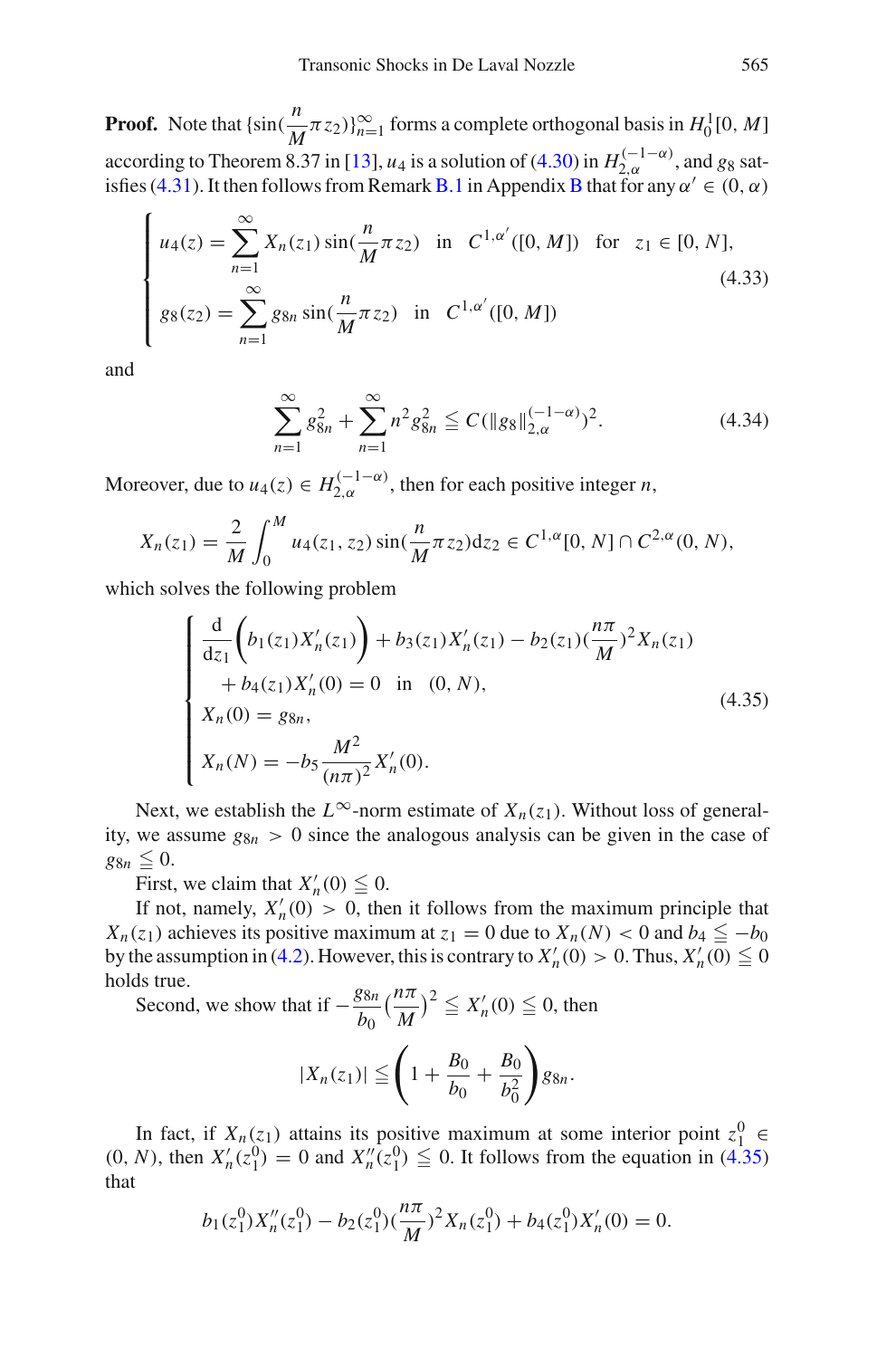This yields

$$
b_2(z_1^0)(\frac{n\pi}{M})^2 X_n(z_1^0) \leqq b_4(z_1^0) X'_n(0).
$$

It follows from the assumptions on  $b_2(z_1)$  and  $b_4(z_1)$  in [\(4.2\)](#page-23-2) that  $X_n(z_1^0) \leq \frac{B_0}{b_0^2} g_{8n}$ . If  $X_n(z_1)$  attains its negative minimum at some interior point  $\bar{z}_1 \in (0, N)$ , then

 $X'_n(\bar{z}_1) = 0$  and  $X''_n(\bar{z}_1) \ge 0$ . Thus the equation in [\(4.35\)](#page-32-0) shows that

$$
b_2(\bar{z}_1)(\frac{n\pi}{M})^2|X_n(\bar{z}_1)| \leq -b_4(\bar{z}_1)X'_n(0) \leq 0,
$$

which yields a contradiction. Therefore,

$$
|X_n(z_1)| \leq \max\{X_n(z_1^0), X_n(0), X_n(N)\} \leq \left(1 + \frac{B_0}{b_0} + \frac{B_0}{b_0^2}\right)g_{8n}.
$$

Finally, we show that for  $X'_n(0) < -\frac{g_{8n}}{b_0}$  $\left(\frac{n\pi}{M}\right)^2$ ,  $|X_n(z_1)| \leq (1+\pi)$  $B_0^2$  $rac{B_0^2}{b_0} + \frac{B_0^2}{b_0^2}$  $b_0^2$ )*g*8*<sup>n</sup>* holds.

Indeed, for  $X'_n(0) < -\frac{g_{8n}}{b_0}$  $\left(\frac{n\pi}{M}\right)^2$  < 0, then *X<sub>n</sub>*(*N*) > *g*<sub>8*n*</sub> holds. This means that  $X_n(z_1)$  only attains its minimum at some interior point in  $(0, N)$ . It follows from the minimum principle that

$$
-\frac{b_0}{B_0}\left(\frac{M}{n\pi}\right)^2 X'_n(0) \leqq \min_{z_1 \in [0,N]} X_n(z_1).
$$

On the other hand,  $\min_{z_1 \in [0, N]} X_n(z_1) \leq X_n(0) = g_{8n}$ . Thus,

$$
-\frac{B_0 g_{8n}}{b_0} \left(\frac{n\pi}{M}\right)^2 \leqq X'_n(0) < 0.
$$

It follows from this and the arguments in the second step that

$$
|X_n(z_1)| \leqq \Big(1 + \frac{B_0^2}{b_0} + \frac{B_0^2}{b_0^2}\Big)g_{8n}.
$$

Collecting all these cases yields

$$
||X_n||_{L^{\infty}} \leqq C|g_{8n}|,\tag{4.36}
$$

where the generic positive constant *C* is independent of *n*.

<span id="page-33-0"></span>This, together with  $(4.33)$ – $(4.34)$ , shows that

$$
||u_4||_{L^{\infty}} \leqq C ||g_8||_{2,\alpha}^{(-1-\alpha)}.
$$
\n(4.37)

In addition, one has

$$
||u_4||_{C^{1,\alpha}} \leq C (||u_4||_{L^{\infty}} + ||g_8||_{C^{1,\alpha}} + ||u_4(N, z_2)||_{C^{1,\alpha}})
$$
  
\n
$$
\leq C (||u_4||_{L^{\infty}} + ||g_8||_{C^{1,\alpha}} + ||\partial_{z_1}u_4(0, z_2)||_{L^{\infty}}).
$$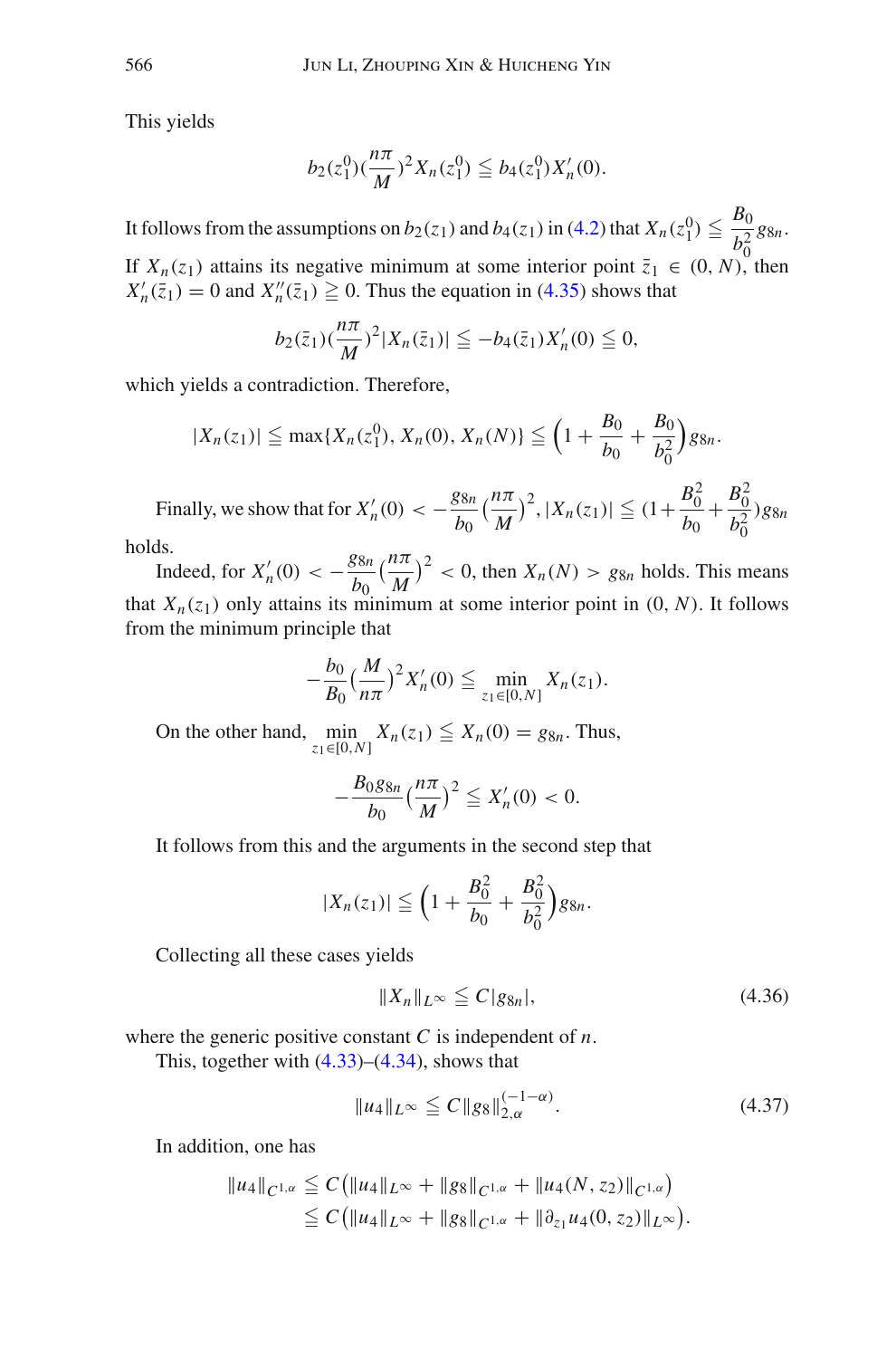Combining this with [\(4.37\)](#page-33-0) and the interpolation inequality yields

$$
||u_4||_{C^{1,\alpha}} \leqq C ||g_8||_{2,\alpha}^{(-1-\alpha)}.
$$

Finally, we have

$$
\|u_4\|_{2,\alpha}^{(-1-\alpha)}
$$
\n
$$
\leq C \Big( \|u_4\|_{L^\infty} + \|b_4(z_1)\partial_{z_1}u_4(0, z_2)\|_{C^\alpha} + \|g_8\|_{2,\alpha}^{(-1-\alpha)}
$$
\n
$$
+ \|\int_0^{z_2} \int_0^s \partial_{z_1}u_4(0, t)dt ds - \frac{z_2}{M} \int_0^M \int_0^s \partial_{z_1}u_4(0, t)dt ds\|_{2,\alpha}^{(-1-\alpha)} \Big)
$$
\n
$$
\leq C \|\|u_4\|_{L^\infty} + \|u_4\|_{C^{1,\alpha}} + \|g_8\|_{2,\alpha}^{(-1-\alpha)} \Big)
$$
\n
$$
\leq C \|g_8\|_{2,\alpha}^{(-1-\alpha)}.
$$

Consequently, the proof of Lemma [4.2](#page-31-3) is completed.

We now prove the existence by a continuity method, thus we start with the special case that the principal part of the elliptic operator is the Laplacian operator.

<span id="page-34-3"></span>**Lemma 4.3.** *If*  $G(z_2) \in H_{2,\alpha}^{(-1-\alpha)}(0,M)$ ,  $G(0) = G(M) = 0$ , then the following *problem*

<span id="page-34-2"></span>
$$
\begin{cases}\n\Delta U - \partial_{z_1} U(0, z_2) = 0 & \text{in } E_+, \\
U(0, z_2) = G(z_2), \\
U(N, z_2) = b_5 \left( \int_0^{z_2} \int_0^s \partial_{z_1} U(0, s) ds - \frac{z_2}{M} \int_0^M \int_0^s \partial_{z_1} U(0, s) ds \right), \\
U(z_1, 0) = 0, \\
U(z_1, M) = 0\n\end{cases}
$$
\n(4.38)

*has a unique solution*  $U \in H_{2,\alpha}^{(-1-\alpha)}(E_{+})$  *which satisfies* 

$$
||U||_{2,\alpha}^{(-1-\alpha)} \leq C||G||_{2,\alpha}^{(-1-\alpha)}.
$$
\n(4.39)

**Proof.** Due to  $G(z_2) \in H_{2,\alpha}^{(-1-\alpha)}(0,M)$  and  $G(0) = G(M) = 0$ , then by Remark [B.1](#page-46-0) in Appendix [B,](#page-43-0) we have

$$
G(z_2) = \sum_{k=1}^{\infty} G_k \sin(\frac{k}{M}\pi z_2) \quad in \quad C^{1,\alpha'}[0,M], \quad 0 < \alpha' < \alpha, \tag{4.40}
$$

<span id="page-34-1"></span><span id="page-34-0"></span>where  $G_k = \frac{2}{M} \int_0^M G(z_2) \sin(\frac{k}{M} \pi z_2) dz_2$  (*k* = 1, 2, ...). For each  $k(k = 1, 2, ...)$ , consider the following problem

$$
\begin{cases}\n\frac{d^2}{dz_1^2} Y_k(z_1) - (\frac{k}{M}\pi)^2 Y_k(z_1) - Y'_k(0) = 0, \\
Y_k(0) = G_k, \\
Y_k(N) = -b_5 \frac{M^2}{(k\pi)^2} Y'_k(0).\n\end{cases}
$$
\n(4.41)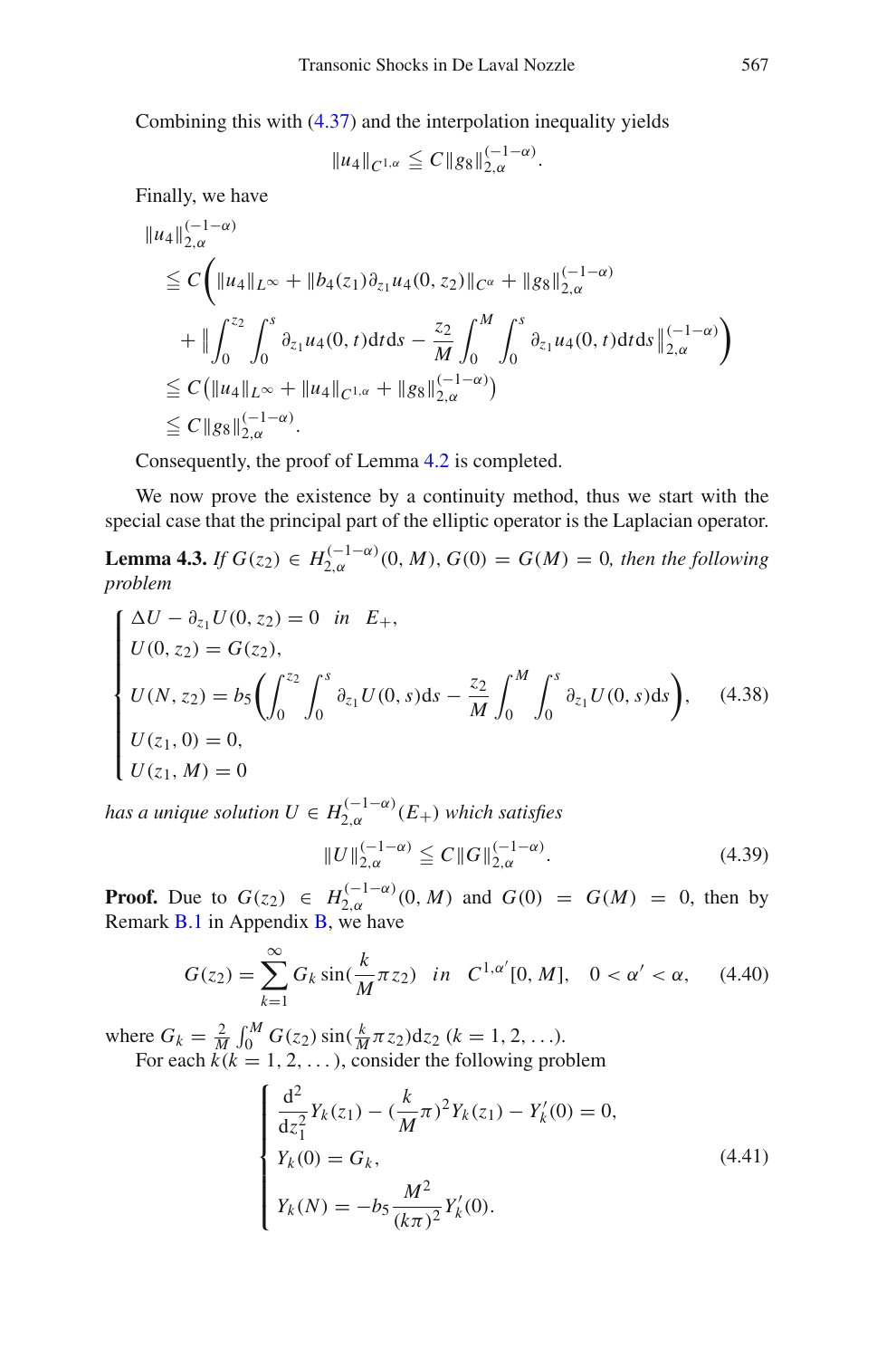A solution to this problem is given by

$$
Y_k(z_1) = C_k^1 \exp\left(\frac{k}{M}\pi z_1\right) + C_k^2 \exp\left(-\frac{k}{M}\pi z_1\right) - \frac{M}{k\pi}(C_k^1 - C_k^2)
$$

<span id="page-35-0"></span>with  $C_k^i$  (*i* = 1, 2) satisfying

$$
\begin{cases}\n\left(1 - \frac{M}{k\pi}\right) C_k^1 + \left(1 + \frac{M}{k\pi}\right) C_k^2 = G_k, \\
\left(\exp\left(\frac{k}{M}\pi N\right) - (1 - b_5)\frac{M}{k\pi}\right) C_k^1 + \left(\exp\left(-\frac{k}{M}\pi N\right) + (1 - b_5)\frac{M}{k\pi}\right) C_k^2 = 0.\n\end{cases} (4.42)
$$

Note that the determinant of the coefficient matrix in [\(4.42\)](#page-35-0) is a negative number, which is less than  $-2b_0 \frac{M}{k\pi}$  $\frac{1}{k\pi}$ , then the algebraic system [\(4.42\)](#page-35-0) has a unique solution  $(C_k^1, C_k^2)$  for each  $k \in \mathbb{N}$  since  $Y_k(z)$  is the unique solution to [\(4.11\)](#page-26-0).

By  $(4.40)$  and  $(4.41)$ , we can easily verify that

$$
U_n(z) = \sum_{k=1}^n Y_k(z_1) \sin(\frac{k}{M}\pi z_2)
$$

is a unique smooth solution of the following problem

$$
\begin{cases}\n\Delta U_n - \partial_{z_1} U_n(0, z_2) = 0 & \text{in } E_+, \\
U_n(0, z_2) = G^n(z_2), \\
U_n(N, z_2) = b_5 \left( \int_0^{z_2} \int_0^s \partial_{z_1} U_n(0, t) dt ds - \frac{z_2}{M} \int_0^M \int_0^s \partial_{z_1} U_n(0, t) dt ds \right), \\
U_n(z_1, 0) = 0, \\
U_n(z_1, M) = 0,\n\end{cases}
$$

with

$$
G^{n}(z_{2}) = \sum_{k=1}^{n} G_{k} \sin(\frac{k}{M}\pi z_{2}) \text{ in } C^{1,\alpha'}[0,M].
$$

By the argument as in Lemma [4.2,](#page-31-3) one arrives at

$$
||U_n||_{1,\alpha'} \leqq C||G^n||_{1,\alpha'}, \quad ||U_n - U_m||_{1,\alpha'} \leqq C||G^n - G^m||_{1,\alpha'}.
$$
 (4.43)

Since  $\{G^n(z_2)\}\)$  converges uniformly to  $G(z_2)$  in  $C^{1,\alpha'}[0,M]$ , then there exists a unique  $U(z) \in C^{1,\alpha'}(\overline{E}_+)$  which solves the problem [\(4.38\)](#page-34-2). By the Schauder interior and boundary estimates in Chapter 8 of [\[13\]](#page-47-15), it holds that

$$
U(z) \in C^{2,\alpha}(E_+) \cap C^{1,\alpha}(\bar{E}_+).
$$

In addition, by Lemma  $4.2$ ,  $U(z)$  admits

$$
||U(z)||_{2,\alpha}^{(-1-\alpha)} \leqq C||G(z_2)||_{2,\alpha}^{(-1-\alpha)}.
$$

Thus, the proof of Lemma [4.3](#page-34-3) is completed.  $\Box$ 

Based on Lemma [4.1](#page-25-5) to Lemma [4.3,](#page-34-3) we can show the solvability of [\(4.1\)](#page-23-0) and give some related estimates.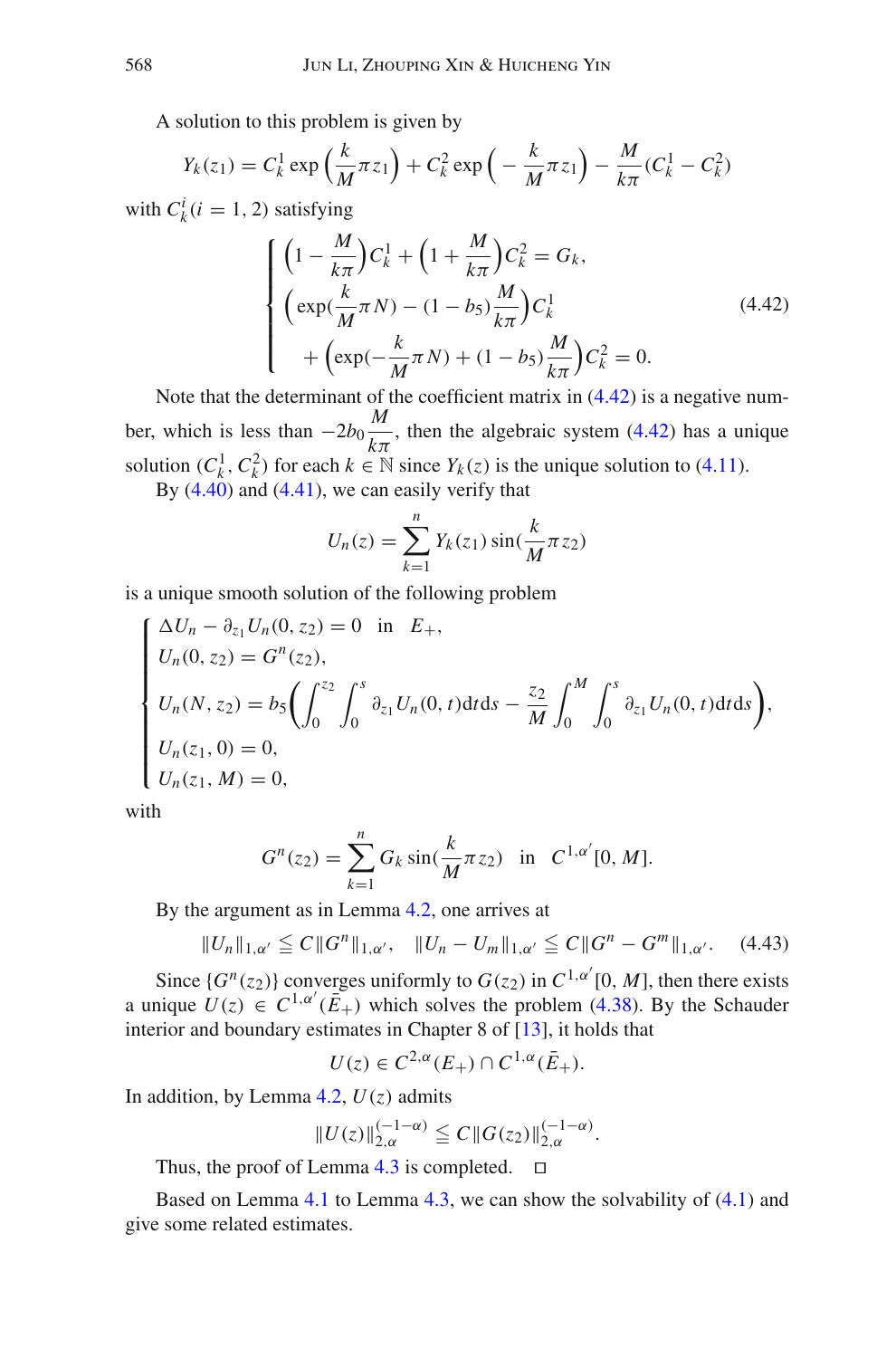<span id="page-36-0"></span>**Proposition 4.4.** (Solvability and Estimates) *The problem* [\(4.1\)](#page-23-0) *has a unique solution*  $(u, \kappa) \in H_{2,\alpha}^{(-1-\alpha)}(E_+) \times \mathbb{R}$  *such that* 

$$
||u||_{2,\alpha}^{(-1-\alpha)} + |\kappa| \le C \Big( \sum_{i=1}^2 ||g_i||_{1,\alpha}^{(-\alpha)} + \sum_{j=3}^4 ||g_j||_{C^{1,\alpha}} + \sum_{k=1}^3 ||h_k||_{1,\alpha}^{(-\alpha)} \Big). \tag{4.44}
$$

**Proof.** Due to  $(4.3)$ ,  $(4.5)$ – $(4.6)$ , and  $(4.26)$ – $(4.29)$ , it suffices to prove that the boundary value problem [\(4.30\)](#page-31-1) has a unique solution  $u_4 \in H_{2,\alpha}^{(-1-\alpha)}(E_+)$  which satisfies

$$
||u_4||_{2,\alpha}^{(-1-\alpha)} \leqq C||g_8||_{2,\alpha}^{(-1-\alpha)}.
$$
\n(4.45)

<span id="page-36-1"></span>To this end, we will employ the method of continuity (see Theorem 5.2 in [\[13](#page-47-15)]). First, we set

$$
u_5 = u_4 - g_8(z_2) \left( 1 - \left(\frac{z_1}{N}\right)^2 \right). \tag{4.46}
$$

Then [\(4.30\)](#page-31-1) is equivalent to

$$
\begin{cases}\n\sum_{i=1}^{2} \partial_{z_i} (b_i(z_1) \partial_{z_i} u_5) + b_3(z_1) \partial_{z_1} u_5 + b_4(z_1) \partial_{z_1} u_5(0, z_2) \\
= \partial_{z_1} \left( \frac{2z_1}{N} b_1(z_1) g_8(z_2) \right) - \partial_{z_2} \left( b_2(z_1) \left( 1 - \left( \frac{z_1}{N} \right)^2 \right) g_8'(z_2) \right) \\
+ 2b_3(z_1) g_8(z_2) \frac{z_1}{N} \text{ in } E_+, \\
u_5(0, z_2) = 0, \\
u_5(N, z_2) = b_5 \left( \int_0^{z_2} \int_0^s \partial_{z_1} u_5(0, t) dt ds - \frac{z_2}{M} \int_0^M \int_0^s \partial_{z_1} u_5(0, t) dt ds \right), \\
u_5(z_1, 0) = 0, \\
u_5(z_1, M) = 0.\n\end{cases} (4.47)
$$

Next, we consider a family of operators  $L_t(t \in [0, 1])$  defined as

$$
L_t v = (1 - t) \left( \Delta v - \partial_{z_1} v(0, z_2) \right)
$$
  
+ 
$$
t \left( \sum_{i=1}^2 \partial_{z_i} \left( b_i(z_1) \partial_{z_i} v \right) + b_3(z_1) \partial_{z_1} v + b_4(z_1) \partial_{z_1} v(0, z_2) \right), \quad (4.48)
$$

which maps the Banach space

$$
B_1 = \left\{ v \in H_{2,\alpha}^{(-1-\alpha)}(E_+) : \|v\|_{2,\alpha}^{(-1-\alpha)} < +\infty, v(0, z_2) = v(z_1, 0) = v(z_1, M) = 0, \right\}
$$
  

$$
v(N, z_2) = b_5 \left( \int_0^{z_2} \int_0^s \partial_{z_1} v(0, t) dt ds - \frac{z_2}{M} \int_0^M \int_0^s \partial_{z_1} v(0, t) dt ds \right) \right\}
$$
(4.49)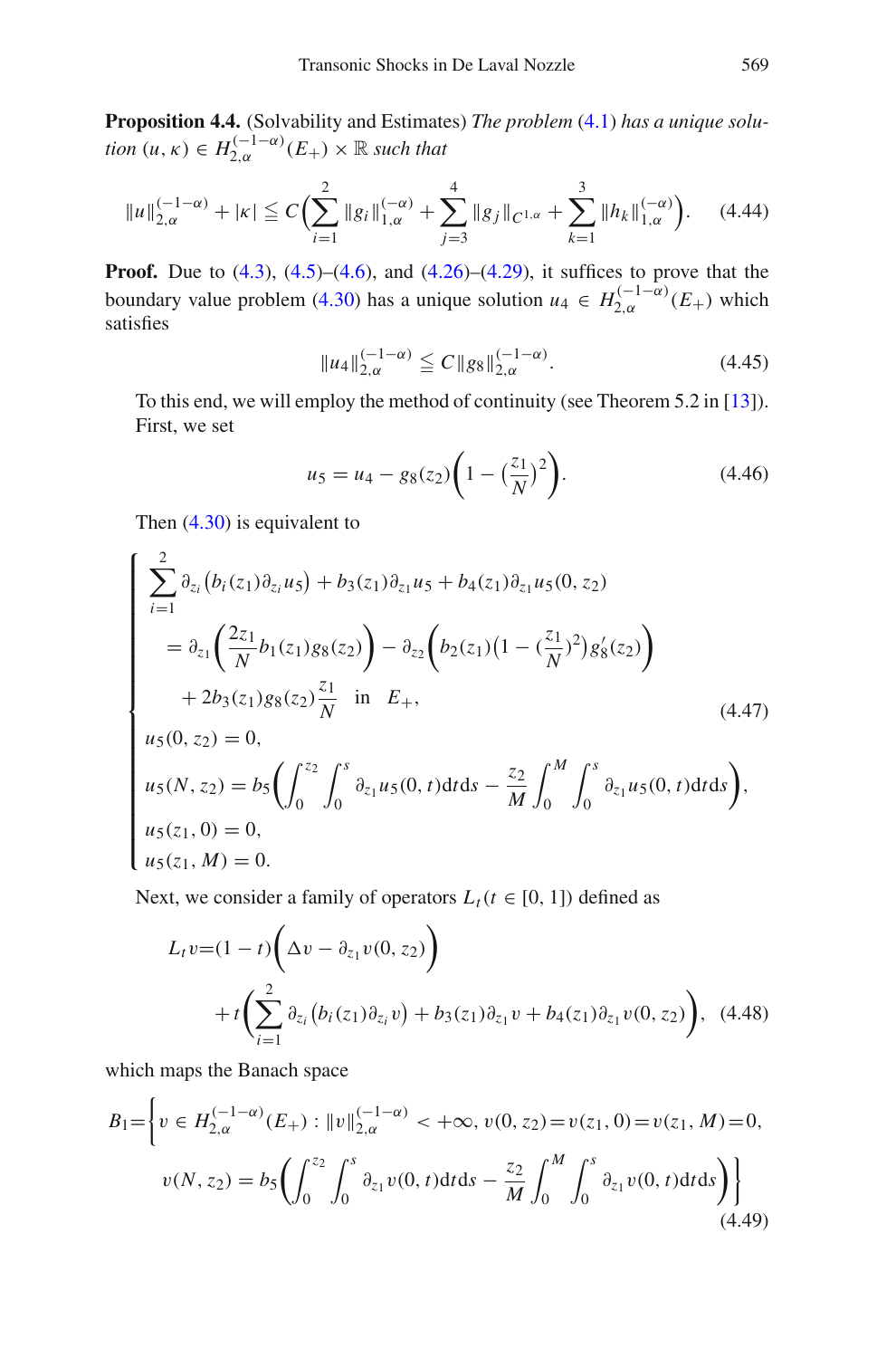into the normed linear space

$$
B_2 = \left\{ \varphi = \sum_{i=1}^2 \partial_{z_i} \varphi_i + \varphi_3 : \sum_{j=1}^3 \|\varphi_j\|_{1,\alpha}^{(-\alpha)} < +\infty \right\}
$$
(4.50)

with a norm defined as

$$
\|\varphi\|_{B_2} = \inf_{\varphi = \sum_{i=1}^2 \partial_{z_i} \varphi_i + \varphi_3} \sum_{j=1}^3 \|\varphi_j\|_{1,\alpha}^{(-\alpha)}.
$$

Then it follows from the arguments in Lemma [4.1](#page-25-5) to Lemma [4.2](#page-31-3) that for any  $t \in [0, 1]$  and any  $v \in B_1$ ,

$$
||v||_{2,\alpha}^{(-1-\alpha)} \leqq C||L_{1}v||_{B_{2}}.
$$
\n(4.51)

<span id="page-37-1"></span>In addition, for any  $g \in B_2$ , the arguments for Lemma [4.1](#page-25-5) and Lemma [4.3](#page-34-3) show that the following problem

$$
\begin{cases}\nL_0 v = g & \text{in } E_+, \\
v \in B_1\n\end{cases}
$$
\n(4.52)

has a unique solution *u* satisfying the following estimate

$$
||v||_{2,\alpha}^{(-1-\alpha)} \leqq C ||g||_{B_2}.
$$
\n(4.53)

<span id="page-37-2"></span>Based on  $(4.51)$ – $(4.53)$ , it follows from Theorem 5.2 in [\[13](#page-47-15)] that  $(4.30)$  has a unique solution  $u_4 \in H_{2,\alpha}^{(-1-\alpha)}(E_+)$  satisfying [\(4.45\)](#page-36-1). On the other hand, it is noted that  $\kappa$  can be solved from [\(4.28\)](#page-31-5) as  $\kappa = \frac{1}{M} \left( \frac{1}{b_5} \int_0^M g_7(s) ds \int_0^M \int_0^s \partial_{z_1} u_3(0, t) dt ds$ . Therefore, the proof of Proposition [4.4](#page-36-0) is completed.  $\Box$ 

#### **5. Proofs of Theorem 2.1 and Theorem 1.1**

<span id="page-37-0"></span>According to the reformulation in Section [3,](#page-14-1) we need to solve the nonlinear coupled system  $(3.3)$ ,  $(3.17)$  and  $(3.33)$ . This will be done by an iteration scheme. Note that due to [\(3.1\)](#page-14-2), for each  $\hat{W} \in \mathcal{Z}_{\delta}$ , there corresponds to a triplet

$$
(\hat{\phi}(z), \hat{A}(z_2), \hat{\psi}(z_2)).
$$
 (5.1)

<span id="page-37-3"></span>The iteration procedure will be divided into the following three parts:

## *Part 1. The Determinations of the Approximate Stream Function and the Shock Location at one Nozzle Wall*

For given  $\hat{W} \in \mathcal{Z}_{\delta}$ , the new potential function  $\bar{W}_1$  and the new shock location  $W_3(0)$  at the lower nozzle wall are obtained by solving the linearized problem associated with  $(3.33)$ :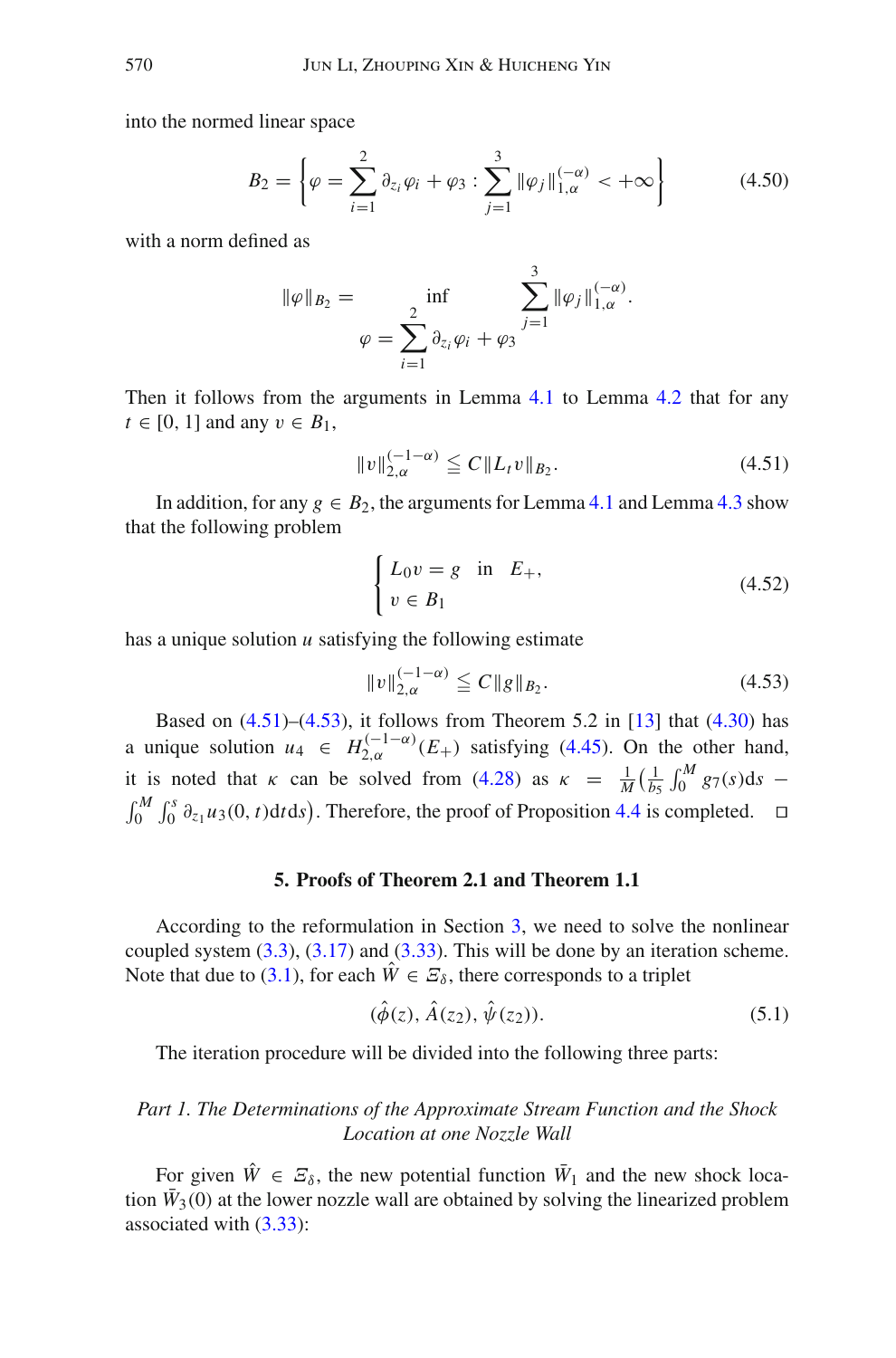<span id="page-38-0"></span>
$$
\begin{cases}\n\sum_{j=1}^{2} \partial_{z_j} (a_{j+3}(z_1) \partial_{z_j} \bar{W}_1) + a_6(z_1) \partial_{z_1} \bar{W}_1 + a_1 a_2 a_7(z_1) \partial_{z_1} \bar{W}_1(0, z_2) \\
= \sum_{k=1}^{2} \partial_{z_k} F_{k+7} (\nabla \hat{W}_1, \hat{W}_2, \hat{W}_3) + F_{10} (\nabla \hat{W}_1, \hat{W}_2, \hat{W}_3) \text{ in } E_+, \\
\partial_{z_2} \bar{W}_1(0, z_2) = F_2 (\nabla \hat{W}_1, \hat{W}_2, \hat{W}_3)(0, z_2), \\
\partial_{z_2} \bar{W}_1(N, z_2) = a_2 a_3 \left( \bar{W}_3(0) + a_1 \int_0^{z_2} \partial_{z_1} \bar{W}_1(0, s) ds \right) \\
+ F_{11} (\nabla \hat{W}_1, \hat{W}_2, \hat{W}_3)(0, z_2), \\
\partial_{z_1} \bar{W}_1(z_1, 0) = f'_1(\hat{\psi}(0) + \frac{1}{N} (X_0 + 1 - \hat{\psi}(0)) z_1), \\
\partial_{z_1} \bar{W}_1(z_1, M) = f'_2(\hat{\psi}(M) + \frac{1}{N} (X_0 + 1 - \hat{\psi}(M)) z_1), \\
\bar{W}_1(N, 0) = 0,\n\end{cases} (5.2)
$$

where  $\hat{\psi}$  is given in [\(5.1\)](#page-37-3).

It follows from Proposition [4.4](#page-36-0) that [\(5.2\)](#page-38-0) has a unique solution

$$
(\bar{W}_1, \bar{W}_3(0)) \in H_{2,\alpha}^{(-1-\alpha)}(E_+) \times \mathbb{R}
$$

such that

<span id="page-38-1"></span>
$$
\begin{split} \|\bar{W}_{1}\|_{2,\alpha}^{(-1-\alpha)} + |\bar{W}_{3}(0)| \\ &\leq C_{0} \bigg( \|F_{2}(\nabla \hat{W}_{1}, \hat{W}_{2}, \hat{W}_{3})\|_{1,\alpha}^{(-\alpha)} + \sum_{i=8}^{11} \|F_{i}(\nabla \hat{W}_{1}, \hat{W}_{2}, \hat{W}_{3})\|_{1,\alpha}^{(-\alpha)} + \sum_{j=1}^{2} \|f_{i}\|_{C^{2,\alpha}} \bigg) \\ &\leq C_{0} \big(\delta^{2} + \varepsilon \big), \end{split} \tag{5.3}
$$

where the last inequality follows from  $(3.11)$ ,  $(3.34)$  and  $(1.6)$ .

#### *Part 2. The Determination of the Approximate Shock Position*

The new shock position,  $\bar{W}_3$ , can be obtained by solving the linearized equation of  $(3.3)$  as

$$
\bar{W}'_3(z_2) = a_1 \partial_{z_1} \bar{W}_1 + F_1(\nabla \hat{W}_1, \hat{W}_2, \hat{W}_3),
$$
\n(5.4)

<span id="page-38-3"></span><span id="page-38-2"></span>with the initial data  $\bar{W}_3(0)$  given in [\(5.3\)](#page-38-1).

Thus, the solution  $\bar{W}_3$  of [\(5.4\)](#page-38-2) exists uniquely and satisfies

$$
\begin{split} \|\bar{W}_{3}\|_{2,\alpha}^{(-1-\alpha)} &\leq & C_{0} \bigg( \|\bar{W}_{1}\|_{2,\alpha}^{(-1-\alpha)} + |\bar{W}_{3}(0)| + \|F_{1}(\nabla \hat{W}_{1}, \hat{W}_{2}, \hat{W}_{3})\|_{1,\alpha}^{(-\alpha)} \bigg) \\ &\leq & C_{0} \big(\delta^{2} + \varepsilon \big), \end{split} \tag{5.5}
$$

where the last inequality follows from  $(3.8)$  and  $(5.3)$ .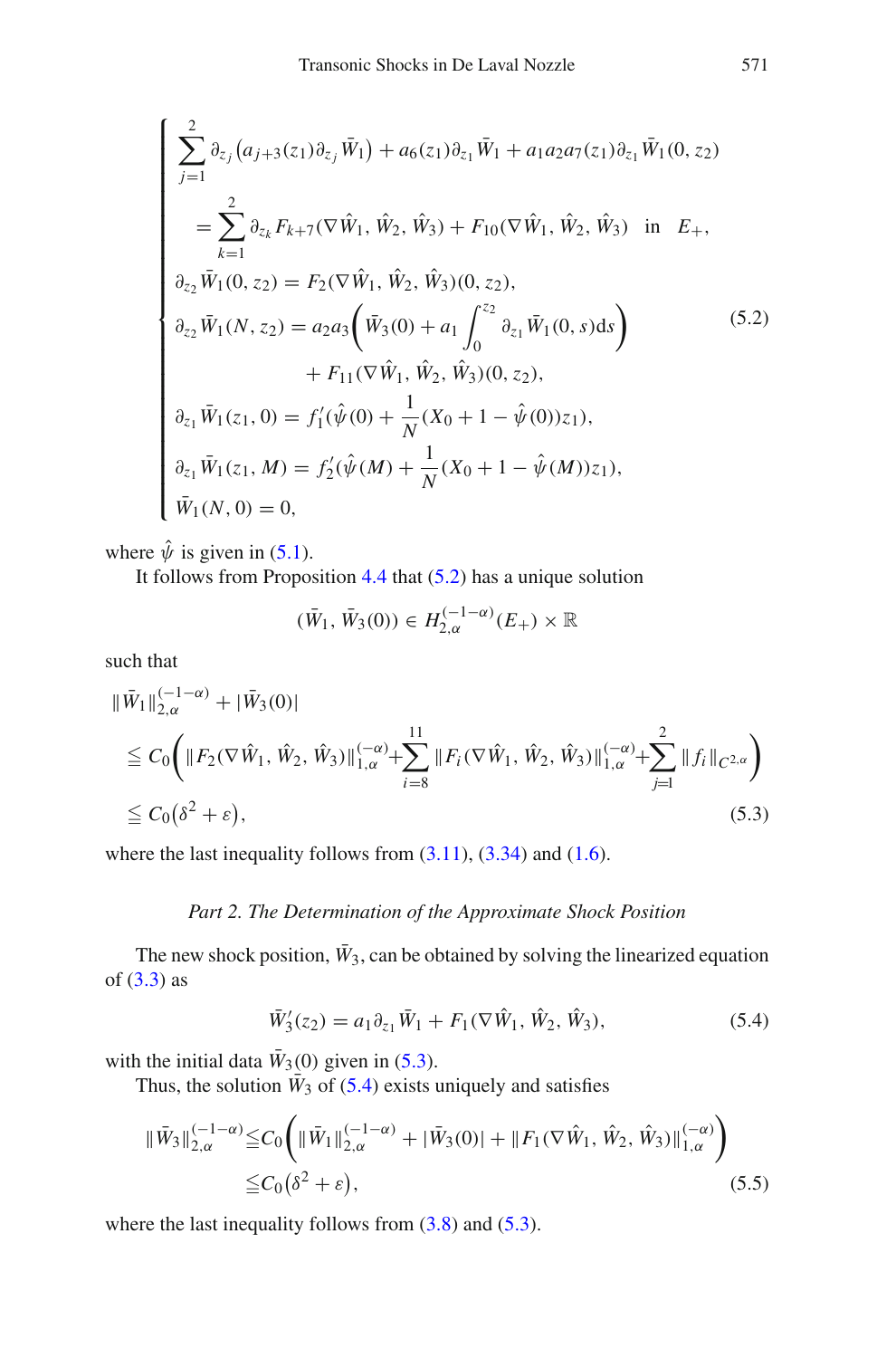#### *Part 3. The Determination of the Approximate Entropy Function*

<span id="page-39-0"></span>Due to [\(3.17\)](#page-18-2), one can define the new entropy  $\bar{W}_2(z_2)$  by

$$
\bar{W}_2(z_2) = a_2 \bar{W}_3(z_2) + F_3(\nabla \hat{W}_1, \hat{W}_2, \hat{W}_3). \tag{5.6}
$$

<span id="page-39-1"></span>It follows from  $(3.18)$  and  $(5.5)$  that

$$
\begin{split} \|\bar{W}_2\|_{1,\alpha}^{(-\alpha)} &\leq C_0 \bigg( \|\bar{W}_3\|_{1,\alpha}^{(-\alpha)} + \|F_3(\nabla \hat{W}_1, \hat{W}_2, \hat{W}_3)\|_{1,\alpha}^{(-\alpha)} \bigg) \\ &\leq C_0 (\delta^2 + \varepsilon). \end{split} \tag{5.7}
$$

Based on those estimates in Part 1–Part 3, we can now show Theorem [2.1.](#page-13-0)

**Proof of Theorem [2.1](#page-13-0).** Theorem 2.1 will be proved by the contractible mapping theorem based on the iteration scheme in  $(5.2)$ ,  $(5.4)$  and  $(5.6)$ .

Indeed, due to  $(5.2)$ – $(5.7)$ , we can define a mapping *T* as follows

$$
T(\hat{W}) = \bar{W},\tag{5.8}
$$

where  $\hat{W} = (\hat{W}_1, \hat{W}_2, \hat{W}_3) \in \mathcal{Z}_\delta$  and  $\bar{W} = (\bar{W}_1, \bar{W}_2, \bar{W}_3)$ . It follows from the estimates [\(5.3\)](#page-38-1), [\(5.5\)](#page-38-3) and [\(5.7\)](#page-39-1) that *T* is a continuous mapping from  $\mathcal{Z}_{\delta}$  into itself for properly chosen  $\delta = O(1)(\varepsilon) > 0$ .

It suffices to show that *T* is contractible.

For any given two states  $\hat{W}^1 = (\hat{W}_1^1, \hat{W}_2^1, \hat{W}_3^1)$  and  $\hat{W}^2 = (\hat{W}_1^2, \hat{W}_2^2, \hat{W}_3^2)$  in  $\mathcal{Z}_{\delta}$  with the corresponding functions  $(\hat{\phi}_1, \hat{A}_1, \hat{\psi}_1)$  and  $(\hat{\phi}_2, \hat{A}_2, \hat{\psi}_2)$  respectively, we set

$$
T(\hat{W}^i) = \bar{W}^i, \quad i = 1, 2
$$

with  $\bar{W}^1 = (\bar{W}_1^1, \bar{W}_2^1, \bar{W}_3^1)$  and  $\bar{W}^2 = (\bar{W}_1^2, \bar{W}_2^2, \bar{W}_3^2)$ . Due to  $(5.2)$  and the estimate  $(5.3)$ , one has

<span id="page-39-2"></span>
$$
\begin{split}\n\|\bar{W}_{1}^{1} - \bar{W}_{1}^{2}\|_{2,\alpha}^{(-1-\alpha)} + |\bar{W}_{3}^{1}(0) - \bar{W}_{3}^{2}(0)| \\
&\leq C_{0} \bigg(\sum_{i=2,8}^{11} \|F_{i}(\nabla \hat{W}_{1}^{1}, \hat{W}_{2}^{1}, \hat{W}_{3}^{1}) - F_{i}(\nabla \hat{W}_{1}^{2}, \hat{W}_{2}^{2}, \hat{W}_{3}^{2})\|_{1,\alpha}^{(-\alpha)} \\
&+ \sum_{j=1}^{2} \|f_{j}\|_{C^{2,\alpha}} \|\hat{W}_{3}^{1} - \hat{W}_{3}^{2}\|_{2,\alpha}^{(-1-\alpha)}\bigg) \\
&\leq C_{0}\varepsilon \bigg(\|\hat{W}_{1}^{1} - \hat{W}_{1}^{2}\|_{2,\alpha}^{(-1-\alpha)} + \|\hat{W}_{2}^{1} - \hat{W}_{2}^{2}\|_{1,\alpha}^{(-\alpha)} + \|\hat{W}_{3}^{1} - \hat{W}_{3}^{2}\|_{2,\alpha}^{(-1-\alpha)}\bigg),\n\end{split} \tag{5.9}
$$

where in the last inequality, one has used  $(3.12)$ ,  $(3.35)$  and  $(1.6)$ .

In addition, it follows from  $(5.4)$  and  $(5.5)$  that

$$
\begin{split} \|\bar{W}_{3}^{1}-\bar{W}_{3}^{2}\|_{2,\alpha}^{(-1-\alpha)}\\ &\leq C_{0}\bigg(\|\bar{W}_{1}^{1}-\bar{W}_{1}^{2}\|_{2,\alpha}^{(-1-\alpha)}+|\bar{W}_{3}^{1}(0)-\bar{W}_{3}^{2}(0)|\\ &+\|F_{1}(\nabla \hat{W}_{1}^{1},\hat{W}_{2}^{1},\hat{W}_{3}^{2})-F_{1}(\nabla \hat{W}_{1}^{2},\hat{W}_{2}^{2},\hat{W}_{3}^{2})\|_{1,\alpha}^{(-\alpha)}\bigg). \end{split}
$$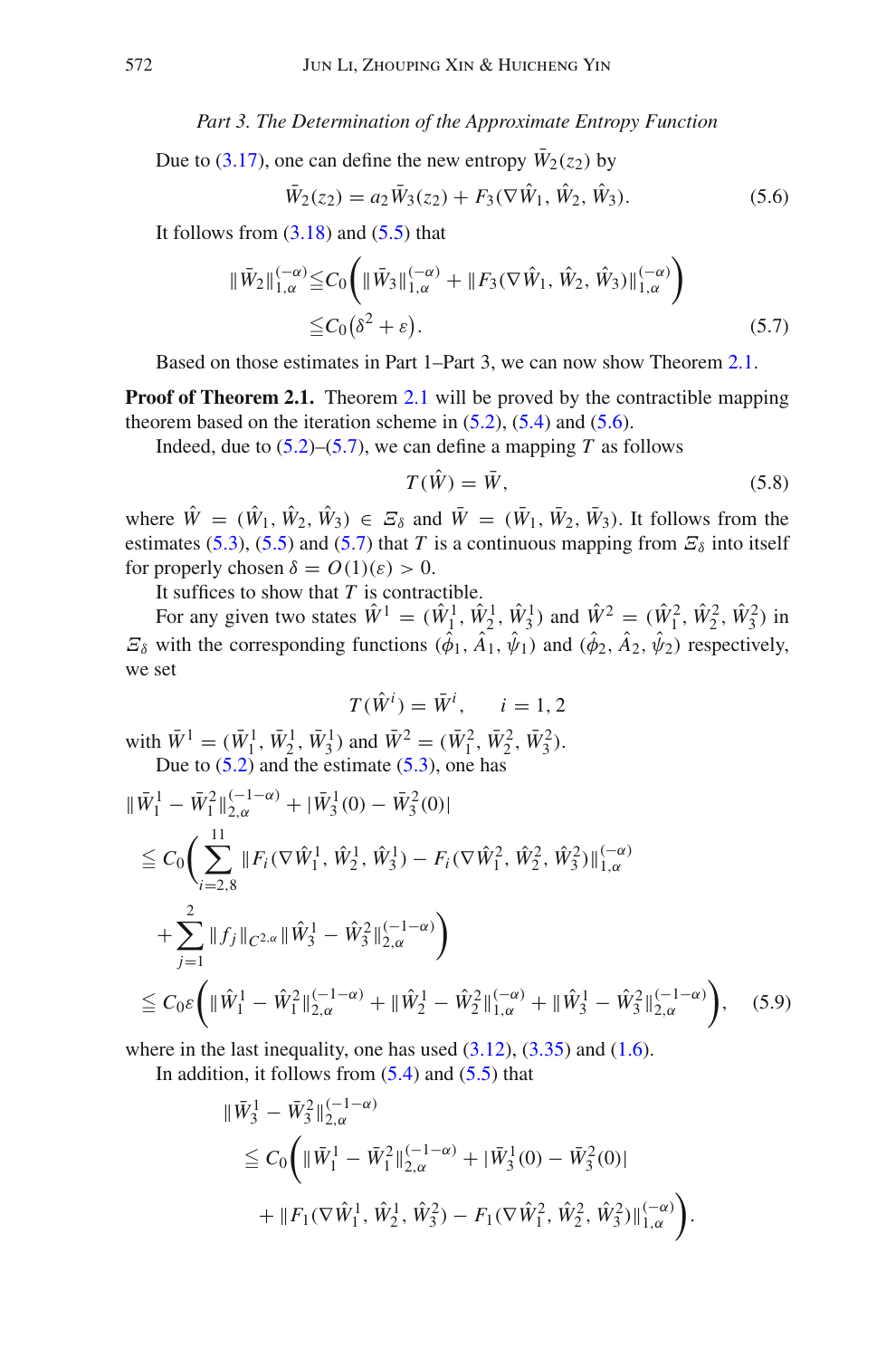Combining this with  $(3.9)$  and  $(5.9)$  yields

<span id="page-40-2"></span>
$$
\|\bar{W}_{3}^{1} - \bar{W}_{3}^{2}\|_{2,\alpha}^{(-1-\alpha)} \leq C_{0}\varepsilon \left( \sum_{i=1,3} \|\hat{W}_{i}^{1} - \hat{W}_{i}^{2}\|_{2,\alpha}^{(-1-\alpha)} + \|\hat{W}_{2}^{1} - \hat{W}_{2}^{2}\|_{1,\alpha}^{(-\alpha)} \right).
$$
\n(5.10)

Similarly, by  $(5.6)$ – $(5.7)$  and the estimates  $(3.19)$  and  $(5.10)$ , one can arrive at

<span id="page-40-3"></span>
$$
\|\bar{W}_2^1 - \bar{W}_2^2\|_{1,\alpha}^{(-\alpha)} \le C_0 \varepsilon \left( \sum_{i=1,3} \|\hat{W}_i^1 - \hat{W}_i^2\|_{2,\alpha}^{(-1-\alpha)} + \|\hat{W}_2^1 - \hat{W}_2^2\|_{1,\alpha}^{(-\alpha)} \right). \tag{5.11}
$$

<span id="page-40-4"></span>Therefore, the estimates  $(5.9)$ – $(5.11)$  show that

$$
\left(\sum_{i=1,3} \|\bar{W}_i^1 - \bar{W}_i^2\|_{2,\alpha}^{(-1-\alpha)} + \|\bar{W}_2^1 - \bar{W}_2^2\|_{1,\alpha}^{(-\alpha)}\right) \leq C_0 \varepsilon \left(\sum_{i=1,3} \|\bar{W}_i^1 - \bar{W}_i^2\|_{2,\alpha}^{(-1-\alpha)} + \|\bar{W}_2^1 - \bar{W}_2^2\|_{1,\alpha}^{(-\alpha)}\right),
$$
(5.12)

here the constant  $C_0 > 0$  depends only on  $\alpha$ ,  $\theta_0$  and the supersonic incoming flow. Thus, for suitably small  $\varepsilon$ , [\(5.12\)](#page-40-4) implies that the mapping *T* is contractible in  $\mathcal{Z}_{\delta}$ . This means that there exists a unique solution  $W = (W_1, W_2, W_3) \in \mathcal{Z}_\delta$  which solves the nonlinear problem [\(2.19\)](#page-11-0)–[\(2.25\)](#page-12-0), in particular,  $\delta = O(\varepsilon)$  can be chosen. Consequently, the proof of Theorem [2.1](#page-13-0) is completed.  $\square$ 

**Proof of Theorem 1.1.** This follows from Theorem [2.1,](#page-13-0) the Lagrange coordinate transformation determined by  $(2.1)$ , the transformation  $(2.17)$ , and the estimate  $(2.26)$ . Thus, the proof of Theorem 1.1 is completed.  $\Box$ 

*Acknowledgements.* This research is supported part by NSFC (No. 10931007, No. 11025105, No. 11001122), and by the Priorily Academic Program Development of Jiangsu Higher Education Institutions, Zheng Ge Ru Foundation, Hong Kong RGC Earmarked Research Grants CUHK4041/11P, CUHK4042/08p, a Focus Area Grant at CUHK, and a grant from the Croucher Foundation. The first author and the third author would like to thank the support and hospitality in The Institute of Mathematical Sciences at CUHK.

#### **Appendix A. Some Basic Estimates Used in Section [3](#page-14-1)**

<span id="page-40-1"></span><span id="page-40-0"></span>In this Appendix, we give some basic estimates and computations which have been used in Section [3.](#page-14-1)

**Lemma A.1.** *If*  $Q_i(z) \in H_{1,\alpha}^{(-\alpha)}(E_+)(i = 1, 2)$ *, then there exists a generic constant C* > 0 *such that*

$$
||Q_1(z)Q_2(z)||_{1,\alpha}^{(-\alpha)} \leq C ||Q_1||_{1,\alpha}^{(-\alpha)} ||Q_2||_{1,\alpha}^{(-\alpha)}.
$$
 (A.1)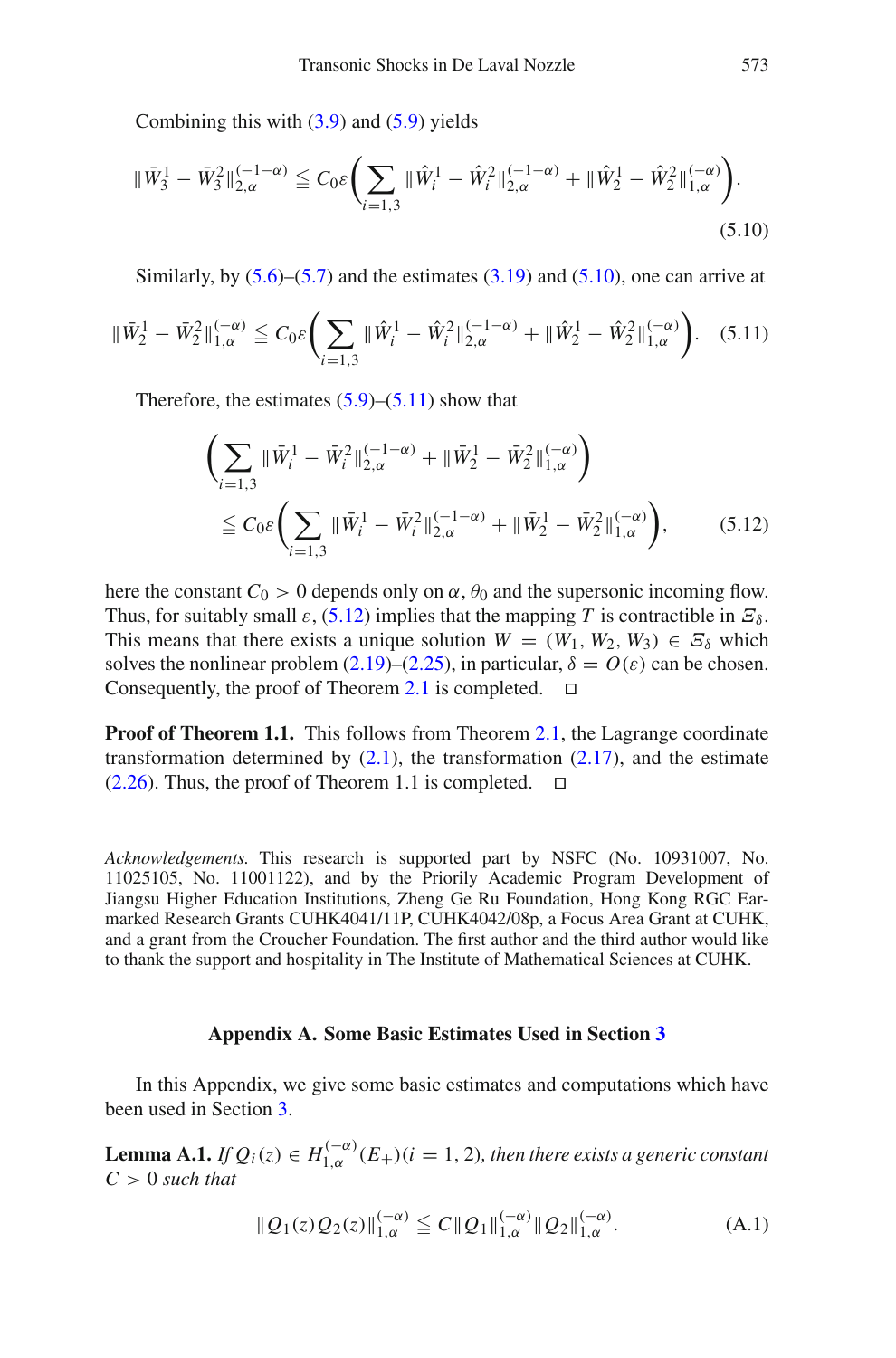In addition, if 
$$
|\frac{1}{Q_2(z)}| \le C
$$
 holds, then  

$$
\|\frac{Q_1}{Q_2}\|_{1,\alpha}^{(-\alpha)} \le C \|Q_1\|_{1,\alpha}^{(-\alpha)} \|Q_2\|_{1,\alpha}^{(-\alpha)}.
$$
(A.2)

*Analogous conclusions hold for space*  $H_{1,\alpha}^{(-\alpha)}(\Gamma)$  *with*  $\Gamma = (0, M)$ *.* 

**Proof.** This can be verified by direct computations, we omit the proof here.  $\Box$ 

Let  $\mathcal{Z}_{\delta}$  be defined by [\(3.2\)](#page-14-3). For  $W^i = (W_1^i, W_2^i, W_3^i) \in \mathcal{Z}_{\delta}(i = 1, 2)$ , denote by  $(\phi_i(z), A_i(z_2), \psi_i(z_2), \rho_i(z))$   $(i = 1, 2)$  the corresponding functions obtained from  $(3.1)$  and  $(2.25)$ , respectively. Then one has:

<span id="page-41-2"></span>**Lemma A.2.** *It holds that*

$$
\|\rho_i\|_{1,\alpha}^{(-\alpha)} \leqq C \tag{A.3}
$$

<span id="page-41-1"></span>*and*

<span id="page-41-0"></span>
$$
\|\rho_{\Gamma}\rho_{2}\|_{1,\alpha}^{(\alpha)} \le C \Big( \|\left(\nabla (W_{1}^{1} - W_{1}^{2}), W_{2}^{1} - W_{2}^{2}\right)\|_{1,\alpha}^{(-\alpha)} + \|W_{3}^{1} - W_{3}^{2}\|_{2,\alpha}^{(1-\alpha)} \Big). \tag{A.4}
$$

<span id="page-41-3"></span>**Proof.** It follows from  $(2.25)$  and a direct computation that

$$
\frac{M_5(V^i)}{M_6(V^i)} + \frac{\gamma}{\gamma - 1} A_i(z_2) \rho_i^{\gamma + 1} = B \rho_i^2, \quad i = 1, 2,
$$
 (A.5)

where  $V^i = (\nabla W_1^i, W_2^i, W_3^i)$  and

$$
\begin{cases}\nM_5(V^i) \\
= 1 + \left(\psi_i(z_2) + \frac{z_1}{N}(X_0 + 1 - \psi(z_2))\right)^2 \left(\frac{N}{X_0 + 1 - \psi_i(z_2)}\right)^2 (\partial_{z_1} W_1^i)^2, \\
M_6(V^i) \\
= 2\left(\psi_i(z_2) + \frac{z_1}{N}(X_0 + 1 - \psi(z_2))\right)^2 \\
\times \left(\partial_{z_2}\phi_i + \frac{z_1 - N}{X_0 + 1 - \psi_i(z_2)}\psi_i'(z_2)\partial_{z_1} W_1^i\right)^2.\n\end{cases} \tag{A.6}
$$

Since  $2B - \frac{\gamma(\gamma + 1)}{\gamma - 1} A_i(z_2) \rho_i^{\gamma - 1} < 0$  for subsonic flows, then by the implicit function theorem and  $(A.5)$ , there exists a smooth function  $F(\cdot, \cdot)$  such that

$$
\rho_i = F\Big(\frac{M_5(V^i)}{M_6(V^i)}, W_2^i\Big), \quad i = 1, 2. \tag{A.7}
$$

<span id="page-41-4"></span>We now prove  $(A.3)$ . First, it is easy to know

$$
\|\rho_i\|_{C^{\alpha}} \leqq C. \tag{A.8}
$$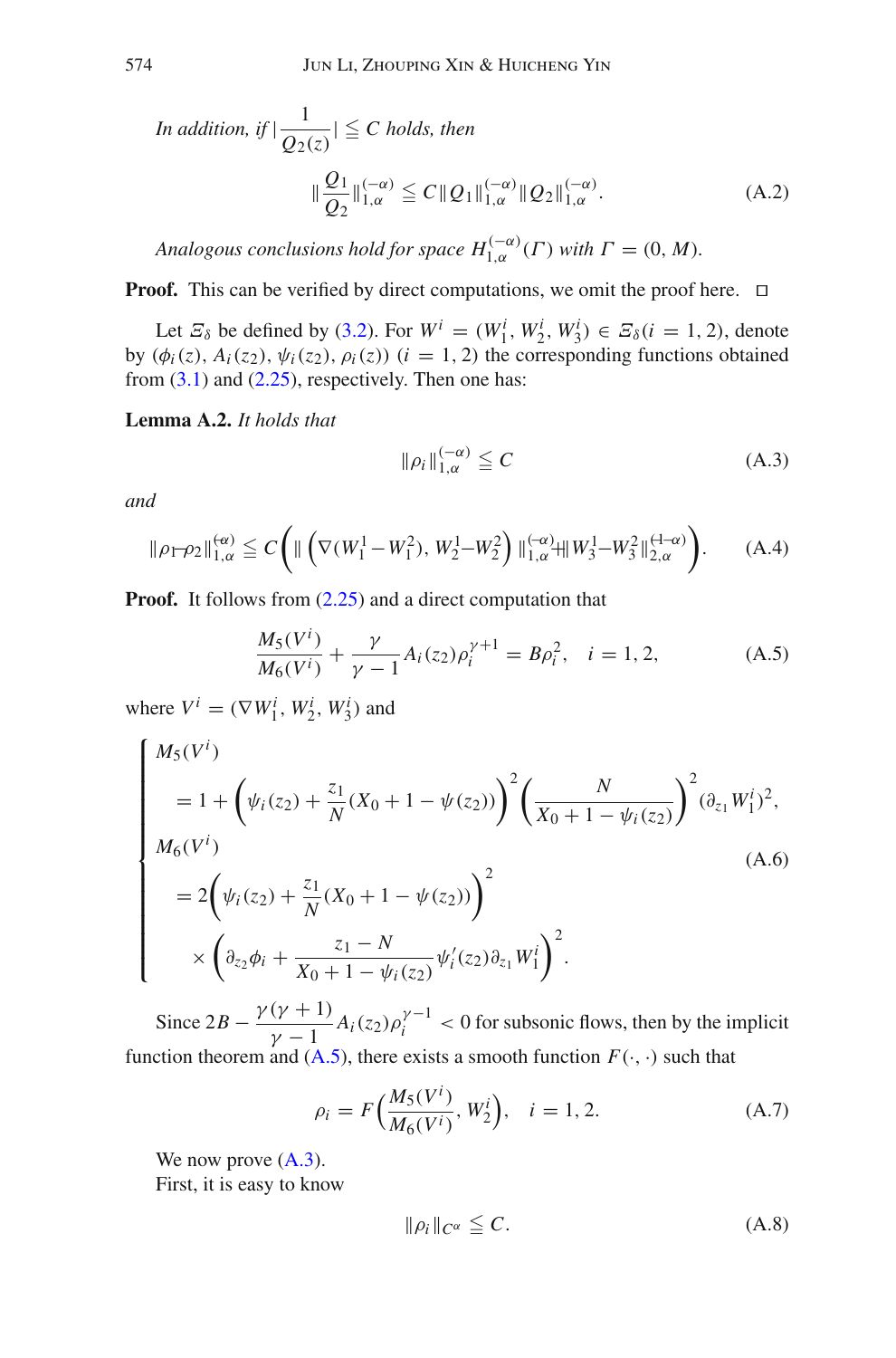In addition, due to  $W^i \in \mathcal{Z}_\delta$ , then a direct computation yields

$$
|M_6(V^i) - 2((r_0 + z_1)\partial_{z_2}\phi_0^+)^2| \leqq C\delta, ||M_j(V^i)||_{C^{\alpha}} \leqq C(j = 5, 6).
$$

<span id="page-42-1"></span>This, together with Lemma [A.1,](#page-40-1) yields

$$
\|\nabla \rho_i\|_{\alpha}^{(1-\alpha)} = \left\|\nabla F\left(\frac{M_5(V^i)}{M_6(V^i)}, W_2^i\right) \cdot \left(\nabla \frac{M_5(V^i)}{M_6(V^i)}, \nabla W_2^i\right)\right\|_{\alpha}^{(1-\alpha)} \leq C. \tag{A.9}
$$

Consequently,  $(A.3)$  follows from  $(A.8)$ – $(A.9)$  directly. Next, we show  $(A.4)$ . Since

$$
\rho_1 - \rho_2
$$
  
=  $\int_0^1 \nabla F \left( s \frac{M_5(V^1)}{M_6(V^1)} + (1 - s) \frac{M_5(V^2)}{M_6(V^2)}, sW_2^1 + (1 - s)W_2^2 \right) ds$   
 $\times \left( \frac{M_5(V^1)}{M_6(V^1)} - \frac{M_5(V^2)}{M_6(V^2)}, W_2^1 - W_2^2 \right),$ 

and as in the proof of  $(A.3)$ , one has

$$
\Big\| \int_0^1 \nabla F \bigg( s \frac{M_5(V^1)}{M_6(V^1)} + (1-s) \frac{M_5(V^2)}{M_6(V^2)}, s W_2^1 + (1-s) W_2^2 \bigg) ds \Big\|_{1,\alpha}^{(-\alpha)} \leq C.
$$

Then

<span id="page-42-4"></span>
$$
\|\rho_1 - \rho_2\|_{1,\alpha}^{(-\alpha)} \le C \Biggl( \sum_{i=5,6} \|M_i(V^1) - M_i(V^2)\|_{1,\alpha}^{(-\alpha)} + \|W_2^1 - W_2^2\|_{1,\alpha}^{(-\alpha)} \Biggr). \tag{A.10}
$$

On the other hand,

$$
M_5(V^1) - M_5(V^2) = O(\delta)\partial_{z_1}(W_1^1 - W_1^2) + O(\delta^2)(W_3^1 - W_3^2)
$$
 (A.11)

<span id="page-42-3"></span><span id="page-42-2"></span>and

$$
M_6(V^1) - M_6(V^2)
$$
  
=  $O(\delta)\partial_{z_1}(W_1^1 - W_1^2) + O(1)\partial_{z_2}(W_1^1 - W_1^2)$   
+  $O(1)(W_3^1 - W_3^2) + O(\delta)(W_3^1 - W_3^2)'(z_2)$ , (A.12)

here the notation  $O(\kappa)$  means that there exists a generic constant  $C > 0$  such that  $\|O(\kappa)\|_{1,\alpha}^{(-\alpha)} \leqq C\kappa.$ 

<span id="page-42-0"></span>Thus, substituting  $(A.11)$  and  $(A.12)$  into  $(A.10)$  yields  $(A.4)$ , and the proof of Lemma [A.2](#page-41-2) is completed.  $\square$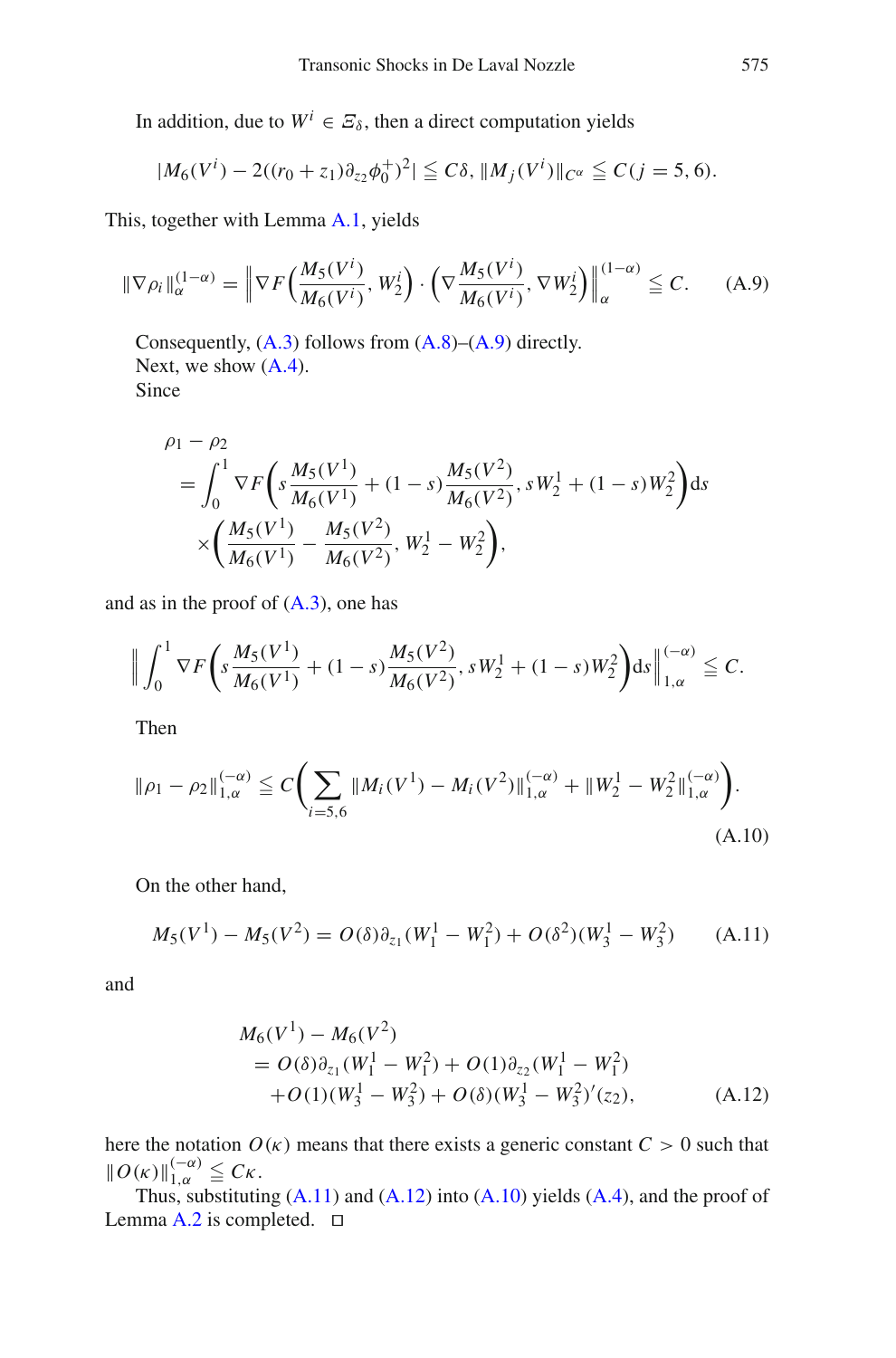<span id="page-43-1"></span>**Lemma A.3.** *It also holds that*

$$
\|\rho_i - \rho_0^+ + \frac{\gamma}{\gamma - 1} \frac{(\rho_0^+)^\gamma}{c^2 (A_0^+, \rho_0^+) - (U_0^+)^2} W_2^i
$$
  

$$
- \frac{1}{\rho_0^+ (c^2 (A_0^+, \rho_0^+) - (U_0^+)^2)}
$$
  

$$
\times \left( \frac{\partial_{z_2} W_1^i}{(r_0 + z_1)^2 (\partial_{z_2} \phi_0^+)^3} + \frac{(1 - \frac{z_1}{N}) W_3^i}{(r_0 + z_1)^3 (\partial_{z_2} \phi_0^+)^2} \right) \Big\|_{1,\alpha}^{(-\alpha)}
$$
  

$$
\leq C \delta^2.
$$
 (A.13)

<span id="page-43-2"></span>**Proof.** It follows from the estimate  $(A.4)$  that

$$
\|\rho_i - \rho_0^+\|_{1,\alpha}^{(-\alpha)} \n\leq C \bigg(\|\nabla W_1^i\|_{1,\alpha}^{(-\alpha)} + \|W_2^i\|_{1,\alpha}^{(-\alpha)} + \|W_3^i\|_{2,\alpha}^{(-1-\alpha)}\bigg) \leq C\delta.
$$
\n(A.14)

<span id="page-43-3"></span>By  $(2.25)$ , one has

$$
B\rho_i^2 - \frac{\gamma}{\gamma - 1} A_i(z_2) (\rho_i)^{\gamma + 1}
$$
  
= 
$$
\frac{1}{2(r_0 + z_1)^2 (\partial_{z_2} \phi_0^+)^2} - \frac{\partial_{z_2} W_1^i}{(r_0 + z_1)^2 (\partial_{z_2} \phi_0^+)^3} - \frac{(1 - \frac{z_1}{N}) W_3^i}{(r_0 + z_1)^3 (\partial_{z_2} \phi_0^+)^2}
$$
  
+ 
$$
(O(1)\nabla W_1^i + O(1)W_3^i + O(1)({W_3^i})')^2.
$$
 (A.15)

Similarly, the estimates [\(A.3\)](#page-41-0) and [\(A.14\)](#page-43-2) imply

$$
(B\rho_i^2 - \frac{\gamma}{\gamma - 1} A_i(z_2) \rho_i^{\gamma + 1}) - (B(\rho_0^+)^2 - \frac{\gamma}{\gamma - 1} A_0^+(\rho_0^+)^{\gamma + 1})
$$
  
=  $\left(\rho_0^+((U_0^+)^2 - c^2(A_0^+, \rho_0^+)) + O(\delta)\right) (\rho_i - \rho_0^+) - \frac{\gamma}{\gamma - 1} (\rho_0^+)^{\gamma + 1} W_2^i$   
+  $(O(1)\nabla W_1^i + O(1)W_2^i + O(1)W_3^i + O(1)(W_3^i)')^2.$ 

Combining this with  $(A.15)$  yields  $(A.13)$  and thus the proof of Lemma [A.3](#page-42-0) is completed.  $\square$ 

## **Appendix B. A Property of Fourier Series**

<span id="page-43-0"></span>In this Appendix, we will give an elementary property for the Fourier series of periodic functions with  $C^{1,\alpha}$  regularity.

<span id="page-43-4"></span>It is well known that if  $f(x) \in L^2[-\pi, \pi]$ , then

$$
f(x) = a_0 + \sum_{k=1}^{\infty} (a_k \cos(kx) + b_k \sin(kx)) \text{ in } L^2[-\pi, \pi]
$$
 (B.1)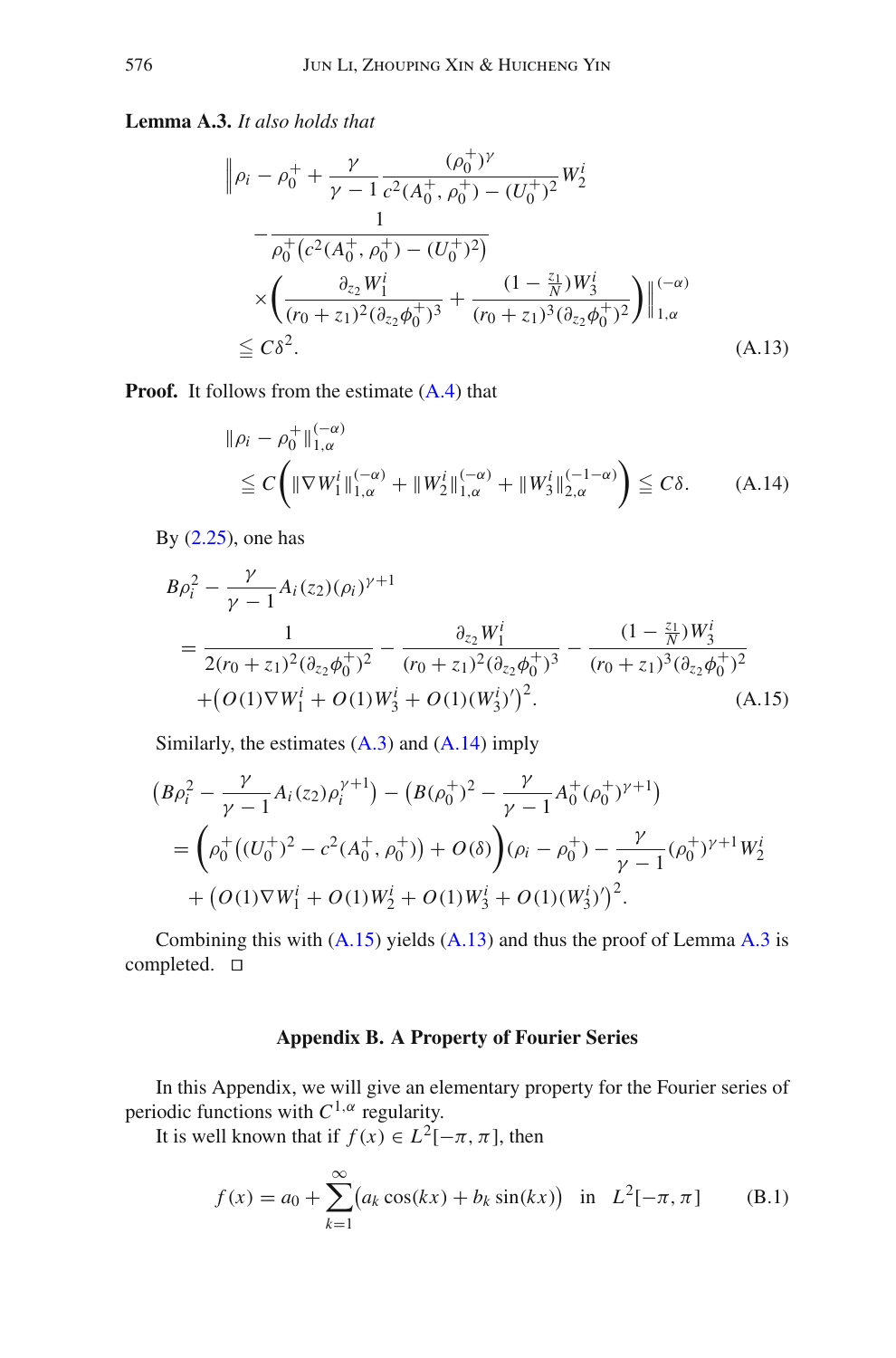<span id="page-44-5"></span>with

$$
\begin{cases}\na_0 = \frac{1}{2\pi} \int_{-\pi}^{\pi} f(s) ds, \\
a_k = \frac{1}{\pi} \int_{-\pi}^{\pi} f(s) \cos(ks) ds, \quad k = 1, 2, \dots \\
b_k = \frac{1}{\pi} \int_{-\pi}^{\pi} f(s) \sin(ks) ds, \quad k = 1, 2, \dots\n\end{cases}
$$
\n(B.2)

<span id="page-44-0"></span>Let  $\{S_n(x; f)\}\$  be the *n*th partial sum of the Fourier series of  $f(x)$  are defined as

$$
S_n(x; f) = a_0 + \sum_{k=1}^n \left( a_k \cos(kx) + b_k \sin(kx) \right)
$$
  
= 
$$
\frac{1}{2\pi} \int_{-\pi}^{\pi} \frac{\sin((n+1/2)t)}{\sin(t/2)} \hat{f}(x-t) dt, \quad n = 0, 1, 2, ..., \quad (B.3)
$$

where  $\hat{f}(x)$  is the  $2\pi$  periodic extension of  $f(x)$ .

For  $0 < \alpha < 1$ , and  $g(x) \in C^{\alpha}[-\pi, \pi]$  with  $g(-\pi) = g(\pi)$ ,  $\{S_n(x; g)\}\)$  has the following property:

<span id="page-44-1"></span>**Proposition B.1.** *For any*  $\alpha' \in (0, \alpha)$ *,* 

$$
\lim_{n \to \infty} \|S_n(x; g) - g(x)\|_{C^{\alpha'}[-\pi, \pi]} = 0.
$$
 (B.4)

<span id="page-44-3"></span>**Proof.** Since  $S_n(x; 1) \equiv 1$ , so [\(B.3\)](#page-44-0) yields

$$
S_n(x; g) - g(x) = \frac{1}{2\pi} \int_{-\pi}^{\pi} \frac{\sin\big((n+1/2)t\big)}{\sin(t/2)} (\hat{g}(x-t) - \hat{g}(x)) \mathrm{d}t, \quad (B.5)
$$

where  $\hat{g}(x)$  is the  $2\pi$  periodic extension of  $g(x)$ .

The proof on  $(B.4)$  is divided into two parts as follows.

*Part 1. The estimate on*  $||S_n(x; g) - g(x)||_{L^{\infty}}$ 

<span id="page-44-2"></span>For any  $\lambda \in (0, 1)$ ,

$$
|S_n(x; g) - g(x)| \le \frac{1}{2\pi} \int_{|t| \le \lambda} \frac{1}{|\sin(t/2)|} |\hat{g}(x - t) - \hat{g}(x)| dt
$$
  
+ 
$$
\frac{1}{2\pi} \left| \int_{\lambda \le |t| \le \pi} \frac{\sin((n + 1/2)t)}{\sin(t/2)} (\hat{g}(x - t) - \hat{g}(x)) dt \right|
$$
  
=  $I_1 + I_2.$  (B.6)

<span id="page-44-4"></span>Due to  $\frac{|x|}{\pi} \leq |\sin x|$  for  $|x| \leq 1$ , then

$$
I_1 \leqq \|g\|_{C^{\alpha}} \int_{|t| \leqq \lambda} |t|^{\alpha-1} dt \leqq \frac{2}{\alpha} \|g\|_{C^{\alpha}} \lambda^{\alpha}.
$$
 (B.7)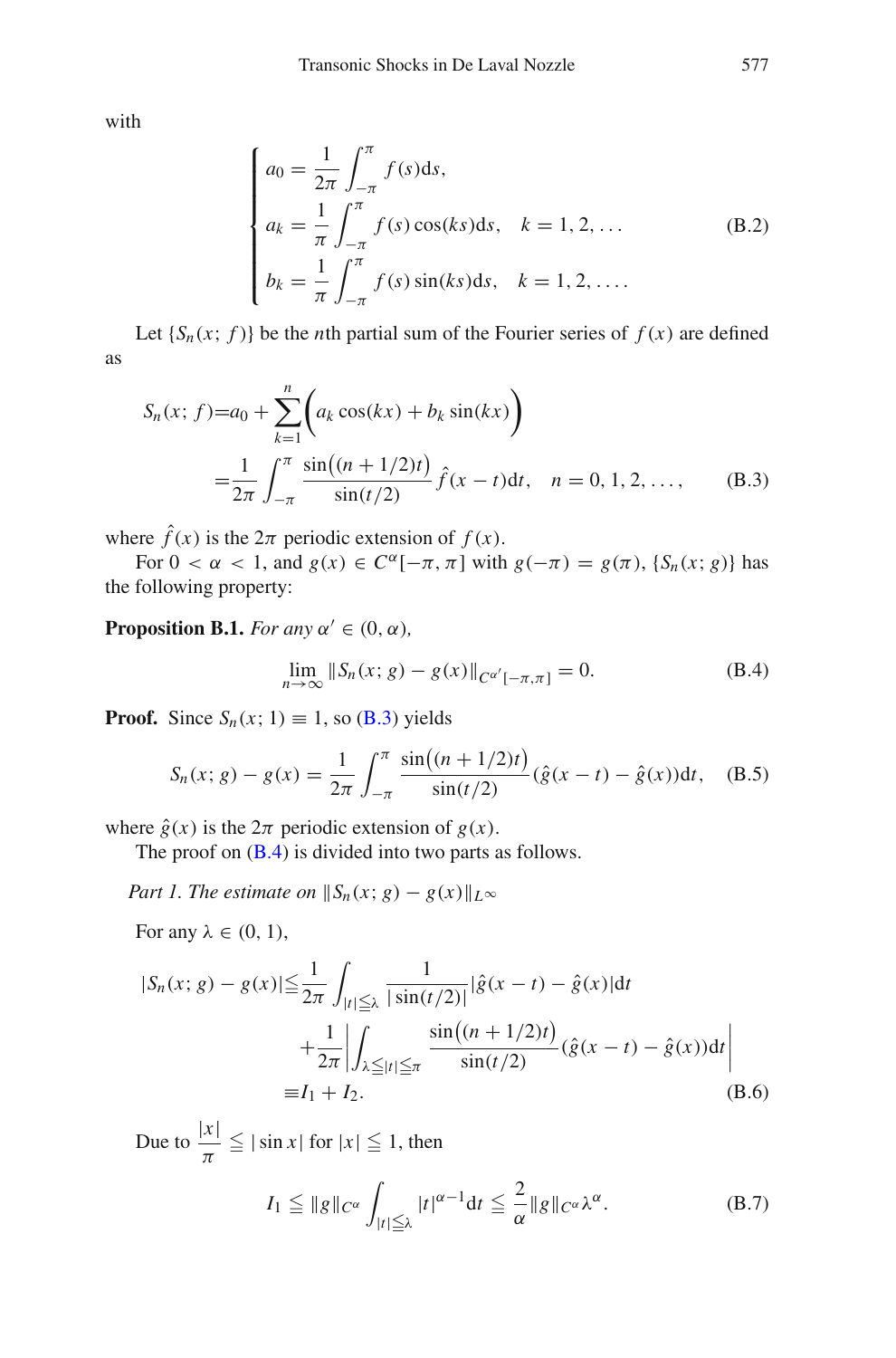Next we deal with  $I_2$ .

Since  $\hat{g}(x) \in C^{\alpha}(\mathbb{R})$ , there exists a function  $\tilde{g}(x) \in C^{1,\alpha}(\mathbb{R})$  such that

$$
\|\tilde{g}(x) - \hat{g}(x)\|_{C^{\alpha}} \leq \lambda^2.
$$

Thus

$$
I_2 \leq \frac{1}{2\pi} \left| \int_{\lambda \leq |t| \leq \pi} \frac{\sin((n+1/2)t)}{\sin(t/2)} (\tilde{g}(x-t) - \tilde{g}(x)) dt \right| + \frac{2\lambda^2}{\sin(\lambda/2)}
$$
  
=  $I_{21} + \frac{2\lambda^2}{\sin(\lambda/2)}$ . (B.8)

<span id="page-45-2"></span>Integration by parts in  $I_{21}$  gives

$$
I_{21} \leq \frac{1}{\lambda(n+1/2)} |\tilde{g}(x-\lambda) - \tilde{g}(x)| + \frac{1}{\lambda(n+1/2)} |\tilde{g}(x+\lambda) - \tilde{g}(x)|
$$
  
+ 
$$
\frac{1}{(n+1/2)} |\tilde{g}(x-\pi) - \tilde{g}(x)| + \frac{1}{(n+1/2)} |\tilde{g}(x+\pi) - \tilde{g}(x)|
$$
  
+ 
$$
\frac{1}{n+1/2} \int_{\lambda \leq |t| \leq \pi} \frac{1}{|\sin(t/2)|} |\tilde{g}'(x-t)| dt
$$
  
+ 
$$
\frac{1}{n+1/2} \int_{\lambda \leq |t| \leq \pi} \frac{1}{|\sin(t/2)|^2} |\tilde{g}(x-t) - \tilde{g}(x)| dt
$$
  

$$
\leq \frac{1}{n+1/2} \left( \frac{8}{\lambda} + \frac{16\pi}{\lambda^2} \right) ||\tilde{g}||_{C^1}.
$$
 (B.9)

<span id="page-45-0"></span>So for fixed  $\lambda \in (0, 1)$ , one has

$$
I_{21} \to 0 \quad \text{as} \quad n \to \infty. \tag{B.10}
$$

Combining [\(B.6\)](#page-44-2)–[\(B.10\)](#page-45-0) yields

$$
||S_n(x; g) - g(x)||_{L^{\infty}} \to 0 \text{ as } n \to \infty.
$$
 (B.11)

<span id="page-45-3"></span>*Part 2. The estimate on*  $[S_n(x; g) - g(x)]_{\alpha'}$ 

It follows from [\(B.5\)](#page-44-3) that

$$
(S_n(x; g) - g(x)) - (S_n(y; g) - g(y))
$$
  
=  $\frac{1}{2\pi} \int_{-\pi}^{\pi} \frac{\sin((n + 1/2)t)}{\sin(t/2)} ((\hat{g}(x - t) - \hat{g}(x)) - (\hat{g}(y - t) - \hat{g}(y))) dt.$   
(B.12)

<span id="page-45-1"></span>It can be verified directly that

$$
\left| \left( \hat{g}(x - t) - \hat{g}(x) \right) - \left( \hat{g}(y - t) - \hat{g}(y) \right) \right| \right|
$$
  
\n
$$
\leq 2 \|g\|_{C^{\alpha}} |x - y|^{\alpha'} |t|^{\alpha - \alpha'}.
$$
 (B.13)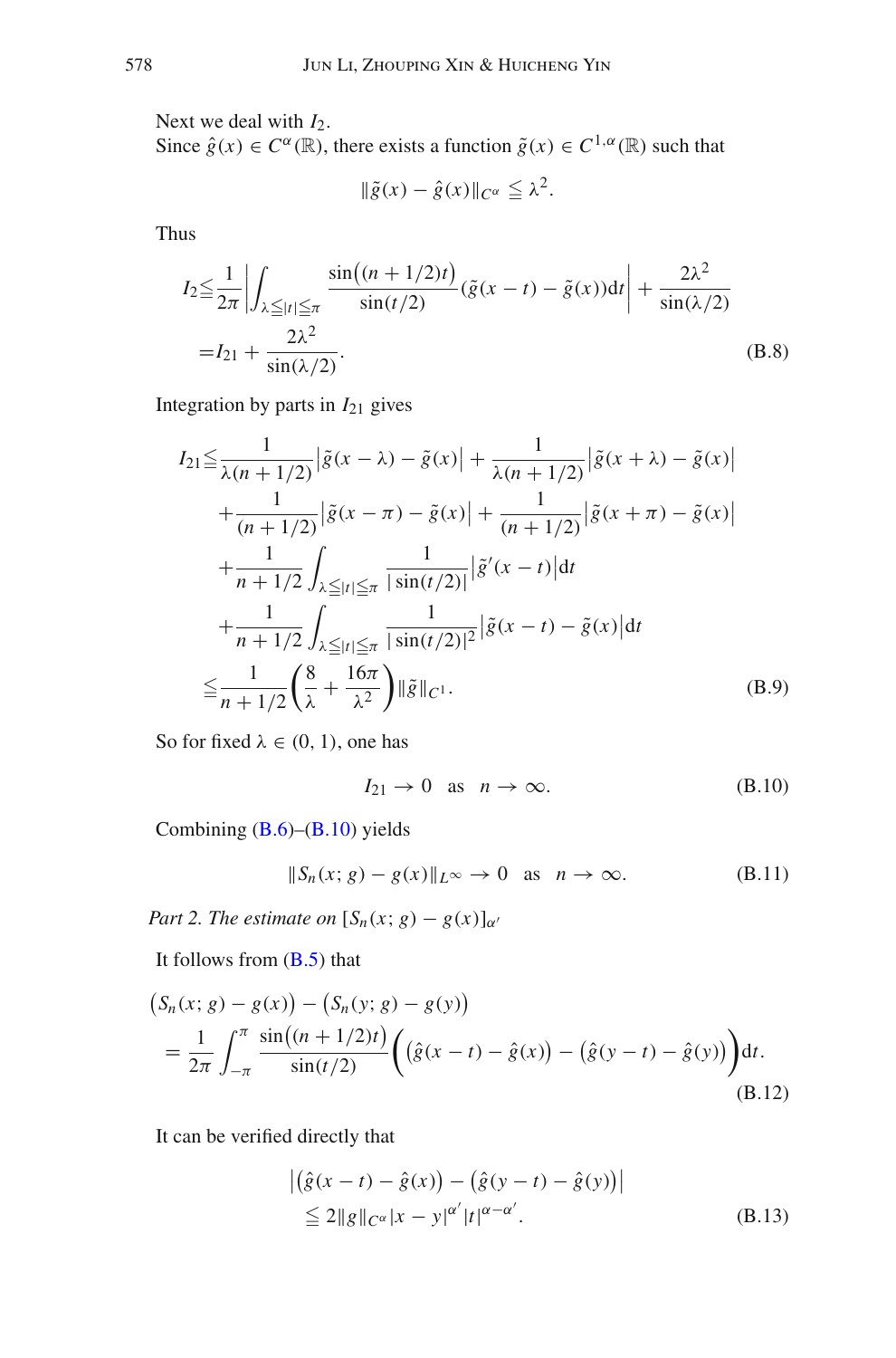For any  $\lambda \in (0, 1)$ , one has

<span id="page-46-1"></span>
$$
\begin{split}\n&\left| \left( S_n(x; g) - g(x) \right) - \left( S_n(y; g) - g(y) \right) \right| \\
&\leq \frac{1}{2\pi} \int_{|t| \leq \lambda} \frac{1}{|\sin(t/2)|} \left| \left( \hat{g}(x - t) - \hat{g}(x) \right) - \left( \hat{g}(y - t) - \hat{g}(y) \right) \right| dt \\
&+ \frac{1}{2\pi} \left| \int_{\lambda \leq |t| \leq \pi} \frac{\sin((n + 1/2)t)}{\sin(t/2)} \left( \tilde{g}(x - t) - \tilde{g}(x) \right) - \left( \tilde{g}(y - t) - \tilde{g}(y) \right) dt \right| \\
&+ \frac{2\lambda^2}{\sin(\lambda/2)} |x - y|^{\alpha} \\
&\equiv I_3 + I_4 + \frac{2\lambda^2}{\sin(\lambda/2)} |x - y|^{\alpha}.\n\end{split}
$$
\n(B.14)

Similar to the proof in  $(B.7)$ ,  $(B.13)$  yields

$$
I_3 \leqq \frac{4}{\alpha - \alpha'} \|g\|_{C^{\alpha}} \lambda^{\alpha - \alpha'} |x - y|^{\alpha'}.
$$
 (B.15)

<span id="page-46-2"></span>Following the arguments in  $(B.9)$  shows that

$$
I_4 \leq \frac{1}{n+1/2} \left(\frac{8}{\lambda} + \frac{16\pi}{\lambda^2}\right) \|\tilde{g}\|_{C^{1,\alpha}} |x-y|^{\alpha}.
$$
 (B.16)

<span id="page-46-3"></span>It follows from  $(B.14)$ – $(B.16)$  that

$$
[S_n(x; g) - g(x)]_{\alpha'} \to 0 \quad \text{as} \quad n \to \infty. \tag{B.17}
$$

Thus,  $(B.4)$  follows from  $(B.11)$  and  $(B.17)$ , and so the proof of Proposition B.1 is completed.  $\square$ 

<span id="page-46-0"></span>**Remark B.1.** If  $h \in C^{1,\alpha}[0, \pi]$  with  $h(0) = h(\pi) = 0$ , let

$$
\bar{h}(x) = \begin{cases} h(x), & 0 \le x \le \pi, \\ -h(-x), & -\pi \le x \le 0, \end{cases}
$$
 (B.18)

<span id="page-46-4"></span>then the function  $\bar{h}(x) \in C^{1,\alpha}[-\pi,\pi]$  and its  $2\pi$  –periodic extension  $\tilde{\bar{h}}(x)$  belongs to  $C^{1,\alpha}(\mathbb{R})$ . By Proposition *B*.1, for any  $\alpha' \in (0, \alpha)$ , it holds that

$$
\|S_n(x;\bar{h}) - \bar{h}(x)\|_{C^{1,\alpha'}[-\pi,\pi]} + \|S_n(x;\bar{h}) - h(x)\|_{C^{1,\alpha'}[0,\pi]} \to 0 \text{ as } n \to \infty.
$$

Moreover, it also follows from  $(B.1)$ – $(B.2)$  and the odd symmetric property of  $\bar{h}(x)$  in [\(B.18\)](#page-46-4) that for  $x \in [-\pi, \pi]$ ,

$$
S_n(x; \bar{h}) = \sum_{k=1}^n \bar{h}_n \sin(nx) \quad \text{with} \quad \bar{h}_n = \frac{2}{\pi} \int_0^{\pi} h(s) \sin(ks) \, \mathrm{d}s.
$$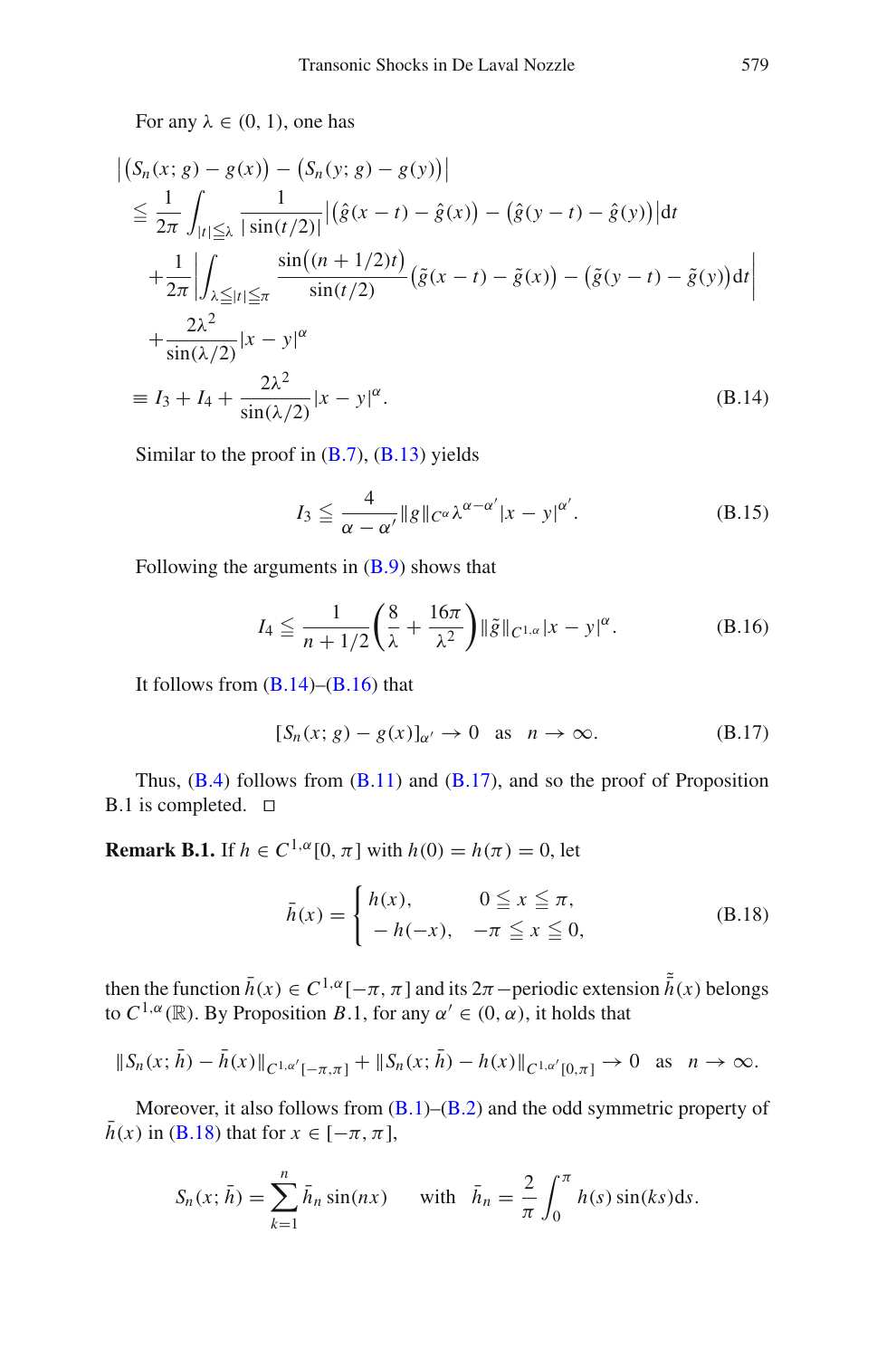#### **References**

- <span id="page-47-17"></span>1. Azzam, A.: On Dirichlet's problem for elliptic equations in sectionally smooth n-dimensional domains. *SIAM J. Math. Anal.* **11**, 248–253 (1980)
- <span id="page-47-18"></span>2. Azzam, A.: Smoothness properties of mixed boundary value problems for elliptic equations in sectionally smooth n-dimensional domains. *Ann. Polon. Math.* **40**, 81–93 (1981)
- <span id="page-47-6"></span>3. Bers, L.: *Mathematical Aspects of Subsonic and Transonic Gas Dynamics*. Wiley, New York; Chapman & Hall Ltd., London, 1958
- 4. Canic, S., Keyfitz, B.L., Lieberman, G.M.: A proof of existence of perturbed steady transonic shocks via a free boundary problem. *Commun. Pure Appl. Math.* **LIII**, 484– 511 (2000)
- <span id="page-47-2"></span>5. Chen, G., Chen, J., Song, K.: Transonic nozzle flows and free boundary problems for the full Euler equations. *J. Differ. Equ.* **229**, 92–120 (2006)
- 6. Chen, G., Chen, J., Feldman, M.: Transonic shocks and free boundary problems for the full Euler equations in infinite nozzles. *J. Math. Pures. Appl.* **88**, 191–218 (2007)
- 7. Chen, S.: Stability on transonic shock fronts in two-dimensional Euler systems. *Trans. Am. Math. Soc.* **357**, 287–308 (2005)
- <span id="page-47-3"></span>8. Chen, S.: Transonic shocks in 3-D compressible flow passing a duct with a general section for Euler systems. *Trans. Am. Math. Soc.* **360**, 5265–5289 (2008)
- <span id="page-47-0"></span>9. Courant, R., Friedrichs, K.O.: *Supersonic Flow and Shock Waves*. Interscience, New York, 1948
- 10. Elling, V., Liu, T.: Supersonic flow onto a solid wedge. *Commun. Pure Appl. Math.* **LXI**, 1347–1448 (2008)
- <span id="page-47-7"></span>11. EMBID, P., GOODMAN, J., MAJDA, A.: Multiple steady states for 1-D transonic flow. *SIAM J. Sci. Stat. Comput.* **5**, 21–41 (1984)
- <span id="page-47-14"></span>12. Gilbarg, D., Hörmander, L.: Intermediate Schauder estimates. *Arch. Rational Mech. Anal.* **74**, 297–318 (1980)
- <span id="page-47-15"></span>13. Gilbarg, D., Tudinger, N.S.: *Elliptic Partial Differential Equations of Second Order*, 2nd edn. Grund-lehren der Mathematischen Wissenschaften, 224. Springer, Berlin-New York, 1998
- <span id="page-47-8"></span>14. Glaz, H.M., Liu, T.-P.: The asymptotic analysis of wave interactions and numerical calculations of transonic nozzle flow. *Adv. Appl. Math.* **5**, 111–146 (1984)
- <span id="page-47-1"></span>15. John, F.: Formation of singularities in one-dimensional nonlinear wave propagation. *Commun. Pure Appl. Math.* **27**, 377–405 (1974)
- <span id="page-47-9"></span>16. Kuz'min, A.G.: *Boundary-Value Problems for Transonic Flow*. Wiley, New York, 2002
- <span id="page-47-4"></span>17. Li, J., Xin, Z., Yin, H.: On transonic shocks in a nozzle with variable end pressures. *Commun. Math. Phys.* **291** 111–150 (2009)
- <span id="page-47-5"></span>18. Li, J., Xin, Z., Yin, H.: A free boundary value problem for the full steady compressible Euler system and two dimensional transonic shocks in a large variable nozzle. *Math. Res. Lett.* **16**, 777–786 (2009)
- <span id="page-47-12"></span>19. Li, T., Zheng, S., Tan, Y., Shen, W.: *Boundary Value Problems with Equivalued Surface and Resistivity Well-Logging*. Pitman Research Notes in Mathematics Series, 382. Longman, Harlow, 1998
- <span id="page-47-16"></span>20. LIEBERMAN, G.M.: Mixed boundary value problems for elliptic and parabolic differential equation of second order. *J. Math. Anal. Appl.* **113**, 422–440 (1986)
- <span id="page-47-10"></span>21. Liu, L., Yuan, H.: Stability of cylindrical transonic shocks for the two-dimensional steady compressible Euler system. *J. Hyperbolic Differ. Equ.* **5**, 347–379 (2008)
- 22. Liu, T.: Nonlinear stability and instability of transonic flows through a nozzle. *Commun. Math. Phys.* **83**, 243–260 (1982)
- 23. Liu, T.: Transonic gas flow in a duct of varying area. *Arch. Rational Mech. Anal.* **80**, 1–18 (1982)
- <span id="page-47-11"></span>24. MORAWETZ, C.S.: Potential theory for regular and Mach reflection of a shock at a wedge. *Commun. Pure Appl. Math.* **47**, 593–624 (1994)
- <span id="page-47-13"></span>25. Wagner, D.H.: Equivalence of the Euler and Lagrangian equations of gas dynamics for weak solutions. *J. Differ. Equ.* **68**, 118–136 (1987)